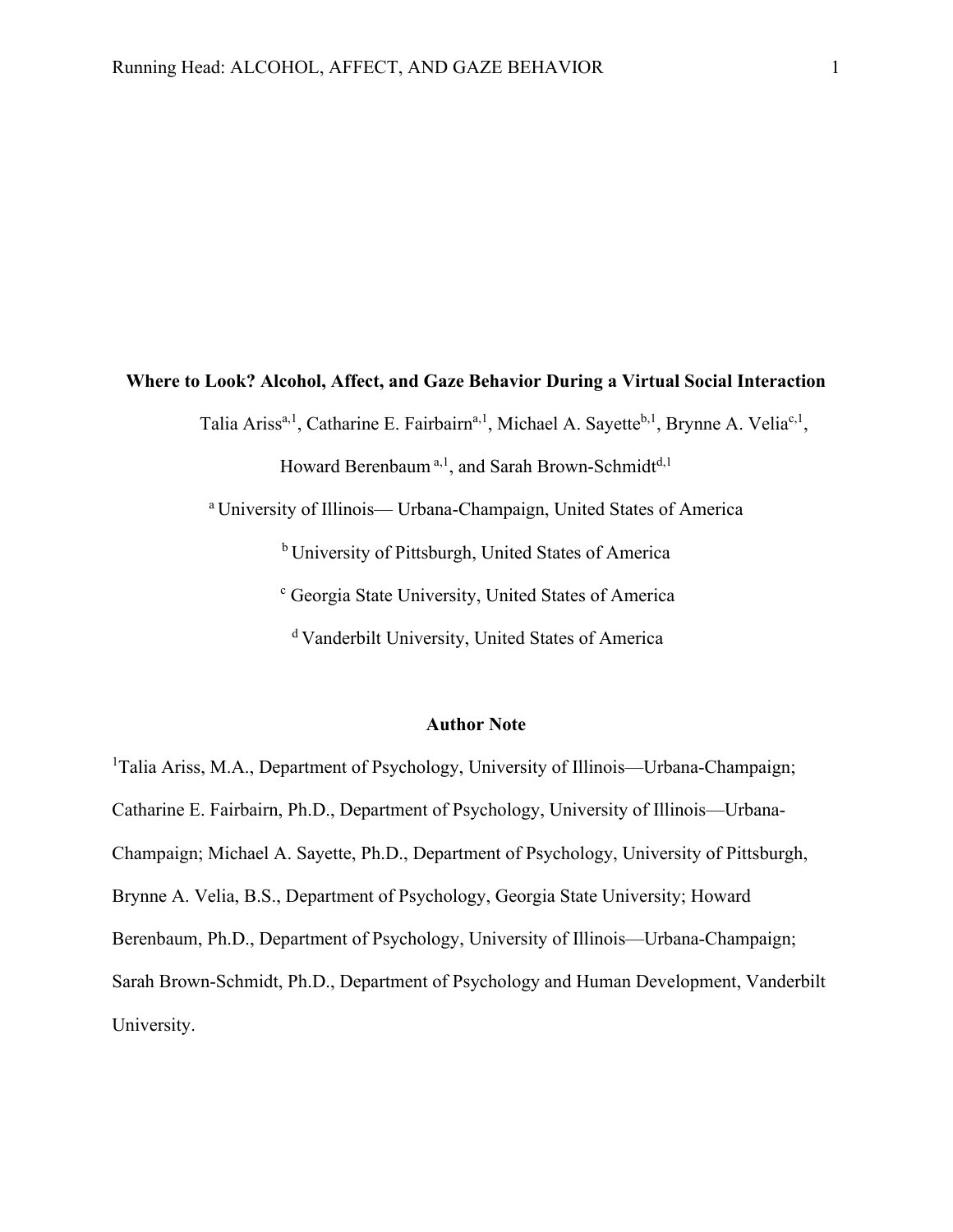This research was supported by National Institutes of Health Grant R01AA025969 to Catharine E. Fairbairn.

Correspondence concerning this article should be addressed either to Talia Ariss, M.A., Department of Psychology, University of Illinois—Urbana-Champaign, 603 East Daniel St., Champaign, Illinois, USA, 61820, electronic mail: tariss2@illinois.edu, or to Catharine Fairbairn, Ph.D., Department of Psychology, University of Illinois—Urbana-Champaign, 603 East Daniel St., Champaign, Illinois, USA, 61820, electronic mail: [cfairbai@illinois.edu.](about:blank)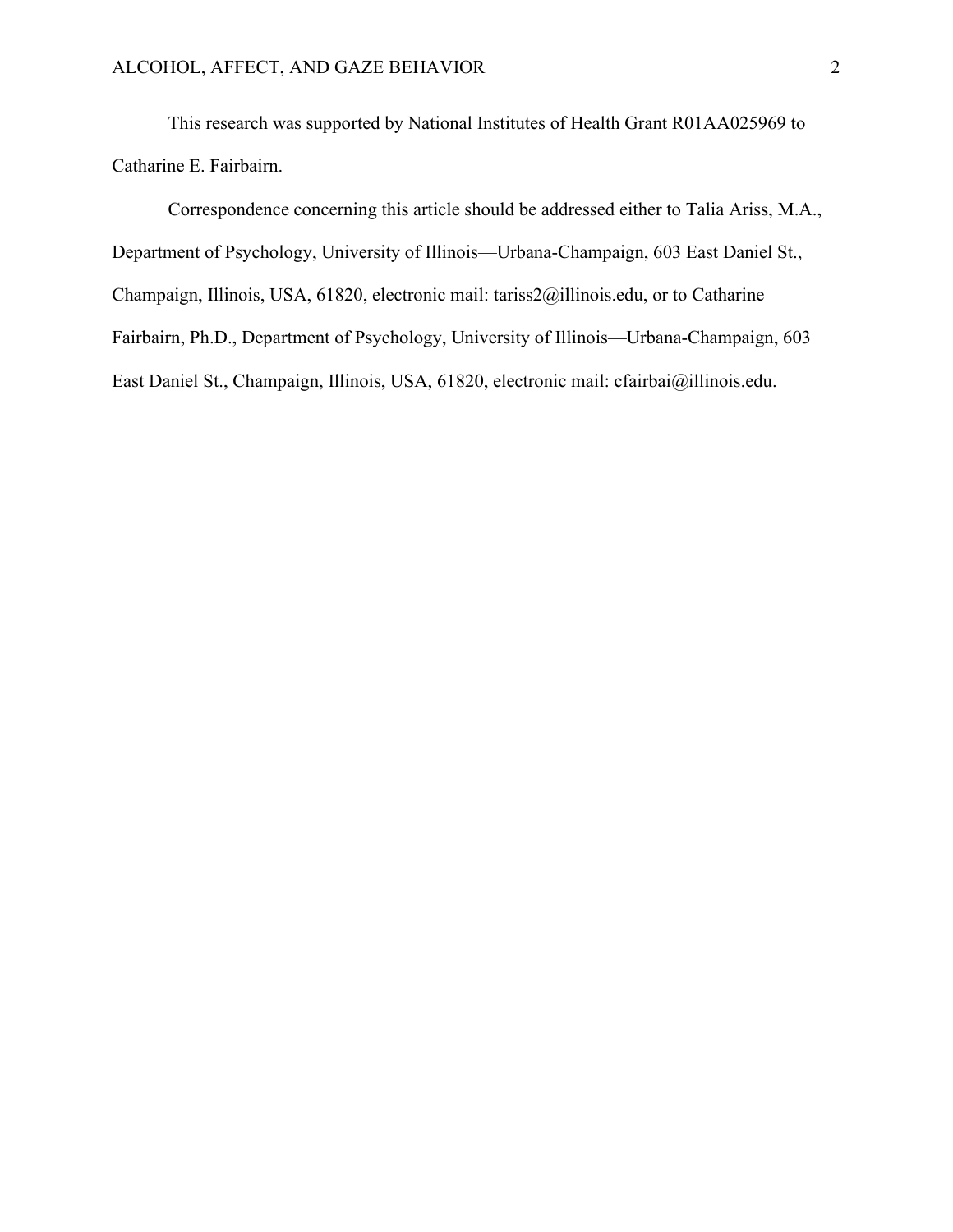#### **Abstract**

COVID-19 forced social interactions to move online. Yet researchers have little understanding of the mental health consequences of this shift. Given pandemic-related surges in emotional disorders and problematic drinking, it becomes imperative to understand the cognitive and affective processes involved in virtual interactions and the impact of alcohol in virtual social spaces. Participants (*N*=246) engaged in an online video call while their gaze behavior was tracked. Prior to the interaction, participants were randomly assigned to receive an alcoholic or control beverage. Participants' affect was repeatedly assessed. Results indicated that a proportionally larger amount of time spent gazing at oneself (vs. one's interaction partner) predicted significantly higher negative affect after the exchange. Further, alcohol independently increased self-directed attention, failing to demonstrate its typically potent social-affective enhancement in this virtual context. Results carry potential implications for understanding factors that increase risk for hazardous drinking and negative affect in our increasingly virtual world.

**Keywords:** Addictive disorders, Drug/substance use, Social cognition, Eye movements, Affect.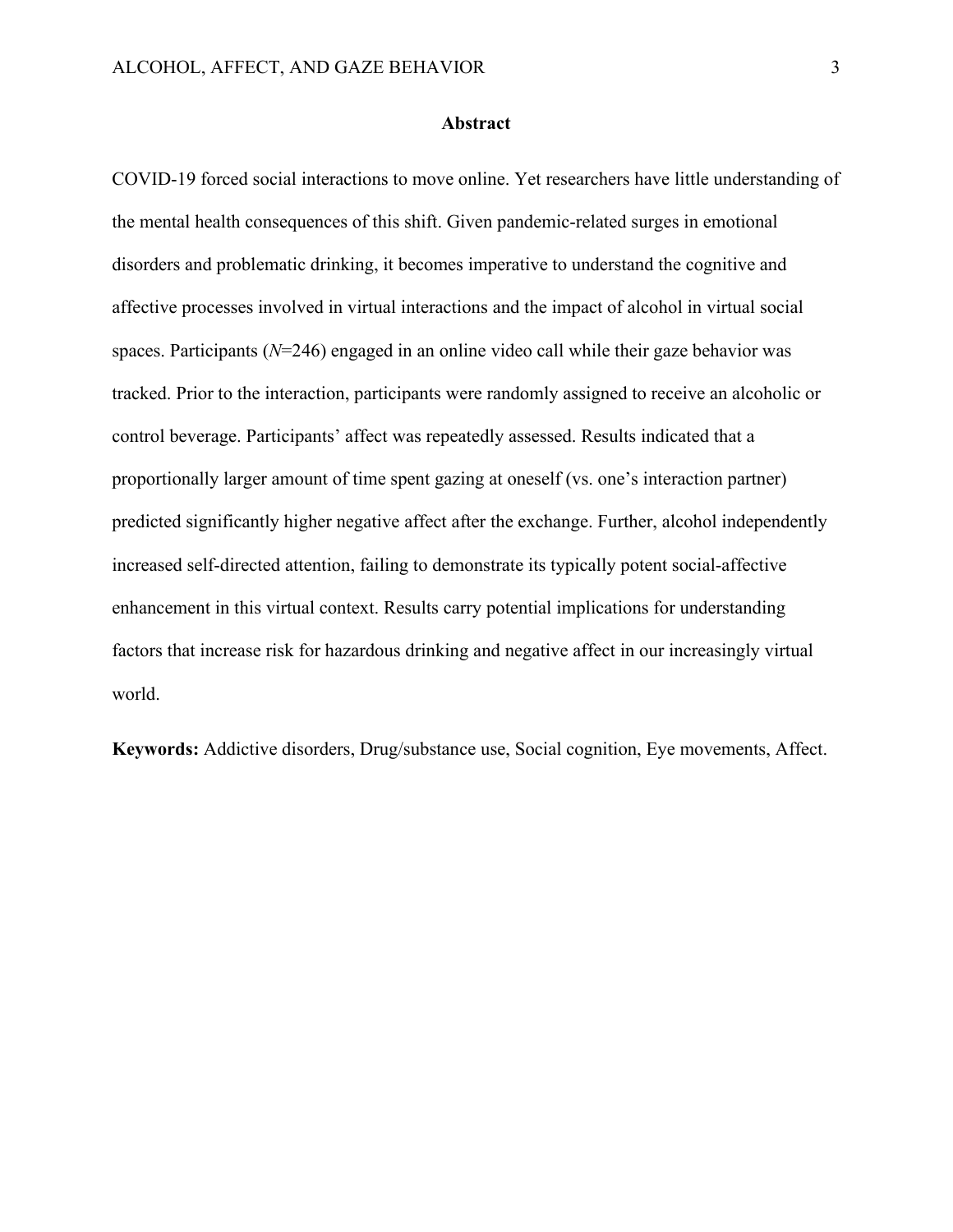### **Where to Look? Alcohol, Affect, and Gaze Behavior During a Virtual Social Interaction**

Self-focused attention is one of the most widely studied concepts in clinical psychology (Ingram, 1990; Mor & Winquist, 2002). Dysregulated self-focus has been linked to a variety of psychopathologies, with elevated levels of self-focus being theorized to contribute to the etiology of both internalizing (Bögels & Mansell, 2004; Clark & Wells, 1995; Mellings & Alden, 2000; Watkins & Teasdale, 2001) and externalizing disorders (Hull, 1981; Hull et al., 1986). Thus, researchers have long been interested in investigating both individual-difference and also contextual factors linked with the proportion of attention that is directed inwards toward the self vs. outwards toward the surroundings (Wood, Saltzberg, & Goldsamt, 1990).

Social contexts have provided particularly fertile ground for the study of self-focused attention (Flory et al., 2000; Hazem et al., 2017; Mellings & Alden, 2000; Vriends et al., 2017). As social beings, much of human life plays out in the company of others. Given the motivational salience of social relationships, the resulting concerns surrounding impression management can elicit especially high levels of self-focused attention during social interaction (Fenigstein, 1979). Levels of self vs. outward focus can vary widely at both the within- and between-person levels during social exchange, with such variability influencing both affective and social experience across both familiar and unfamiliar social spaces (Flory et al., 2000; Ingram et al., 1987; Leary & Kowalski, 1995; Mor et al., 2010; Nezlek, 2002; Wood, Saltzberg, Neale, et al., 1990; Zou et al., 2007). Individuals who experience chronically high levels of self-focus in social context are vulnerable to developing emotional disorders (Flory et al., 2000; Mor & Winquist, 2002). Further, clinical research reveals that individuals who direct attention toward the self during social interaction tend to experience heightened anxiety and depression as well as decreased social enjoyment (Clark & Wells, 1995; Ingram, 1990; Woody, 1996). As such, treatment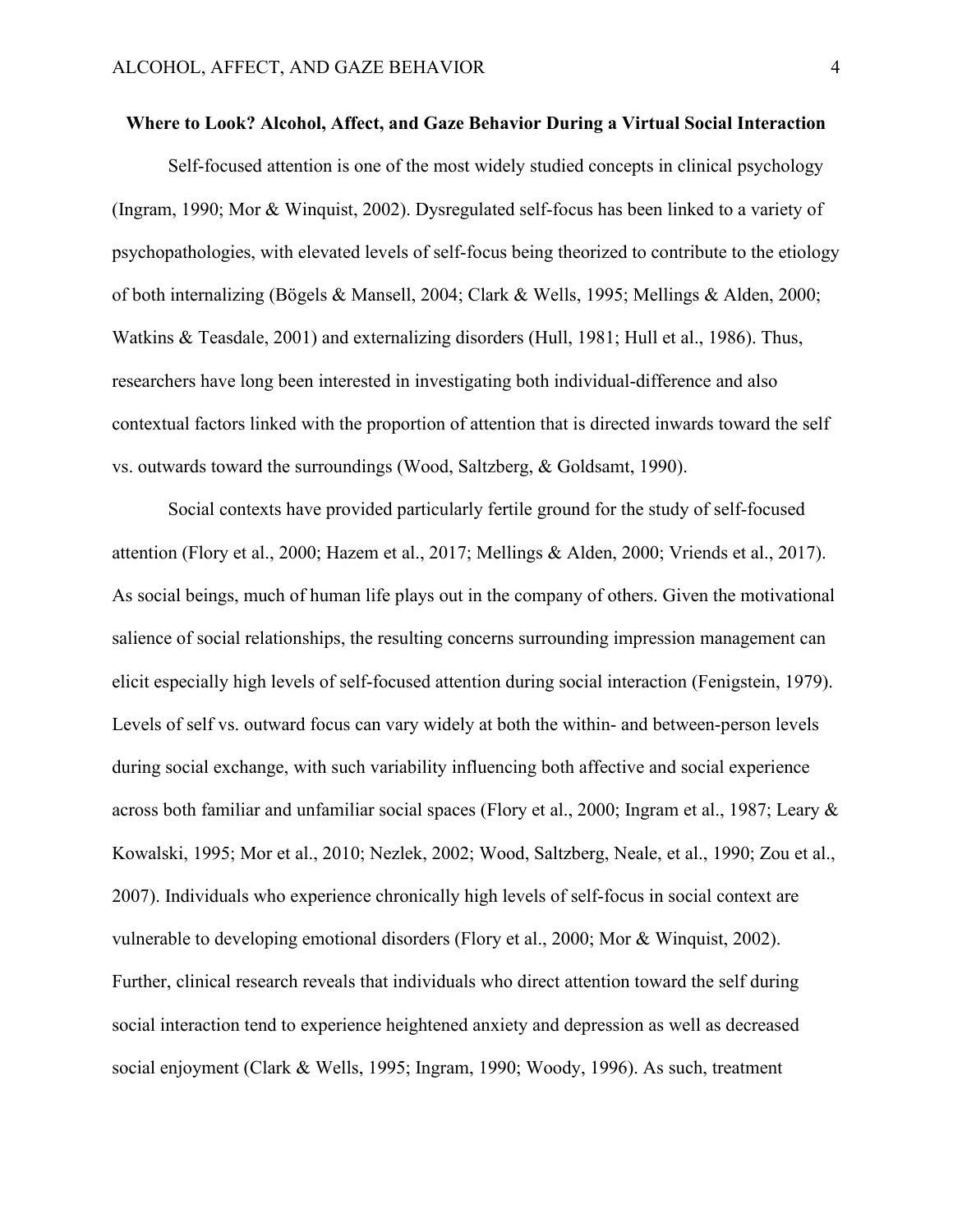modalities aiming to promote outward-focused attention serve to enhance mood across a variety of contexts and so diminish negative mood (Mörtberg et al., 2015; Nix et al., 1995; Wells, 1990; Wells & Papageorgiou, 1998).

Given the widely-held belief that alcohol enhances mood in social context (Fairbairn  $\&$ Sayette, 2014), it is perhaps unsurprising that research has tested the impact of alcohol on both self-focus and mood.<sup>[1](#page-4-0)</sup> Hull and colleagues investigated the impact of drinking on self-focused attention during social exchange (Hull, 1981; Hull et al., 1983, 1986). His self-awareness model posits that alcohol's ability to diminish self-focused attention mediates alcohol's mood enhancing effects during in-person social exchange, thus potentially reinforcing consumption and undergirding the development of Alcohol Use Disorder (AUD).

Despite the theorized central role for self-focused attention in driving AUD and other forms of psychopathology, self-focused states have represented a challenge to capture in realtime (Hofmann, 2000; Vriends et al., 2017; Woody et al., 1997). Researchers have employed a variety of methods in an effort to assess self-focused states, including questionnaires (Boyraz & Kuhl, 2015; Mathews & Green, 2010), counts of self-focused pronouns within speech or writing (Brockmeyer et al., 2015; Hull et al., 1983; Wood, Saltzberg, & Goldsamt, 1990), facial expressions associated with self-presentational concerns (Fairbairn et al., 2013), and dot-probe paradigms assessing internal vs. external attentional focus (Mansell et al., 2003). While these techniques have contributed to our understanding of self-focused attention, each has limitations. Self-reports require awareness of a state that may often exist below consciousness (Rahal  $\&$ 

<span id="page-4-0"></span><sup>&</sup>lt;sup>1</sup> The belief that alcohol enhances social interaction consistently emerges as the most strongly endorsed reason for consuming alcohol among drinkers (Cooper, 1994). However, alcohol can lead to a range of outcomes in social interaction, including aggression. Importantly, expressions of aggression don't necessarily imply a negative internal experience—e.g., see Fairbairn & Sayette (2014) for theory in which we link alcohol-related behavioral disinhibition, including aggression, to alcohol-related reductions in negative emotions during social exchange.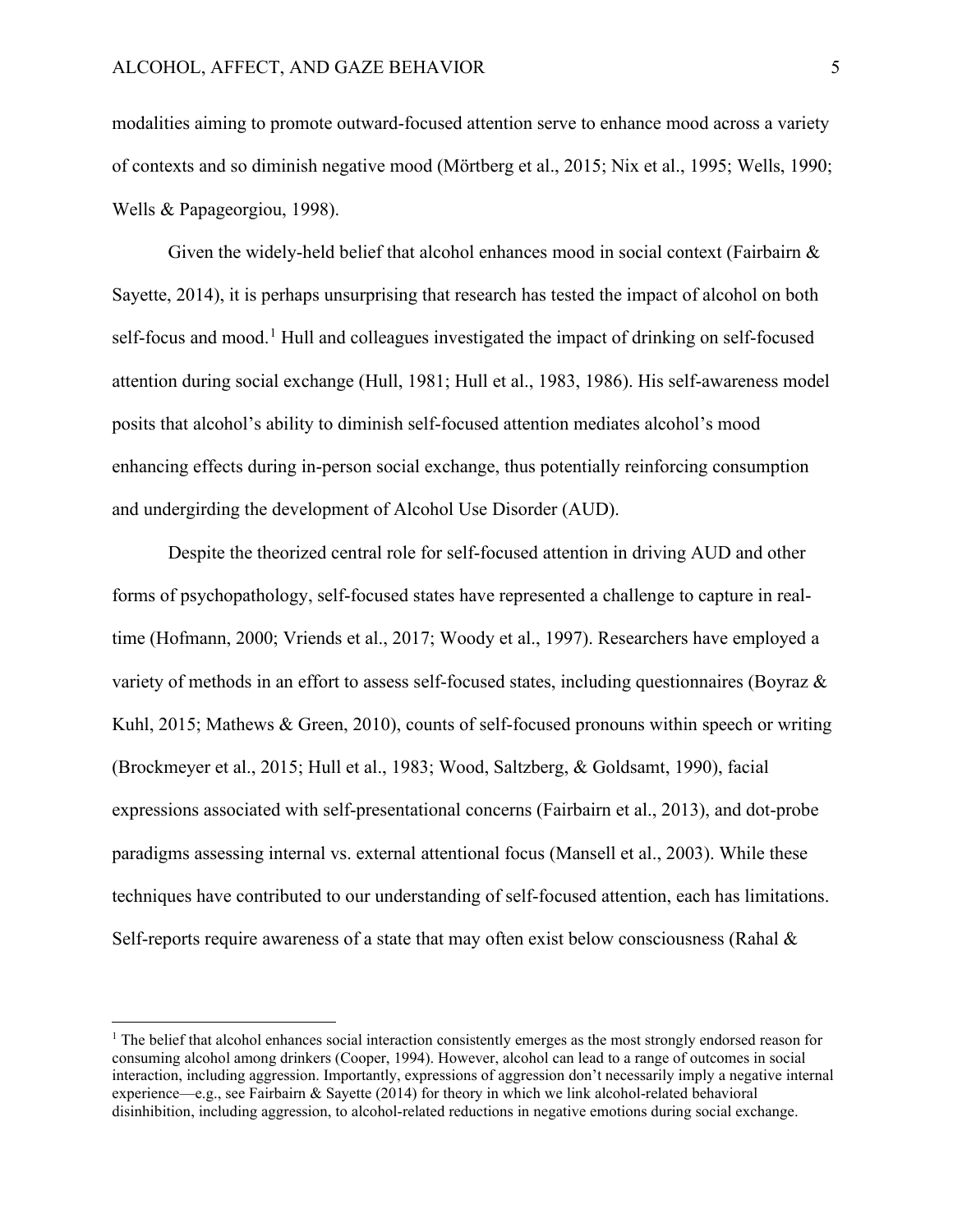Fiedler, 2019), facial measures represent distal/indirect proxies of attention (e.g., Fairbairn et al, 2013), speech/prose-based techniques rely on active language production (Hull et al., 1983; Wood, Saltzberg, Neale, et al., 1990), and dot probe techniques have relatively low ecological validity (Mansell et al., 2003; Vriends et al., 2017). As such, researchers have sought alternative techniques for capturing the complex, sometimes automatic experience of attentional focus as it manifests during real-time social exchange.

### **Virtual Interaction: A Novel Social Paradigm**

The spread of COVID-19 and the resultant proliferation of virtual modes of communication have offered a new paradigm for capturing self-focused attention. In an effort to halt the spread of COVID-19, the world plunged into a new mode of socializing (Marks, 2020; Sen-Crowe et al., 2020). For example, users of the online video call platform Zoom increased by a factor of 30 fold during the pandemic—burgeoning from 10 million in December 2019 to 300 million by April 2020 (Wiederhold, 2020). In short, COVID-19 has witnessed an explosion of online communications, a trend that seems likely to persist to at least some degree into the future (Almeida et al., 2020; Brown & Finn, 2021; Sawhill, 2020; Standaert et al., 2021). While many have embraced the potential of these novel social spaces, it is apparent that social experience in the virtual world can often differ substantially from experiences during in-person interaction (Morris, 2020). The pandemic has yielded a surge in levels of depression and anxiety and, given reports of heightened self-awareness and "fatigue" during virtual exchange, some have posited a role for virtual interaction in exacerbating such trends (Bailenson, 2021; Morris, 2020; Vriends et al., 2017). The online social world includes features that might alter cognitive/affective experiences and heighten self-consciousness, including random breaks or lags in conversation (e.g., due to connectivity or other technical issues) and a relative paucity of social information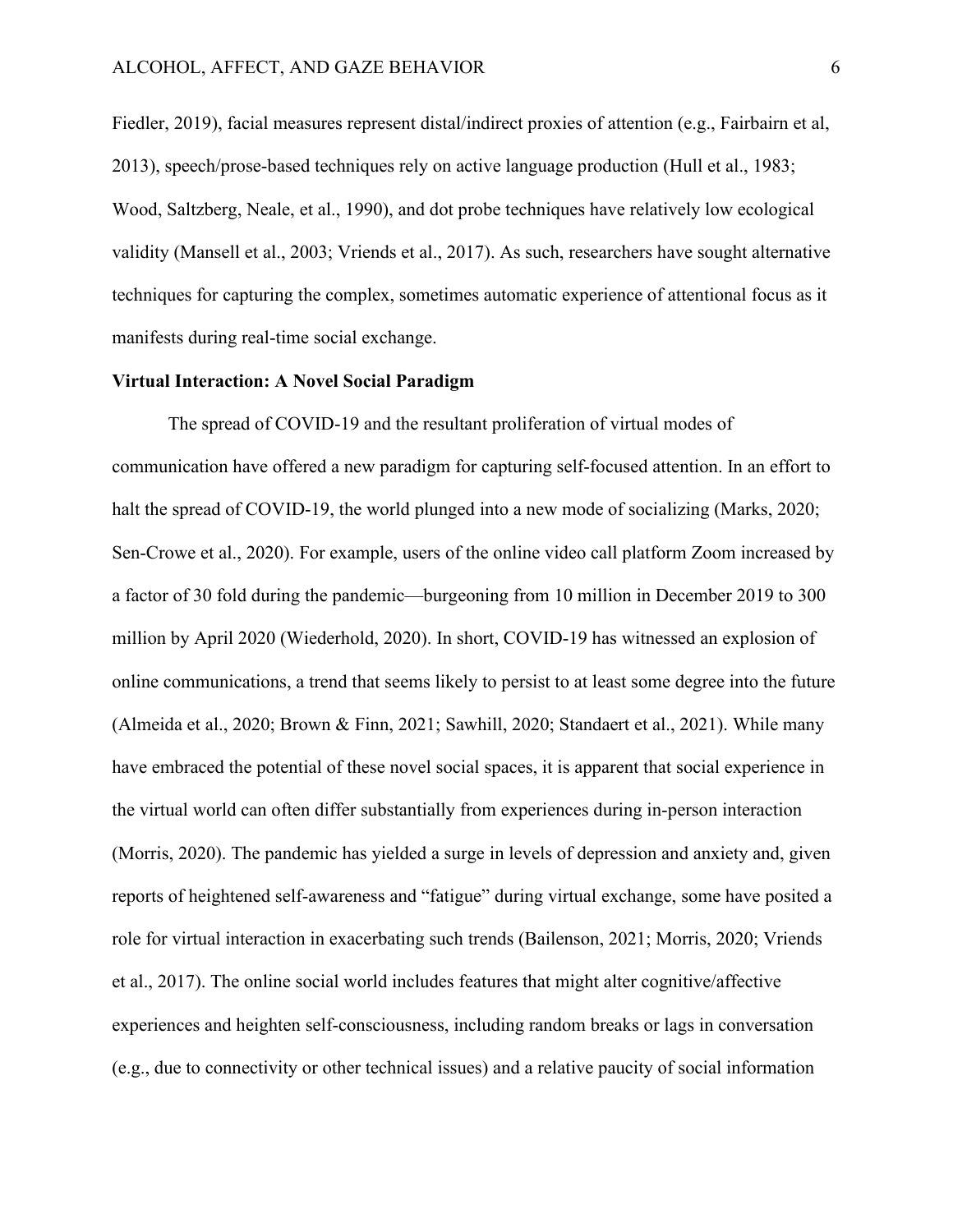(e.g., due to the limited view of interaction partners; Bailenson, 2021; Wiederhold, 2020). An additional notable feature of virtual interaction platforms is the integration of default views that depict a prominent video of the self (Wiederhold, 2020). Such self-views not only serve as a prominent cue to self-focused attention, but also, when combined with methods such as eye tracking for capturing attention in real-time, offer a distinctive, ecologically-valid paradigm for measuring the direction of attention during social exchange.

The shift to virtual modes of communication has marked not only professional interactions, but also casual exchanges occurring during leisure time, including interactions featuring alcohol consumption. Terms such as "zoomtail parties" and "quarantini hours" have entered the popular lexicon, as individuals presumably seek to ease the discomfort of online spaces through the integration of alcohol (Kelly, 2020; Smith, 2020). When consumed during inperson interactions, alcohol can exert robust positive mood-enhancing and negative moodrelieving effects (Sayette et al., 2012; see Fairbairn & Sayette, 2014 for a review). In contrast, alcohol's effects during virtual exchange has received little attention. As noted, in many social spaces alcohol is thought to diminish self-focus and thus enhance mood (Hull, 1981; Hull et al., 1983). Interestingly, however, in the specific instance of a virtual meeting, there may be critical differences that affect the relation between alcohol and self-focus. Hull and Reilly (1983) specify, for example, that looking in a mirror enhances self-awareness and therefore potentially reverses alcohol's effects. The sight of oneself on a video monitor during a virtual chat may well function like a mirror and therefore serve to suppress alcohol's putative ability to reduce selfawareness and enhance mood. Further, and in line with alcohol myopia theory (Steele & Josephs, 1990), intoxication may lead one to focus on the most salient cues (presumably oneself), which would lead to the perhaps counterintuitive hypothesis that alcohol will serve to increase the time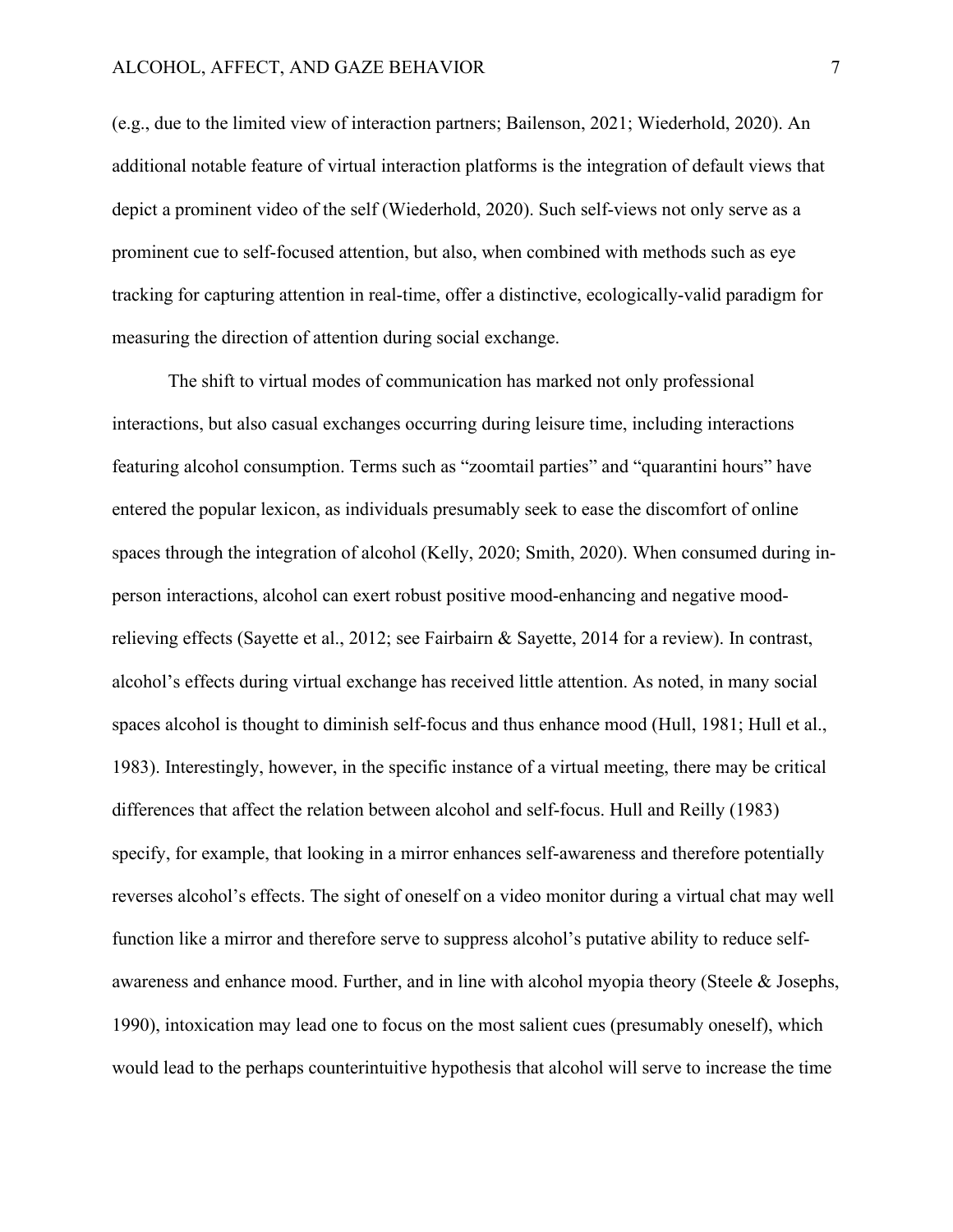that drinkers focus on themselves during a virtual interaction. However, to our knowledge, no research to date has examined alcohol's effects during online virtual interaction. In light of the increasing prevalence of alcohol use in virtual social spaces (Bochicchio et al., 2021; Pakdaman & Clapp, 2021; Palamar & Acosta, 2021) and the rise in AUD documented since the start of the pandemic (Kim et al., 2020; Sugarman & Greenfield, 2021; Yazdi et al., 2020), an exploration of alcohol's effects in the context of virtual social spaces is warranted.

### **The Current Study**

The present research leverages eye-tracking technology to explore the relationship between affective states, alcohol consumption, and attentional focus during virtual social interaction.<sup>[2](#page-7-0)</sup> In one of the larger experimental alcohol studies conducted to date (see Fairbairn et al., 2021; Fairbairn & Sayette, 2014 for reviews), we employed a virtual-call platform featuring video views of both self and the interaction partner, tracking gaze behavior in real-time as both familiar and also stranger dyads engage in unstructured social discourse. Although eye movements can offer critical information on social cognitive processes, to our knowledge only two studies have explored gaze behavior during in-vivo virtual interaction—both studies recruited relatively small participant samples and examined scripted interactions with a study confederate (Azriel et al., 2020; Vriends et al., 2017). The virtual interaction paradigm employed in the present research aimed to advance knowledge on both practical and conceptual levels. Although collected prior to the onset of COVID-19, data for this study might have important implications for social behavior during the pandemic. More specifically, in a world increasingly characterized by online social spaces, with some arguing that the switch to virtual social

<span id="page-7-0"></span><sup>&</sup>lt;sup>2</sup> In this study we measure present-focused affective experience immediately preceding and following the virtual interaction. The primary interest in the current study is in the valence of the affective experience—i.e., whether participants' internal affective experience was broadly positive or negative following virtual social exchange.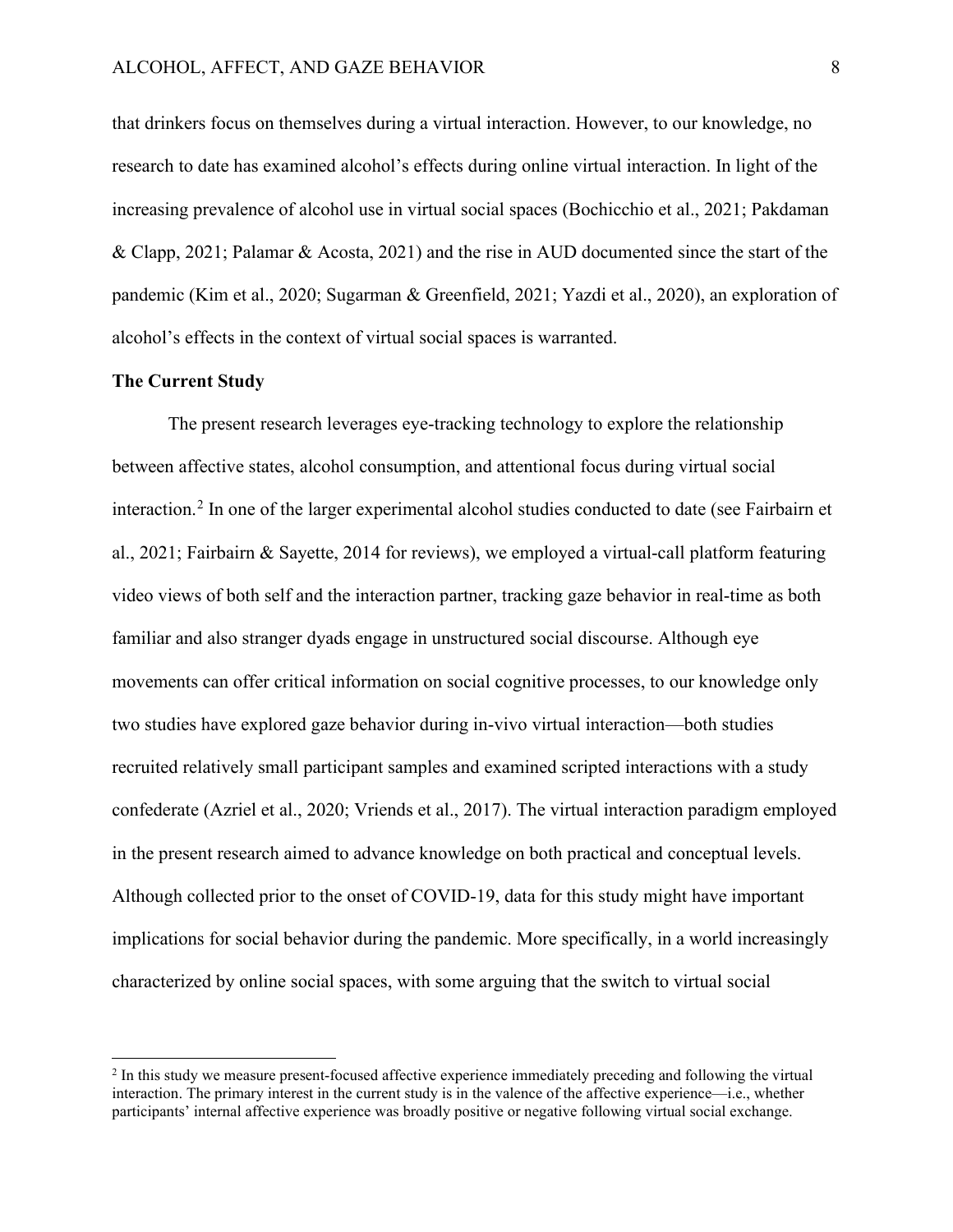encounters is here to stay, results might have direct implications for understanding patterns of affect and behavior in the wake of COVID-19 (Almeida et al., 2020; Brown & Finn, 2021; Sawhill, 2020; Standaert et al., 2021). At the same time, considered in light of research linking immediate affective responses to longer term mental health outcomes, such an investigation might ultimately yield conceptual insights surrounding links between self-focused attention and psychological disorder.

The aims of the current study were as follows: First, we aimed to explore the relationship between self-focused attention and affect in the context of virtual social exchange. In light of documented links between self-focused attention and negative affect, we hypothesized that individuals who spent a larger proportion of their time looking at themselves vs. their conversation partner would report higher levels of negative affect after the interaction, and further that these links would remain significant even after controlling for affect measured immediately prior to the virtual exchange. Second, we aimed to examine the effect of alcohol on self-focused attention and affect during virtual social exchange. Although research examining inperson interaction indicates alcohol might decrease self-focus and thereby enhance affect intensity (Hull, 1981; Hull et al., 1983), research examining the effects of alcohol in contexts featuring prominent self-referential cues similar to those observed in virtual social spaces suggests the opposite prediction might apply (Berman et al., 2009; Carey, 1995; Giancola, 2004; Hull & Reilly, 1983). Thus, we had no firm hypotheses surrounding the effect of alcohol on selffocus and affect in this novel virtual paradigm. Finally, an exploratory aim of the present research was to examine the extent to which the degree of self-focused attention was consistent across virtual social spaces featuring strangers vs. familiar conversation partners.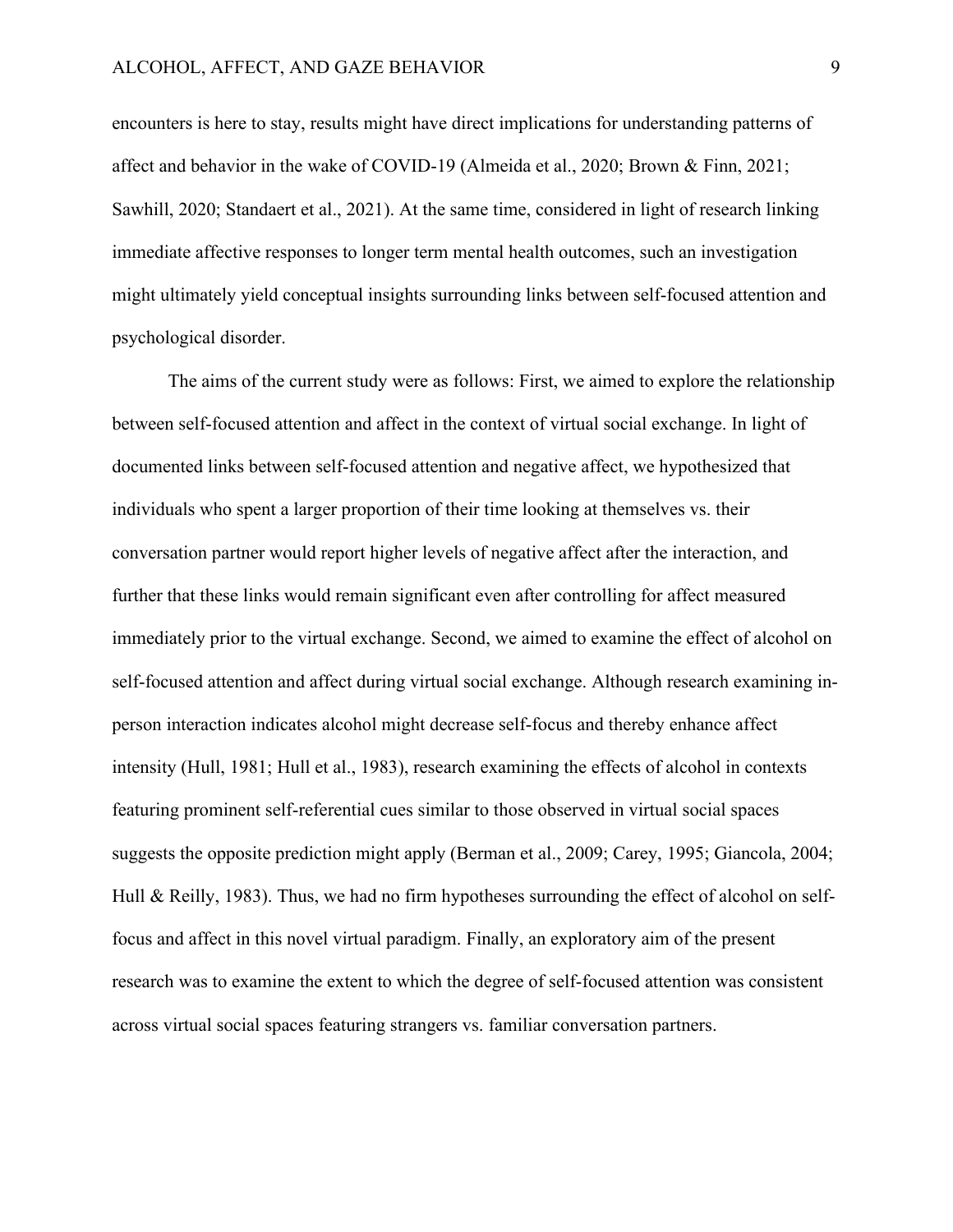### **Methods**

**Table 1**

### **Participants**

Participants were 246 social drinkers (average age  $= 22.04$  years old, 56.1% female) between the ages of 21-30 years. Participants were recruited from the local Champaign-Urbana community from Fall 2018–Spring 2020. In line with national advisory council recommendations for the administration of alcohol in humans (1989), participants were excluded if they reported taking medication or having a diagnosis of a medical condition for which the consumption of alcohol is contraindicated (e.g., viral hepatitis, cirrhosis, cardiovascular disease, diabetes), a history of severe AUD or alcohol withdrawal, selfreport of trying to cut down drinking out of fear of developing an AUD, reported prior diagnosis of severe mental illness (e.g., schizophrenia spectrum and other

| Characteristics of the study sample             | <b>Total Sample</b>  |  |  |  |
|-------------------------------------------------|----------------------|--|--|--|
|                                                 | $(N = 246)$          |  |  |  |
| Beverage condition                              |                      |  |  |  |
| $n\frac{\%}{\%}$ Alcohol                        | 124 (50.4%)          |  |  |  |
| $n\frac{6}{6}$ Control                          | 122 (49.6%)          |  |  |  |
| Sex                                             |                      |  |  |  |
| $n\frac{6}{6}$ Male                             | 108 (43.9 %)         |  |  |  |
| $n\frac{6}{6}$ Female                           | 138 (56.1%)          |  |  |  |
| Familiarity condition                           |                      |  |  |  |
| $n\frac{6}{6}$ Strangers                        | 124 (50.4%)          |  |  |  |
| $n\frac{6}{6}$ Friends                          | 122 (49.6%)          |  |  |  |
| Race                                            |                      |  |  |  |
| $n\frac{\%}{\%}$ White                          | 164 (66.7%)          |  |  |  |
| $n\frac{6}{6}$ Black                            | $18(7.3\%)$          |  |  |  |
| $n\frac{6}{6}$ Asian                            | 58 (23.6%)           |  |  |  |
| $n$ <sup>(%</sup> ) Mixed Race                  | $6(2.4\%)$           |  |  |  |
| Ethnicity                                       |                      |  |  |  |
| $n\frac{6}{6}$ Hispanic                         | 41 (16.7%)           |  |  |  |
| n(%) Not Hispanic                               | 205 (83.3%)          |  |  |  |
| Income                                          | $Med = $10k-15k$     |  |  |  |
|                                                 | $Ran = < $5k - $90k$ |  |  |  |
| Age (in years)                                  | $M = 22.04$          |  |  |  |
|                                                 | <i>SD</i> =1.609     |  |  |  |
| <i>Note. Med</i> = Median; $Ran$ = Range; $M$ = |                      |  |  |  |

Mean;  $SD =$  Standard deviation;  $k =$ thousand.

psychotic disorders or bipolar disorder), reporting having been admitted into residential treatment for substance use disorder, using depressant/sedative drugs in the past 30 days, and having an extreme BMI score (<18 or >35). Participants were required to report drinking alcohol regularly and to identify one same-sex friend who also met initial eligibility criteria. Data for this study were derived from a parent trial exploring the effect of social contextual factors on alcohol response, for which recruitment is ongoing (NCT03449095). Sensitivity analysis revealed the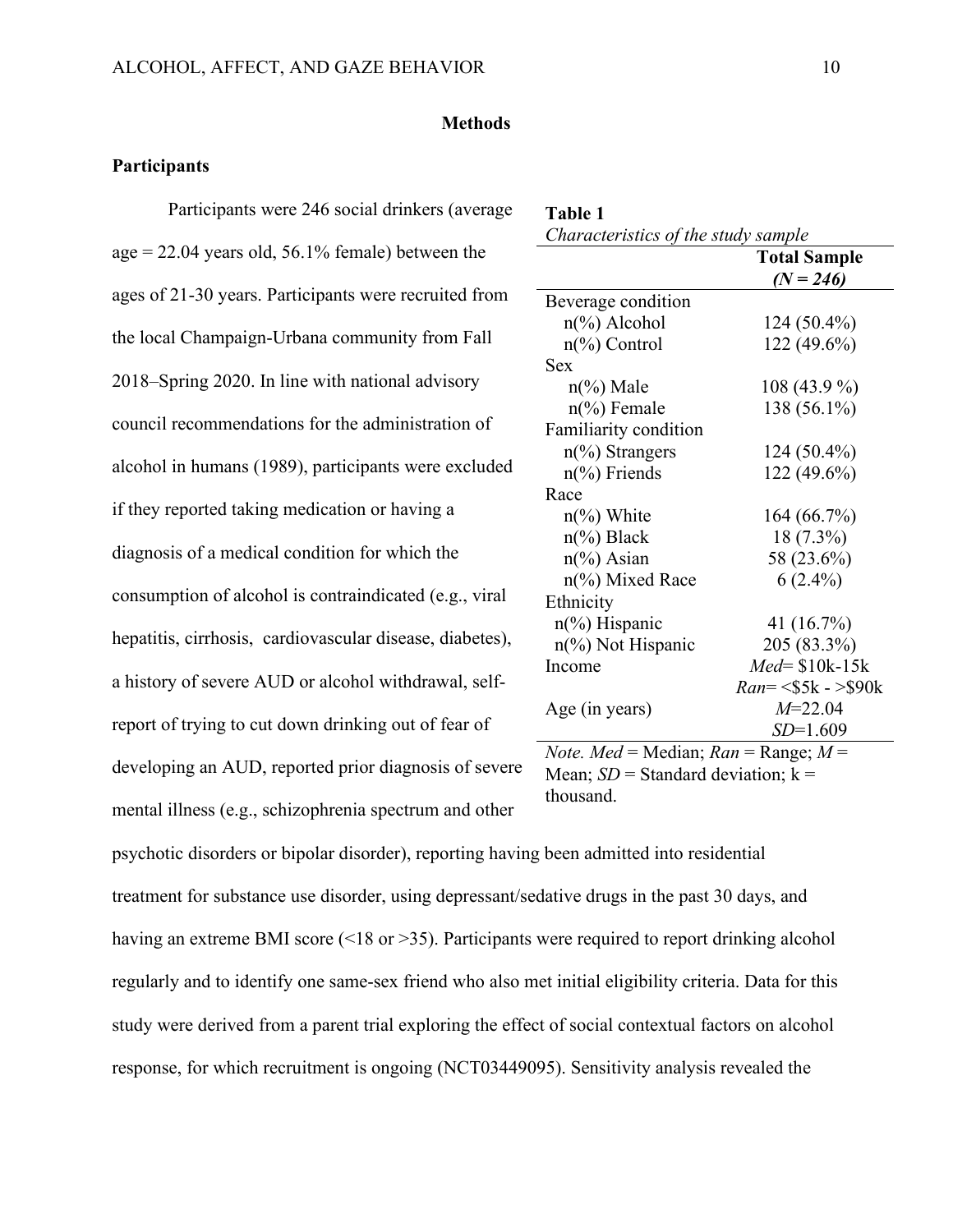current study provided 80% power to detect small to medium-sized relationships between affect, alcohol consumption, and self-focused attention (Cohen's  $f$  range=.17-.18), assuming  $\alpha = .05$ . The sample size was determined prior to data analysis. Sample descriptives are provided in Table 1.

#### **Study Procedure**

Study procedures were approved by the University of Illinois at Urbana-Champaign Institutional Review Board. For an overview of study procedures, please refer to Figure 1. Further, for more information about the broader parent trial study procedures, please refer to the online supplement.

### **Figure 1**

*Procedural diagram of the study's experimental design.*



Experimental procedures were completed in pairs. Two eligible friend dyads were invited to each experimental session ( $N = 4$ /session). On the day of their laboratory sessions participants were assigned to complete experimental procedures in the company of either their own friend (Friend Condition) or the friend of another participant (Stranger Condition; Ns provided in Table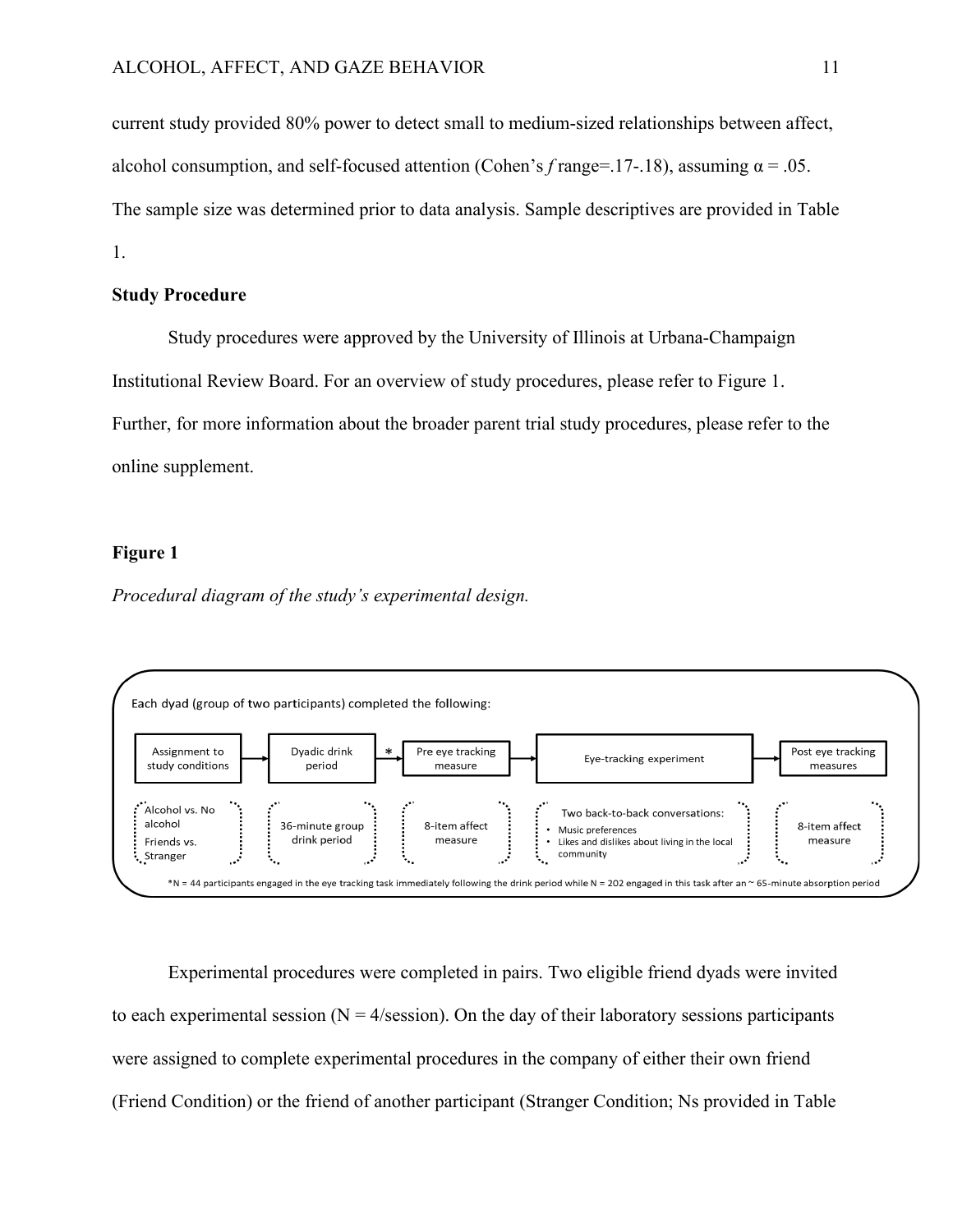1). To ensure no prior familiarity in the stranger condition, participants reactions were observed while they were individually and casually introduced at study initiation (see Sayette et al., 2012; Gurrieri et al., 2021; Kang et al., in press). During study sessions, each of the two dyads engaged in the below procedures in turn, with one of these dyads randomly assigned to complete experimental procedures ~1 hour after the other to ensure availability of experimental rooms and equipment.

Upon their arrival in the lab, participants' weight and height were measured, and a breathalyzer check was carried out to ensure a 0.00% BAC level prior to beverage administration. Participants then completed baseline questionnaires assessing their affect, attitudes, and personality in separate rooms. They were also administered a small meal roughly adjusted for their weight.

After completing baseline questionnaires, participants consumed study beverages in assigned pairs (see Fairbairn et al., 2018; Sayette et al., 2012 for similar procedures). Participants assigned to the alcohol condition received an alcoholic beverage intended to achieve a target peak BAC of .08%. The amount of alcohol administered was calculated using formulas accounting for the participant's age, sex, height, and weight (Watson et al., 1981). Participants assigned to the control condition received an isovolumic amount of a non-alcoholic soda beverage. Beverage doses were separated into three equal parts and participants were instructed to drink them over the course of 36 minutes, during which time they could interact freely. We did not include a placebo condition in this study (a condition where participants are told that they will drink an alcoholic beverage when in fact they are given a nonalcoholic drink) because previous research suggests that such a beverage manipulation can lead to unanticipated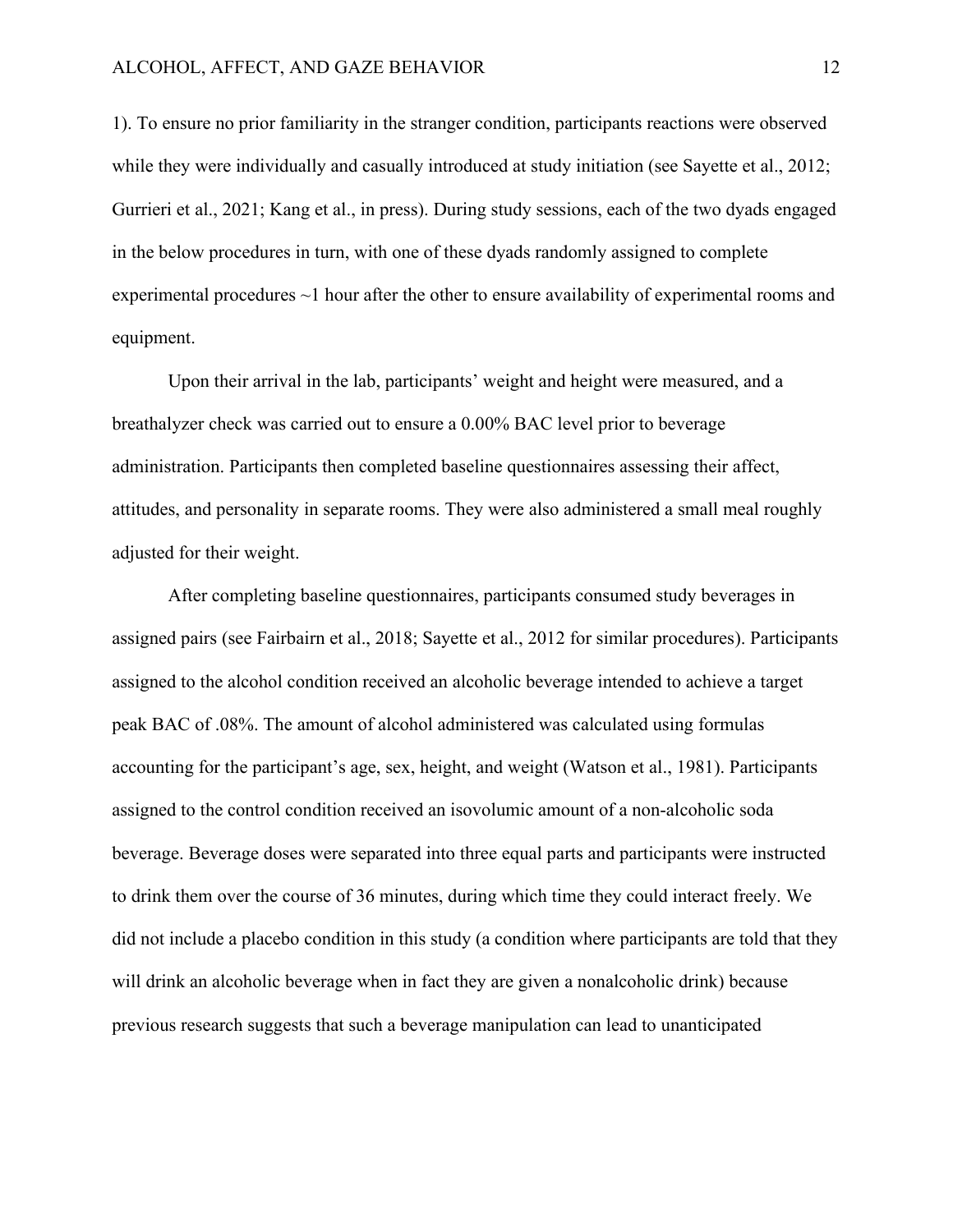compensatory behaviors in social contexts (Curtin & Fairchild, 2003; Fairbairn et al., 2015; Sayette et al., 2012; Testa et al., 2006; Vogel-Sprott & Fillmore, 1999).

After the beverage administration portion of the study, dyad members were escorted to separate rooms where they provided breathalyzer readings and completed several post-drinking questionnaires assessing affective and social experience. For those assigned to the alcohol condition, breathalyzer readings were taken at approximately 30-minute intervals to monitor BAC levels for the remainder of the visit.

Following the group drink procedure, participants engaged in the eye-tracking portion of the study. Dyads were assigned to engage in this task at the end of the drinking portion of the study either immediately following beverage administration or after an approximate 65-minute absorption period (see also Results section). [3](#page-12-0) The eye-tracking task involved a video call completed in dyads, with dyad members seated in separate laboratory rooms to enable such a call. One of these rooms featured a desktop mount EyeLink 1000 Plus eye-tracker and a 20-inch monitor  $(1,600 \times 1,200$  resolution). This eye-tracker recorded data from one of the two participants at 1000hz. For standardization purposes both participants placed their head in a headrest which positioned their faces at an equivalent distance from the computer monitor and video camera. The participant's video call display was split, with exactly half of the screen displaying a video of the participant themselves ("self-view") and the other half displaying a video of their conversation partner ("other-view"). No other content was visible to participants on the screen. The headrests were positioned so that the display of both video feeds was the same

<span id="page-12-0"></span><sup>&</sup>lt;sup>3</sup> At the outset of the study, we randomized equal numbers of participants into the immediate and delay conditions. However, in the latter half of the study, we prioritized integrating a delay that would allow participants to reach peak BAC and so fully absorb the dose of alcohol administered. Thus, more participants were randomized into the delay  $(N = 202)$  vs. immediate condition  $(N = 44)$ . Note that BAC levels do not differ across these conditions.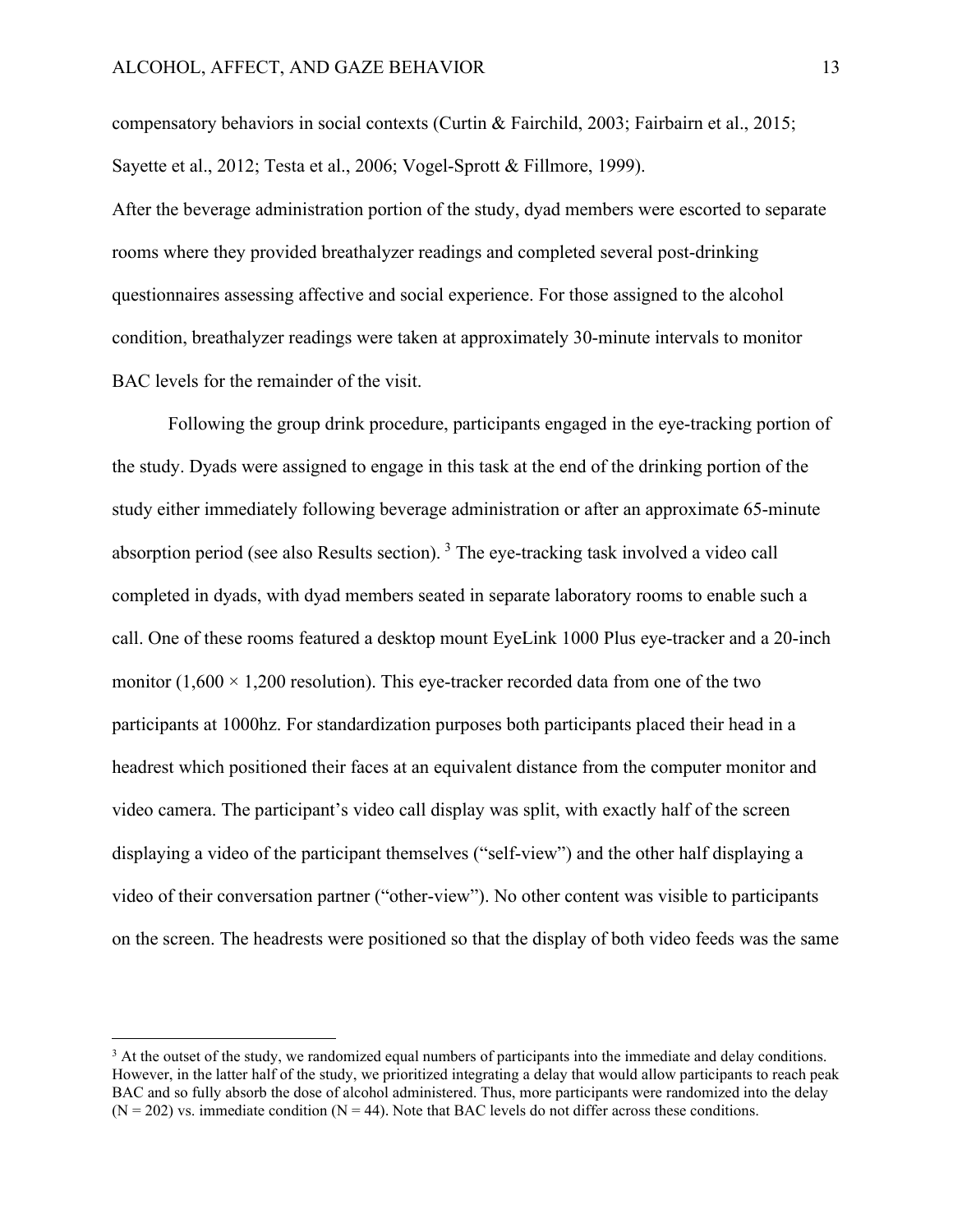and standardized across participants (see Figure 2). The side of the screen (left vs. right) assigned to self-view vs. other-view was counterbalanced across participants.

Participants were instructed to position their heads such that the headrest hit at approximately mid-forehead and were asked to avoid moving their heads as much as possible during the call. Participants were informed that the purpose of the video call was to determine the effect of alcohol on visual response cues during everyday experiences. Each dyad engaged in two 4-minute-long conversations on relatively neutral topics, thus enabling the examination of gaze behavior in both members of the dyad successively. Conversation topics included music preferences (topic 1) and likes and dislikes of living in the local community (topic 2). The order of these conversations (topic 1 or 2) was counterbalanced across participants. In between conversations, the participants switched rooms such that eye-tracking data was captured from each dyad-member once (one track per participant).

Once the eye-tracking procedure was complete, participants engaged in additional tasks unrelated to the current experiment (see supplemental materials). Participants assigned to the control beverage condition were allowed to leave. Those who received alcohol were required to stay until their BAC dropped to a safe level (BAC 0.025%, typically 5-8 hours after the onset of beverage administration). Participants received \$100 for completing the study.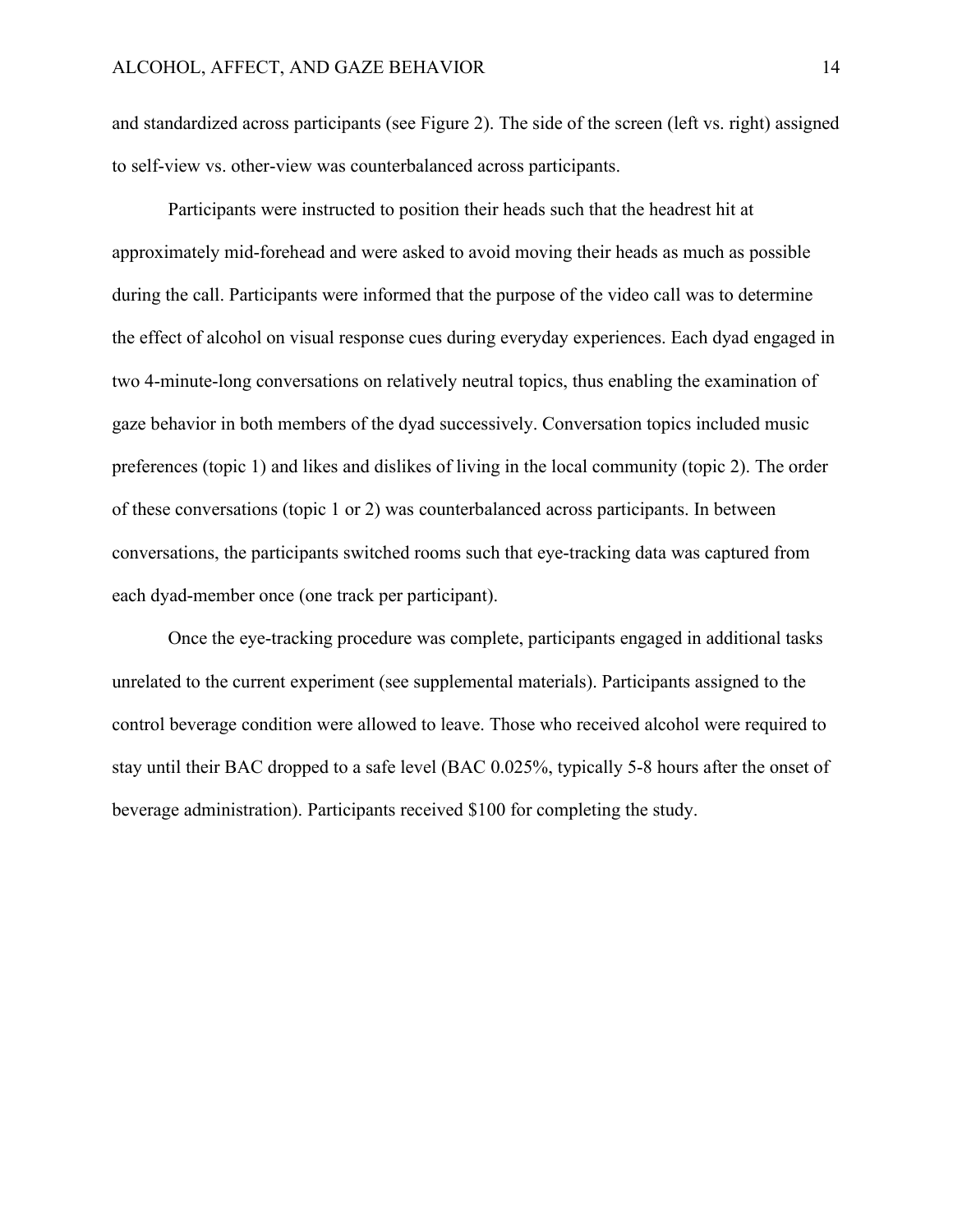### **Figure 2**

*Example screen view during virtual interaction with overlay of fixations on the screen.* 



*Note.* The above screenshot displays data from an example participant pair. The top left panel represents the display visible to participants during the exchange. The side of the screen corresponding to self-view vs. other-view was counterbalanced across pairs. Example eye-tracking data are displayed in the bottom right panel, with bubbles representing fixation durations. Participants displayed above consented to have their images shared.

### **Measures**

# *Eye-tracking*

Two main areas of interest were defined on the screen, the first being the self-view side,

which corresponds to the section of the screen that displays a video feed of the self, and the

second the other-view side, which corresponds to the section of the screen that captures a video

feed of the other participant. Proportion fixation was defined as the amount of time in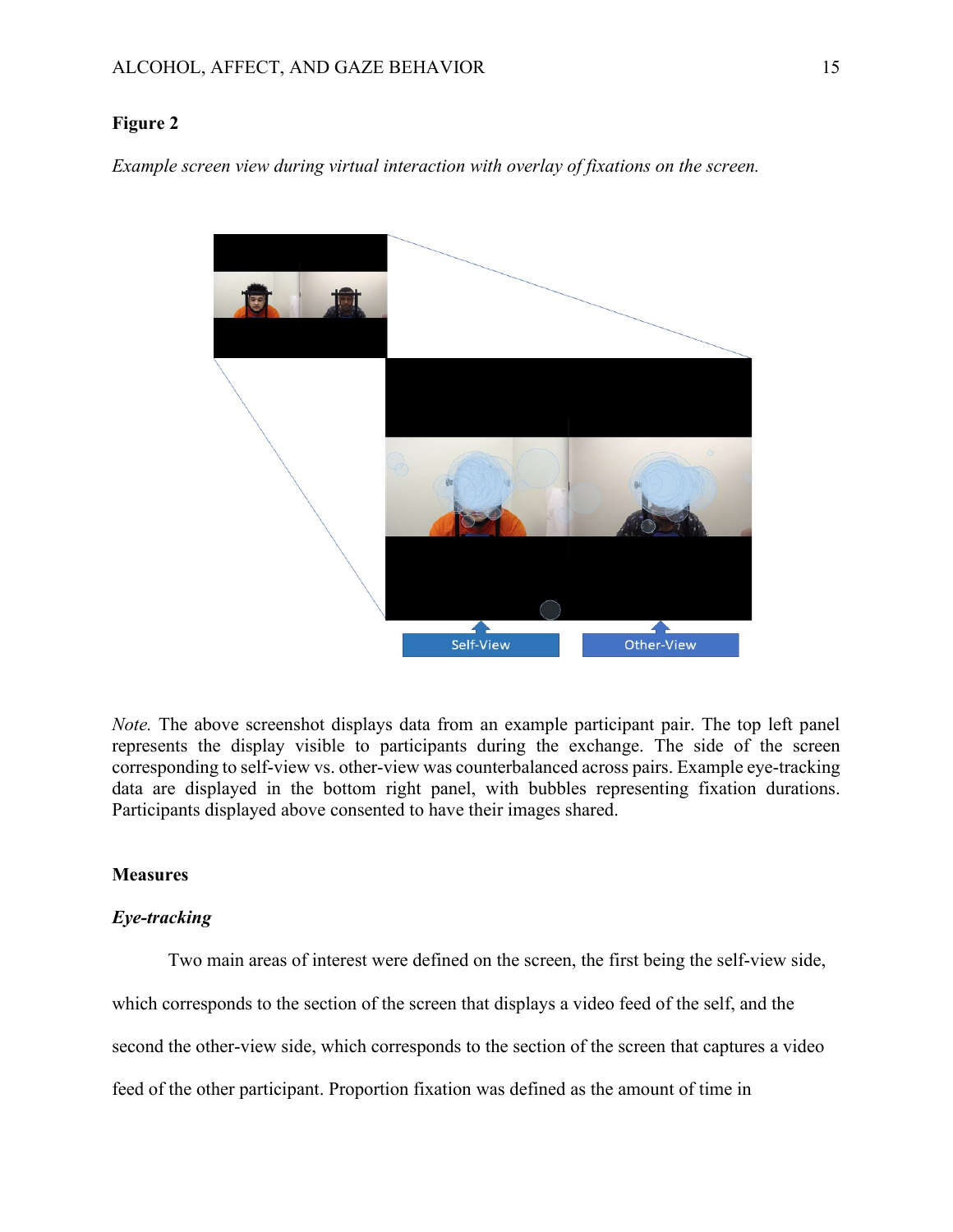milliseconds (ms) spent fixating on a specific screen area divided by total fixation time for the entire conversation. This measure was expressed in terms of a proportion to account for differences in track length and quality (note that proportion fixation for self-view vs. other-view side were non-independent but also non-redundant—see data analysis plan). Further, research findings generally indicate that eye tracking measures have good internal and test-retest reliability (Bargary et al., 2017; Ettinger et al., 2003; Klein & Fischer, 2005).

### *Affective Assessment*

Participants' current affect was assessed at multiple times throughout the experimental session, including immediately prior to the eye-tracking experiment, and also after the eyetracking experiment. Consistent with our prior research, we employed an 8-item questionnaire to assess positive and negative affective states in response to alcohol consumption (Fairbairn et al., 2015, 2018; Fairbairn & Sayette, 2013; Russell, 2003; Venerable & Fairbairn, 2020). This specific measure was selected as one that has demonstrated internal consistency within subscales and also validity in capturing alcohol's positive affect enhancing and negative affect relieving effects in prior research (see Fairbairn et al., 2018; Fairbairn & Sayette, 2013; Venerable & Fairbairn, 2020). A complete version of this questionnaire is provided in supplemental materials. In the context of this questionnaire, participants were asked to rate on a 6-point Likert scale from 0 (not at all) to 5 (extremely) the extent to which they are experiencing 8 different affective states in the present moment. The four negative and four positive items were averaged to create separate scales ( $\alpha$  = 0.75 for negative scale,  $\alpha$  = 0.91 for positive scale).

#### **Data Analysis Plan**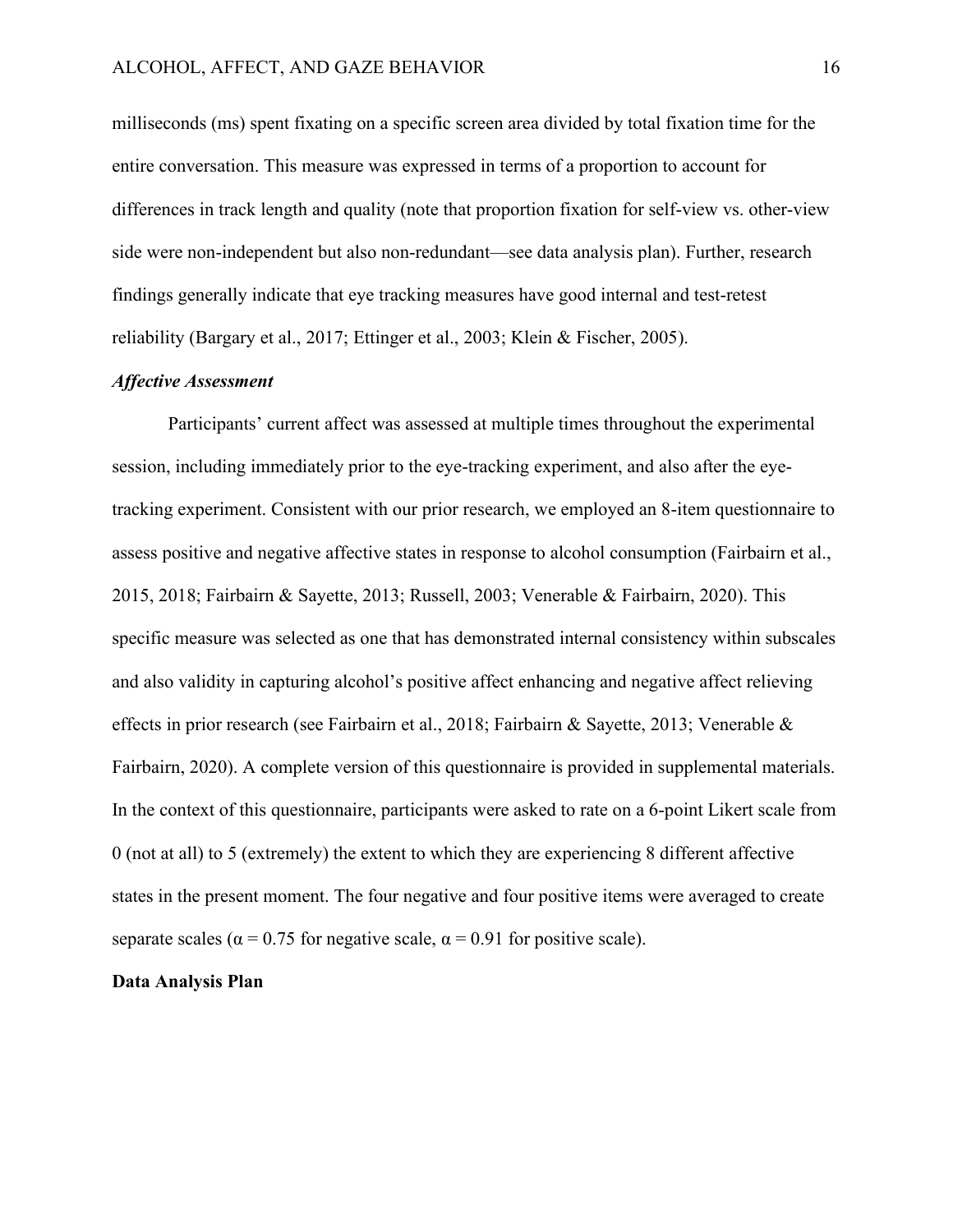All data and analytic code required to replicate the results of this study can be found here: [https://osf.io/tn7xd/?view\\_only=f66b89d2d9a04497bee046b2e98fc50d.](https://osf.io/tn7xd/?view_only=f66b89d2d9a04497bee046b2e98fc50d)<sup>[4](#page-16-0)</sup> The aim of data analysis was to examine factors associated with: 1) time spent looking at the self vs. the interaction partner during a virtual social exchange; 2) participant affect measured immediately after the virtual exchange. Three-level multilevel models were employed to account for the clustering of observations within individuals and individuals within dyads. Importantly, for eyetracking analyses, the proportion of fixations for self vs. other view were non-independent but also non-redundant, as participants also spent a small portion of time looking in directions outside these screen areas (e.g., blank portions of the screen; see Figure 2). Thus, screen area (self- vs. other-view) was incorporated as a within-subject factor in all analyses to avoid the confounding of total fixations with fixations for a specific area. Analyses examined postconversation positive and negative affect, beverage condition (alcohol vs. control), and social familiarity (strangers vs. friends) as moderators of screen area (self- vs. other-view) in predicting proportion fixation time. The outcome of proportion fixation was non-normally distributed, and we thus employed hierarchical generalized linear modelling assuming a binomial distribution to account for the fixed trial length (Raudenbush & Bryk, 2002). Two-level multilevel models, accounting for the clustering of individuals within dyads, also examined the effect of beverage condition on positive and negative self-reported affect measured immediately after the virtual exchange.

We were not able to obtain eye-tracking data for four  $(1.6\%)$  participants due to technical difficulties, and so data from these participants were excluded from fixation analyses.

<span id="page-16-0"></span><sup>4</sup> Data collection for this project spanned multiple years. Guidelines for open practice in clinical psychology have evolved considerably since this project was first launched. Although hypotheses for this study were formulated prior to analysis, they were not formally pre-registered.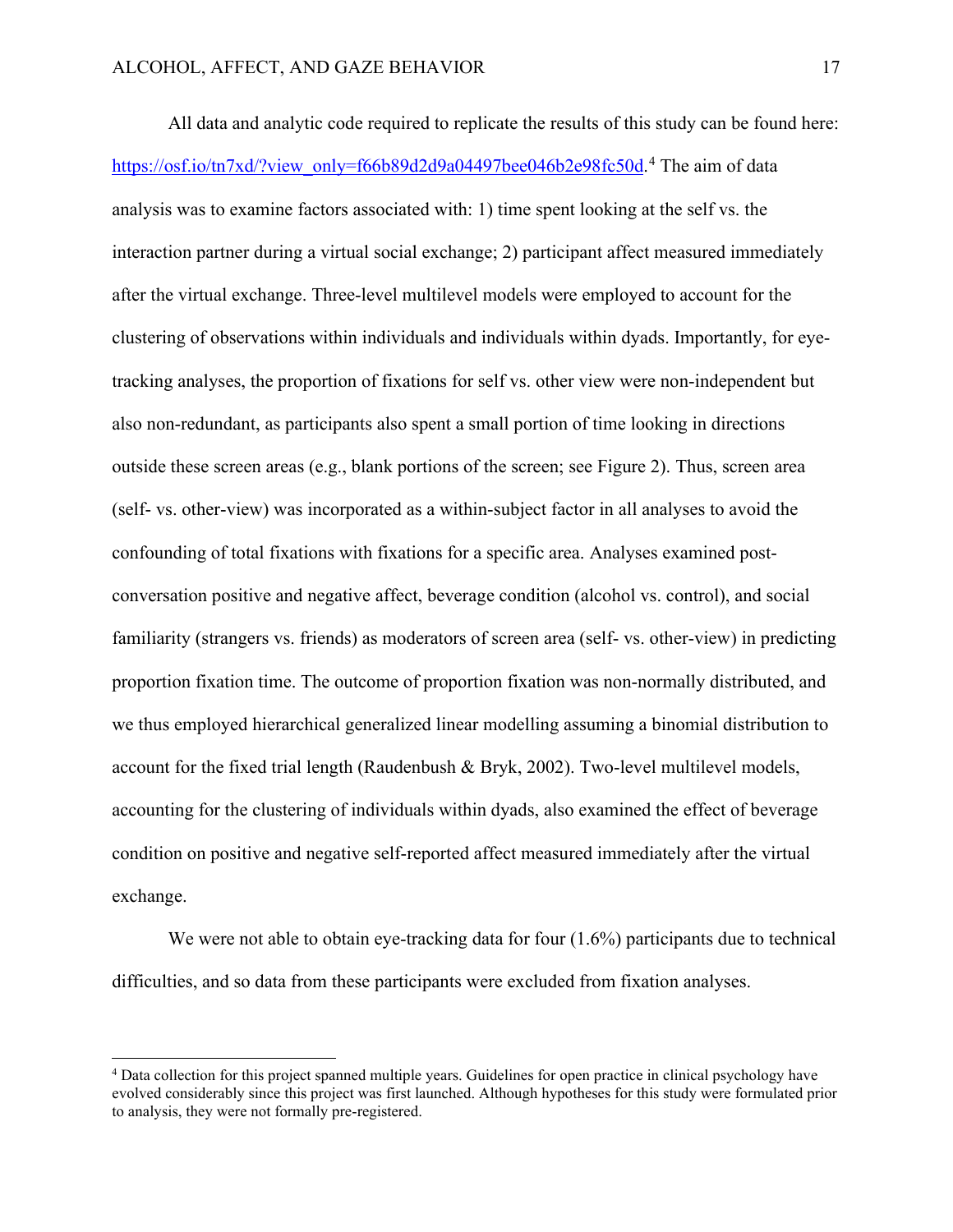Additionally, technical difficulties precluded us from collecting post-eye-tracking self-report affective data for one participant (0.4%), and this participant's data was excluded from affect analyses.

### **Results**

### **Beverage Manipulation Check**

Immediately following beverage administration, participants assigned to receive alcohol registered an average BAC of 0.071% (*SD* = 0.017). Participants who engaged in the virtual social exchange immediately after the group drink procedure registered an average BAC level of 0.075% ( $SD = 0.012$ ;  $N = 44$ ) at the midpoint of the virtual social exchange, whereas those who completed the virtual social exchange task after an absorption period registered a BAC level of  $0.072\%$  (*SD* = 0.015;  $N = 202$ ). Of note, the mean BAC levels among those who completed the virtual social exchange task immediately after the drink period vs. after an absorption period did not differ significantly from one another,  $t(122) = -1.03$ ,  $p = 0.304$ . Participants assigned to receive the control beverage registered 0.00% BAC following beverage administration.

#### **Main Effect of Area of Interest on the Screen**

Results indicated a significant main effect of screen area on proportion fixation time,  $b =$ 2.49, Odds Ratio (*OR*) = 12.06, 95%CI [2.31, 2.68], *t*(364) = 26.51, *p*< .0001, *N* = 242. Thus, results suggested that participants spent substantially longer looking at their conversation partner vs. themselves, with the odds of looking at the conversation partner being 12.06 times higher than the odds of looking at oneself during this social exchange.

### **Screen Area and Self-Reported Affect**

A significant interaction emerged between screen area and post-conversation selfreported negative affect in predicting proportion fixation time,  $b = -0.29$ ,  $OR = 0.75$ , 95%CI [-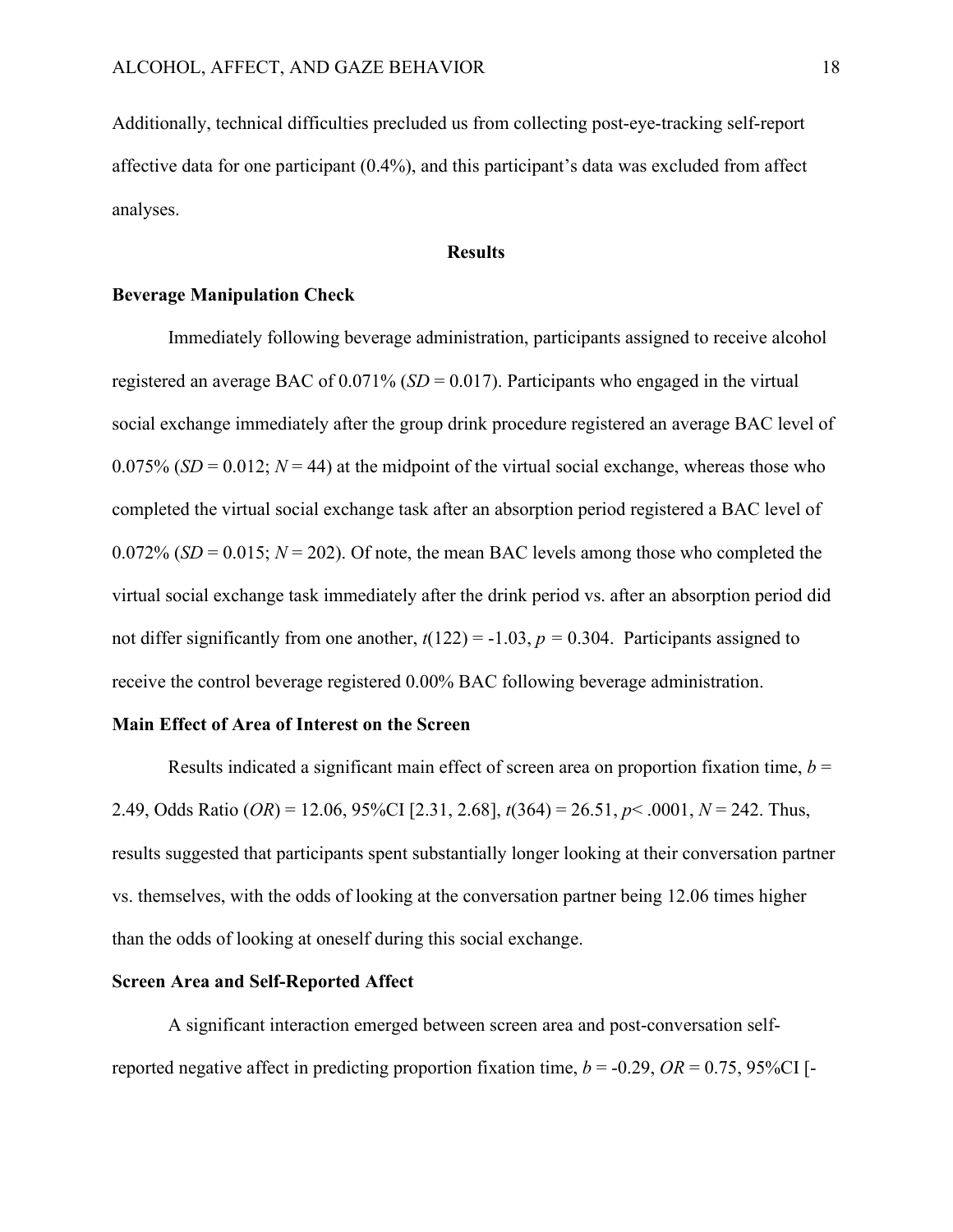0.52,  $-0.06$ ],  $t(360) = -2.44$ ,  $p = 0.015$ ,  $N = 241$  (see Figure 3). Regardless of their affective experience post-conversation, all participants tended to spend a larger proportion of time looking at their conversation partner than at themselves during this virtual social exchange. However, the effect of screen area (other vs. self-view) was significantly smaller among participants who reported high levels of post-conversation negative affect,  $b = 2.28$ ,  $OR = 9.78$ ,  $95\%$ CI [2.03, 2.53],  $t(360) = 17.89$ ,  $p < .0001$ , vs. those reporting low levels of negative affect postconversation,  $b = 2.68$ ,  $OR = 14.59$ ,  $95\%$ CI [2.44, 2.92],  $t(360) = 21.80$ ,  $p < .0001$ . Thus, among participants who reported low levels of negative affect post-interaction, the odds of looking at the conversation partner were 14.59 times higher than the odds of looking at oneself, whereas among participants who reported high levels of negative affect post-interaction, the odds of looking at the conversation partner were 9.78 times higher than the odds of looking at oneself. Importantly, this statistical interaction remained significant even after controlling for preconversation negative affect,  $b = -0.29$ ,  $OR = 0.75$ ,  $95\%$ CI [ $-0.52$ ,  $-0.06$ ],  $t(359) = -2.44$ ,  $p =$ 0.015,  $N = 241$ , indicating temporal precedence in the relationship between self (vs. other)fixation and negative affect. [Note that, in light of the gaze-based measure of self vs. other focus, direct manipulation of self-focus was not an option in the current study without skewing the interpretation of the outcome. See also discussion section.] There was no significant interaction between screen area and self-reported post-conversation positive affect in predicting proportion fixation time,  $b = 0.03$ ,  $OR = 1.03$ ,  $95\%$  $95\%$  $95\%$ CI [-0.12, 0.18],  $t(360) = 0.38$ ,  $p = 0.705$ ,  $N = 241$ .<sup>5</sup>

<span id="page-18-0"></span><sup>5</sup> Participants' responses to a brief version of the State Trait Anxiety Inventory were also assessed at the end of eye tracking (see supplementary materials). There was no significant effect of alcohol on this measure of anxiety,  $b =$ 0.96, 95%CI  $[-0.16, 2.07]$ ,  $t(119) = 1.70$ ,  $p = 0.091$  nor was there was a significant association between variability on this scale and proportion fixation time directed towards the self,  $b = -0.02$ , 95%CI[  $-0.07$ , 0.02],  $t(360) = -1.13$ , *p*  $= 0.261$ . Such a pattern of findings may suggest that results here apply to measures targeting negative affective experiences more broadly, rather than those aimed at targeting anxiety in particular (Sayette et al., 2001).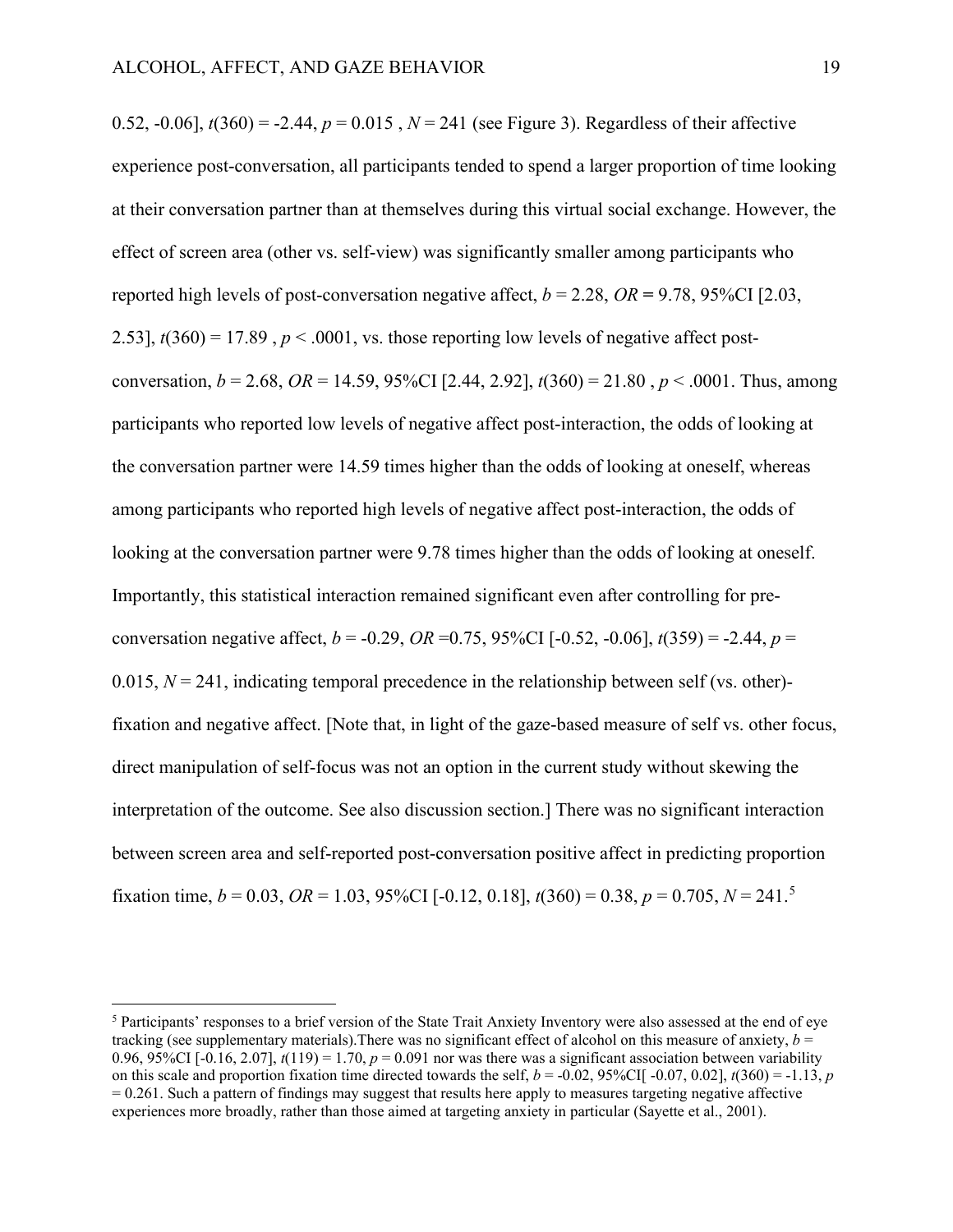### **Figure 3**

*affect*

*Proportion of on-screen fixation time as a function of post-conversation self-reported negative* 



*Note.* The above graph displays proportions. For results expressed in terms of odds, please see the text.

### **Screen Area and Social Familiarity**

We next examined familiarity—whether participants completed study procedures in the company of a friend vs. a stranger—as a moderator of the proportion of time spent fixating on self vs. other screen view. There was no significant interaction between familiarity and screen area on proportion fixation time,  $b = -0.15$ ,  $OR = 0.86$ ,  $95\%CI$  [ $-0.52$ ,  $0.22$ ],  $t(363) = -0.80$ ,  $p =$  $0.424$ ,  $N = 242$ . These analyses indicated that participants spent a similar proportion of their time looking at themselves (relative to their conversation partner) regardless of whether they were interacting with a friend or a stranger.

# **Screen Area and Beverage Condition**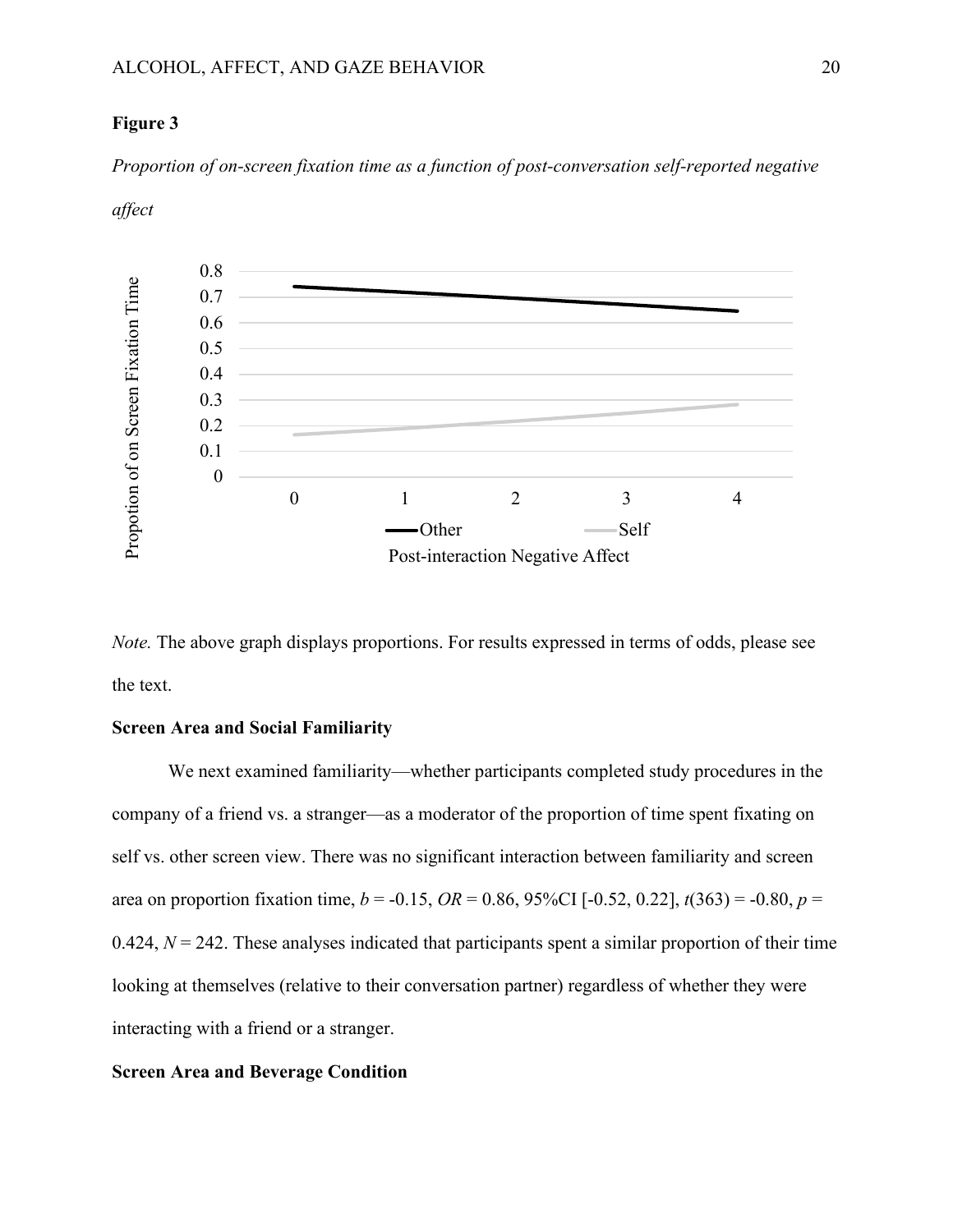There was a significant interaction between beverage condition and screen area in predicting proportion fixation time,  $b = -0.46$ ,  $OR = 0.63$ ,  $95\%CI$  [ $-0.83$ ,  $-0.09$ ],  $t(363) = -2.44$ , *p*  $= 0.015$ ,  $N = 242$ <sup>[6](#page-20-0)</sup> Although participants spent a larger proportion of time looking at their conversation partner (vs. themselves) in both beverage conditions, the difference between othervs. self-fixation time was significantly smaller in the alcohol condition,  $b = 2.27$ ,  $OR = 9.68$ 95%CI [2.02, 2.52],  $t(363) = 17.63$ ,  $p < .0001$ , vs. the non-alcohol condition,  $b = 2.73$ ,  $OR =$ 15.33, 95%CI [2.46, 3.00],  $t(363) = 20.05$ ,  $p < .0001$ . In other words, individuals who consumed alcohol spent significantly more time looking at themselves (relative to their conversation partner) during the virtual social exchange compared to individuals who consumed a nonalcoholic beverage. More specifically, among participants drinking alcohol, the odds of looking at the conversation partner were 9.68 times higher than the odds of looking at oneself; while among sober participants, the odds of looking at the conversation partner were 15.33 times higher than the odds of looking at oneself. There was no three-way interaction between beverage condition, screen area, and absorption period on proportion fixation time,  $b = -0.49$ ,  $OR = 0.61$ , 95%CI [-1.41, 0.43],  $t(361) = -1.04$ ,  $p = 0.297$ ,  $N = 242$ , suggesting the size of the beverage condition by screen area interaction did not differ significantly according to the length of the absorption period following alcohol consumption. Of note, the interaction between screen area and both alcohol consumption,  $b = -0.49$ ,  $OR = 0.61$ ,  $95\%CI$  [ $-0.85$ ,  $-0.12$ ],  $t(359) = -2.60$ ,  $p =$ 0.010,  $N= 241$ , and also post-conversation self-reported negative affect  $b = -0.30$ ,  $OR = 0.74$ ,

<span id="page-20-0"></span><sup>6</sup> Of note, results of all primary analyses reported remained consistent when conversation topics (community vs. music) and the side of the screen on which the participant's own face appears (left vs. right) were included as covariates in the model. Specifically, there was still a significant interaction between beverage condition and screen area in predicting proportion fixation time when the two covariates were incorporated into the model,  $b = -0.46$ , 95%CI  $[-0.83, -0.09]$ ,  $t(359) = -2.44$ ,  $p = 0.015$ ,  $N = 242$ ; and there was still a significant interaction between screen area and post-conversation self-reported negative affect in predicting proportion fixation time when the two covariates were incorporated into the model,  $b = -0.29$ , 95%CI [-0.52, -0.05],  $t(356) = -2.43$ ,  $p = 0.015$ , N = 241.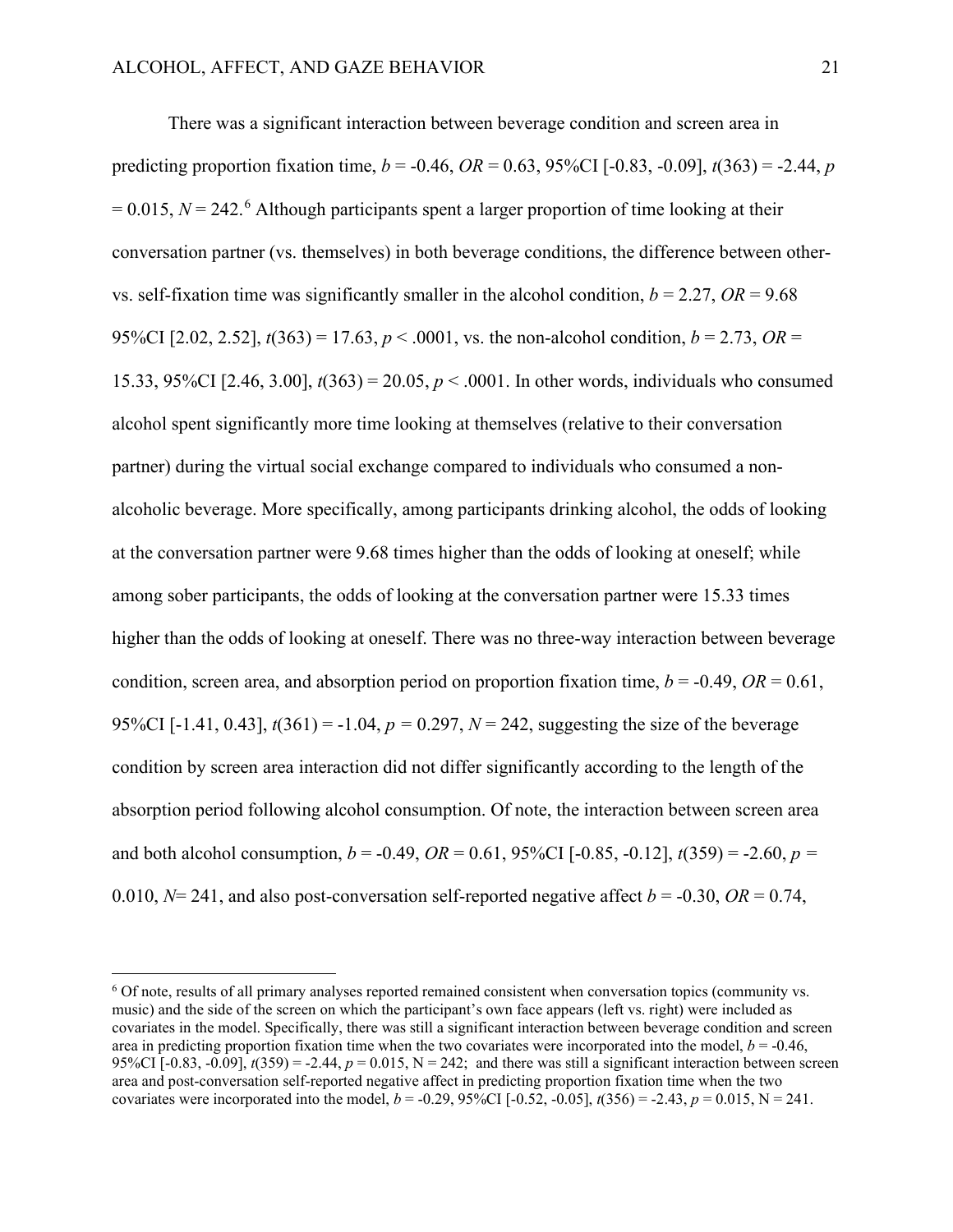95%CI [-0.53, -0.07],  $t(359) = -2.57$ ,  $p = 0.011$ ,  $N = 241$ , each remained significant in models in which both interactions were entered simultaneously, suggesting these two findings are nonredundant. [7](#page-21-0)

#### **Alcohol and Self-Reported Affect**

We next investigated the effect of beverage condition on self-reported affect measured following the virtual social exchange. We found no significant effect of alcohol on self-reported positive affect,  $b = 0.26$ , 95%CI [-0.07, 0.59],  $t(121) = 1.55$ ,  $p = 0.123$ ,  $N = 245$ , or negative affect,  $b = -0.04$ , 95%CI [ $-0.25$ , 0.18],  $t(121) = -0.33$ ,  $p = 0.741$ ,  $N = 245$ , measured following the virtual social exchange. Results remained consistent in models controlling for preconversation affect, indicating no significant effect of alcohol on self-reported positive affect  $b =$  $-0.10$ , 95%CI [ $-0.30$ , 0.09],  $t(121) = -1.03$ ,  $p = 0.304$ ,  $N = 245$ , or negative affect,  $b = 0.13$ , 95%CI [-0.01, 0.27], *t*(121) = 1.87, *p* = 0.064, *N* = 245. Additional models exploring the length of the absorption period as a moderator of these effects indicated a significant interaction between absorption period and beverage condition in predicting negative affect,  $b = 0.68$ , 95%CI [0.25, 1.10],  $t(119) = 3.15$ ,  $p = 0.002$ ,  $N = 245$ , with the effect of alcohol on negative affect reaching significance for those who engaged in the virtual exchange immediately after beverage administration,  $b = -0.59$ , 95%CI [-0.94, -0.24],  $t(119) = -3.32$ ,  $p = 0.001$ , but not for those who engaged in virtual exchange after a delay,  $b = 0.09$ , 95%CI [-0.15, 0.32],  $t(119) =$  $0.71, p = 0.480$ . However, absorption period interaction effects did not reach significance in predicting post-conversation positive affect, or in positive or negative affect models controlling

<span id="page-21-0"></span><sup>&</sup>lt;sup>7</sup> We ran an additional exploratory model to examine the three-way interaction between beverage condition, area of interest on the screen, and negative affect. Our results produced no evidence that beverage condition did not amplify the effects of self-focused attention on negative affect  $b = -0.35$ ,  $t(355) = -1.5$ ,  $95\%$ CI[-0.82, 0.11],  $p = 0.135$ .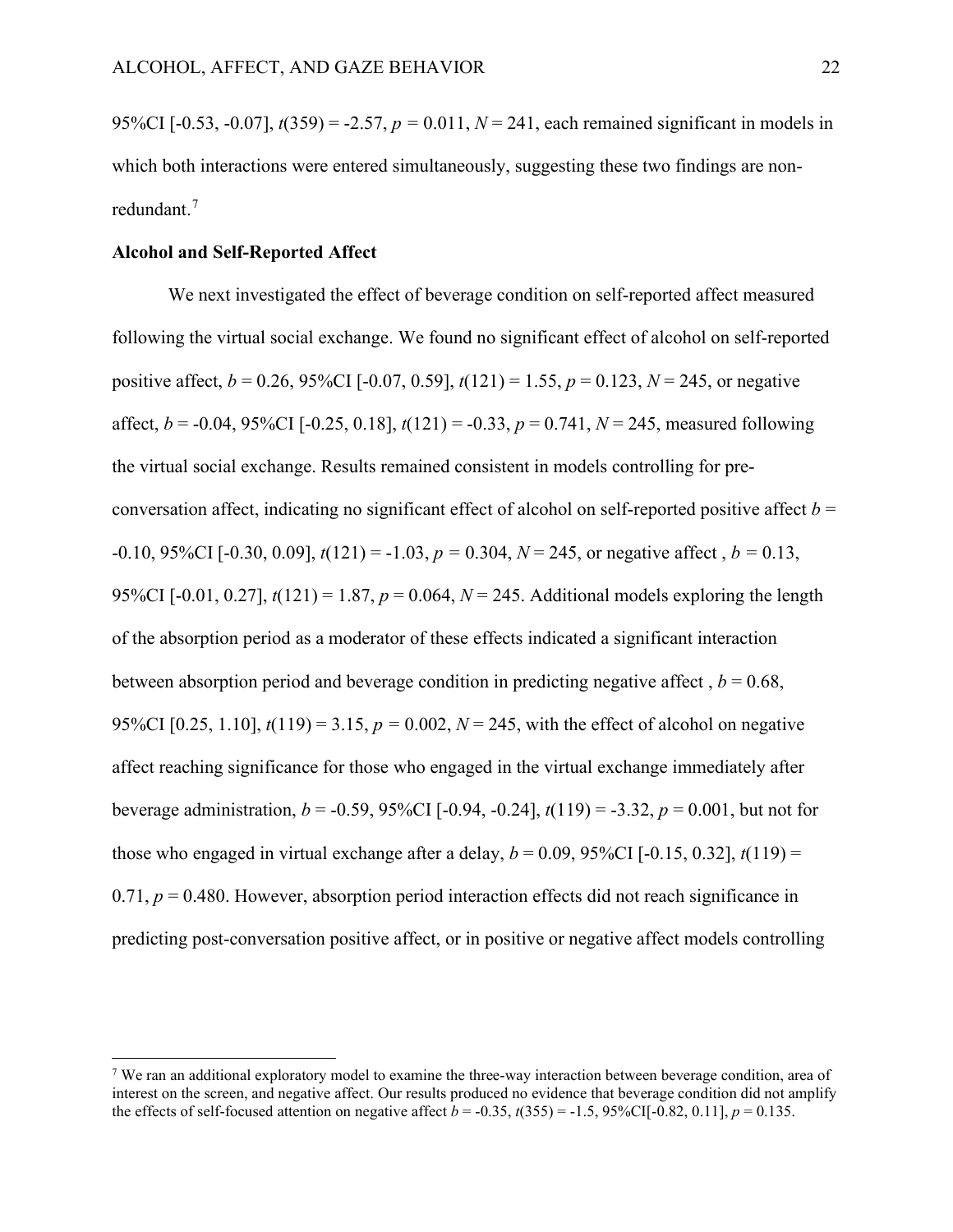for pre-conversation affective self-reports. Taken together, these findings revealed relatively weak affect-enhancing effects of alcohol within the context of this virtual social exchange.

#### **Discussion**

COVID-19 brought with it a radical shift toward the digital world, and the resulting trend towards virtual interaction seems likely to endure (Almeida et al., 2020; Brown & Finn, 2021; Sawhill, 2020; Standaert et al., 2021). In light of pandemic-related changes in drinking and also emotional wellbeing, there is now a critical need to better understand cognitive and affective processes during virtual exchange, and alcohol's effects in these novel social spaces. The current study was the first to examine the relationship between self-focused attention, affect, and alcohol in the context of an unstructured virtual social interaction. Results indicated that, on average, participants spent substantially longer looking at their conversation partner vs. themselves during an internet-based video call. Findings revealed a significant relationship between gaze direction and negative affect, such that those who spent especially large proportions of their time gazing at themselves vs. their conversation partner reported higher levels of negative affect following the virtual exchange. This relationship remained consistent even in models controlling for selfreported affect measured prior to the social exchange, pointing to temporal precedence in the relationship between self-focus and negative affect. Additionally, results revealed that, relative to sober participants, those consuming alcohol spent more time looking at themselves and less at their conversation partners in these virtual interactions, and further that the powerful moodenhancing properties of alcohol that are typically observed in in-person interaction (see Fairbairn & Sayette, 2014) did not emerge in this online forum.

This study adds key evidence to the existing body of research indicating powerful links between self-focused attention and negative affect (Flory et al., 2000; Mor et al., 2010; Mor &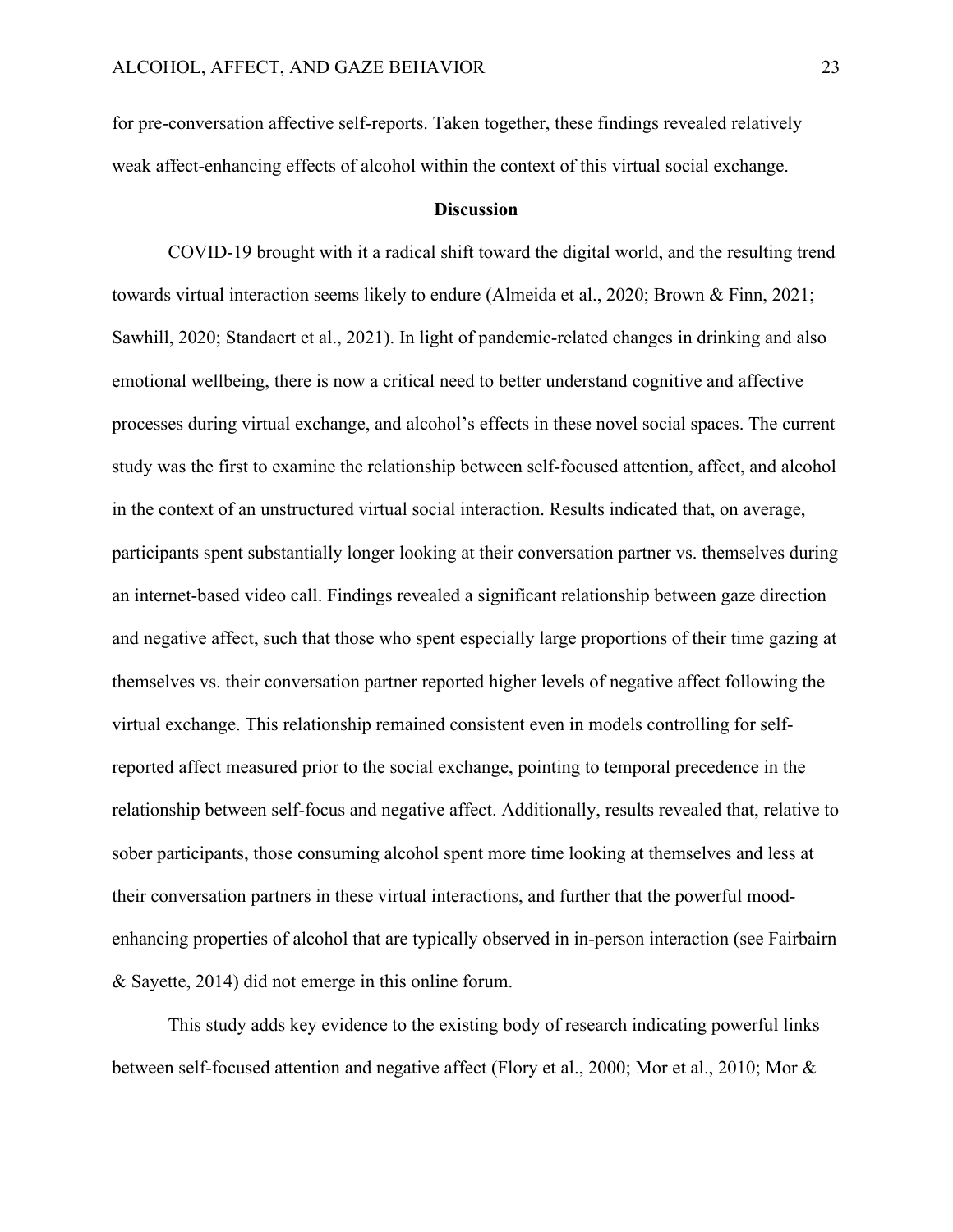Winquist, 2002; Nezlek, 2002; Wood, Saltzberg, Neale, et al., 1990). In one of the first studies to examine the relationship between self-focused attention and affect in the context of virtual social interaction, we leveraged a continuous, automatic measure of attentional focus and a novel interaction paradigm with a productive real-world analog. Results revealed that individuals who spent a larger proportion of time gazing at their own image during the virtual interaction experienced an increase in negative affect during the call. When considered together with prior research linking self-focus to the etiology and maintenance of various internalizing disorders, results may have utility for understanding the role of self-focus in the development of more lasting negative affective states. In addition, by identifying prominent self-referential cues and the resulting internal focus as one potential factor driving negative affect during virtual interaction, results may also have implications for understanding factors exacerbating internalizing symptoms in the context of the current pandemic (Bailenson, 2021; Wiederhold, 2020). The consistent integration of self-view was required for the interpretation of our automatic eye-tracking measure of self-focus, and thus the present paradigm did not lend itself to direct manipulation of the prominence of self-referential cues. Nonetheless, using novel methods and measures, it identifies promising avenues for future research exploring a potential causal link between self-focus and affect.

Results of this study also carry conceptual implications for the understanding of alcohol's effects on self-awareness in virtual social interactions. Although past research has explored the effect of alcohol on attentional focus using gaze measures (Fernie et al., 2012; Monem & Fillmore, 2019; Silva et al., 2017; Weafer & Fillmore, 2013), no previous research has examined the effect of alcohol on attention processes in online social exchange. Results of the current study indicated that, in the presence of a strong draw to a self-referential external cue (the prominent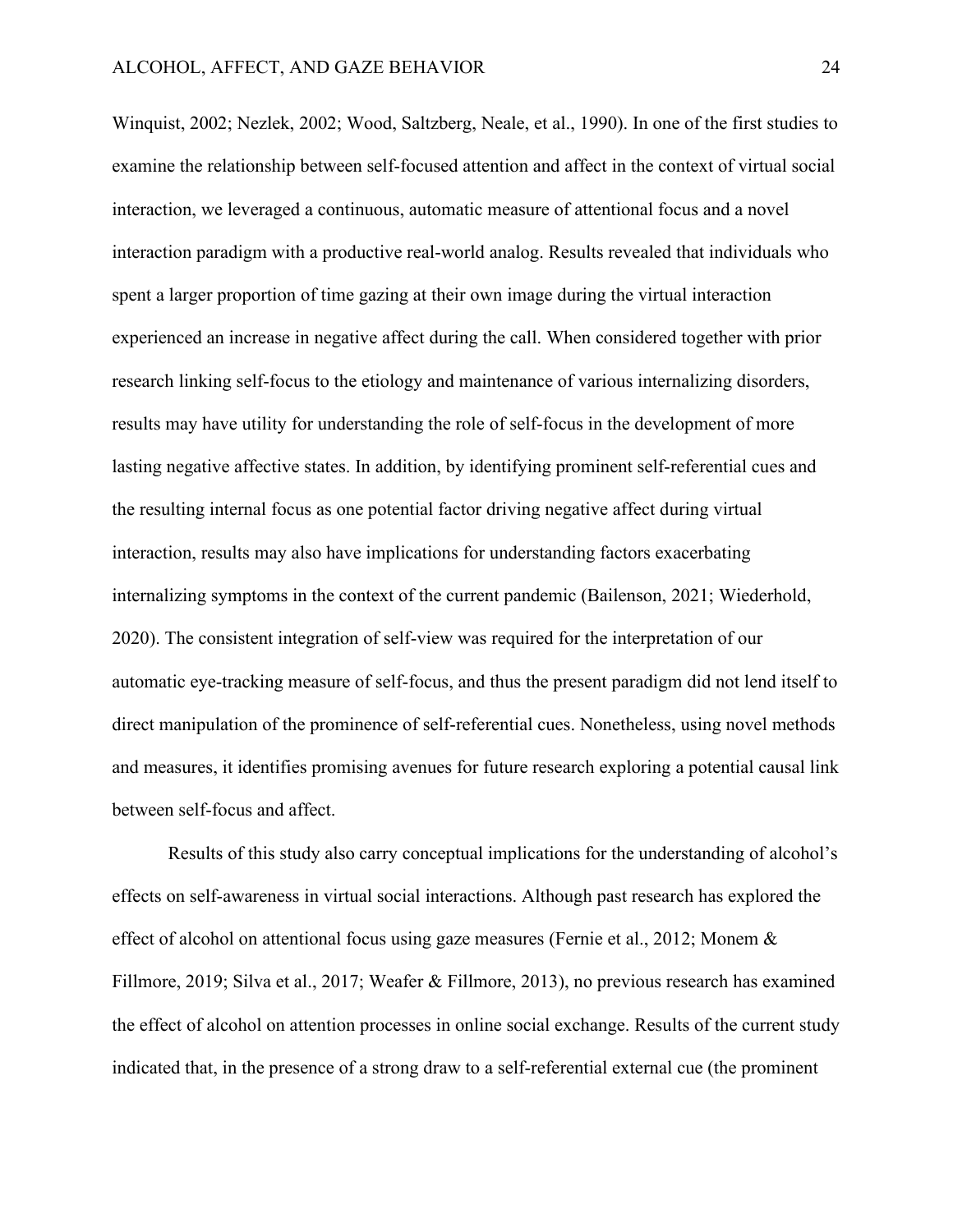self-view video feed), alcohol enhanced self-focus, which is the opposite effect compared to what one would otherwise expect during an *in-person* social exchange when alcohol's putative ability to reduce self-awareness would lead to enhanced affective experience (Hull, 1981; Hull et al., 1983; Hull & Reilly, 1983). While prior work shows that alcohol increases positive affect and decreases negative affect during in person interactions (Sayette et al., 2012), the absence of the typical affect-enhancing properties of alcohol during this virtual exchange unearths a more complex social process that is potentially at play. Specifically, results point to the possibility that alcohol's reinforcing properties are less pronounced in online social contexts, with the presence of prominent self-referential cues representing one potential factor contributing to alcohol's diminished affect-enhancing effects in this virtual setting. It remains unclear how such a muted effect of alcohol might function in a post-COVID world that includes considerable opportunities for virtual interactions (e.g., might some people choose to drink greater quantities of alcohol in order to try to recapture the rewarding social effects they experienced during in-person settings?; Schuckit, 1994). Future research might explore the extent to which such muted alcohol responses correspond to trajectories of drinking behavior over time.

Limitations and future directions should be noted. An exploratory aim of the present study was to examine the effect of social familiarity on gaze behavior. One possible explanation for non-significant familiarity effects observed in the current study is the group beverageadministration period held prior to the virtual social exchange, during which strangers would have gained some (albeit minor) level of acquaintance. Future research may re-examine such dynamics by exploring interactions between strangers who meet for the first time in the context of the virtual interaction. Future research might also explore stranger and familiar interactions involving more than two people. Furthermore, we did not include a measure assessing the level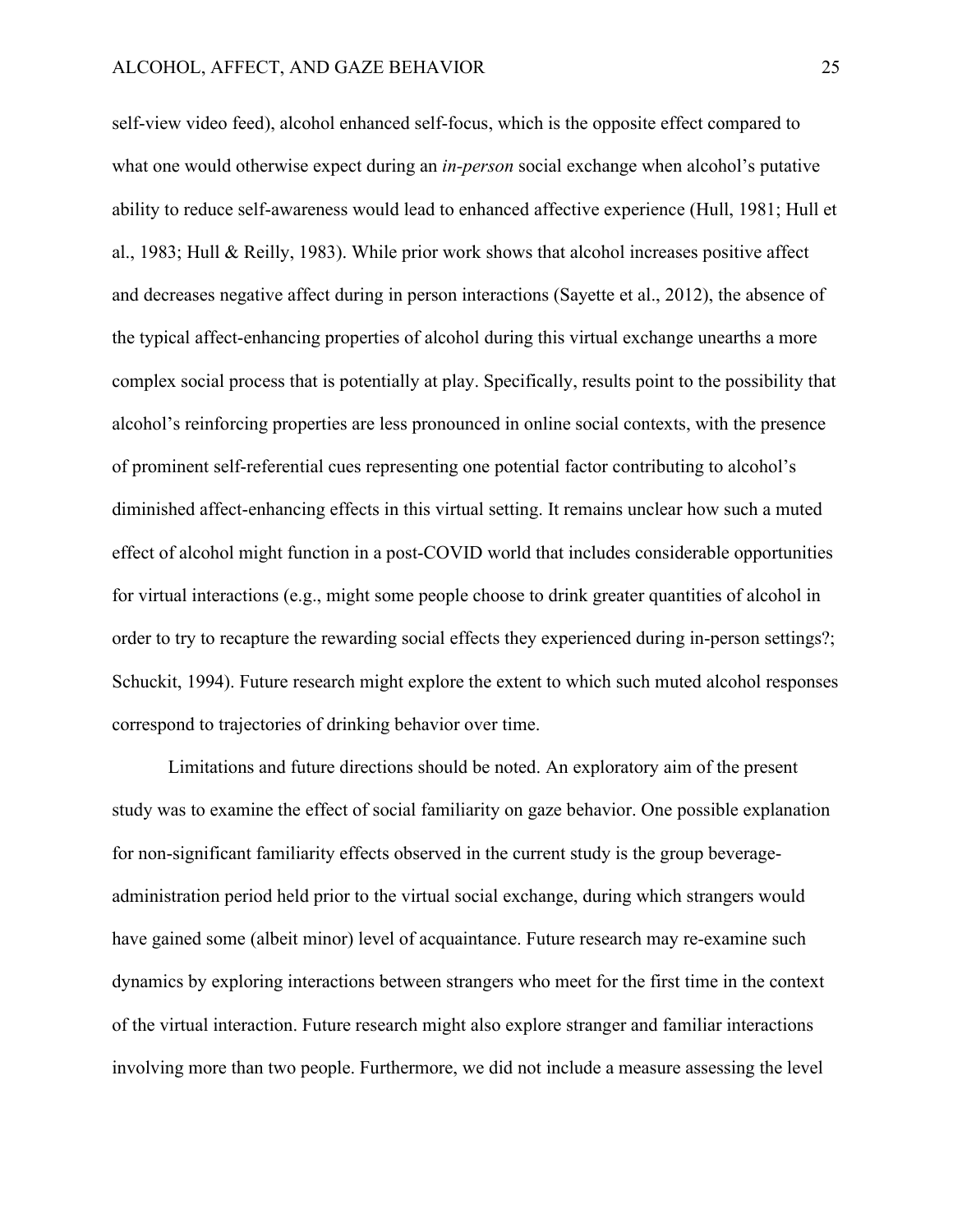of perceived attractiveness of one's conversation partner, a factor likely to have influenced the direction of participants' gaze. Future research efforts may want to consider incorporating such a measure to explore interacting effects of affect, alcohol, and attractiveness perception on fixation times. In the same vein, even though both participants were fitted with an identical eye-tracking head mount, we cannot rule out the possibility that the added novelty of this head mount may have influenced the eye tracking results. Future research may consider using more novel eye tracking set-ups that do not require a head mount to determine replicability of our results. Additionally, although the gaze-based measure employed here does represent a measure likely to capture important variability in self-focus, self-focused attention might nonetheless manifest in a divergent manner across individuals and contexts (i.e., towards elements of the self aside from those that would be represented visually, or even towards elements of the visual self aside from the face). Future studies might explore this possibility further by employing a multidimensional approach to capturing self-focused attention. Also noteworthy is the fact that our sample consisted of primarily young adults (who tend to be generally well-versed in online interactions and technology) and was predominantly White (66.7% of the sample). Our study was not well powered to explore differences across individual racial sub-groups. Future research might productively explore the extent to which effects captured here generalize across races, cultures, and age groups. Furthermore, one interesting potential avenue of research would be to replicate this study's findings in a clinical sample of individuals reporting symptoms of social anxiety – especially in light of the solid evidence that people with social anxiety are more likely to consume alcohol in social settings. (Abrams et al., 2001; Kushner et al., 1994). Finally, this study assessed alcohol's social-cognitive effects at two time periods, with the majority of participants being examined following an alcohol absorption period. This design enabled examination of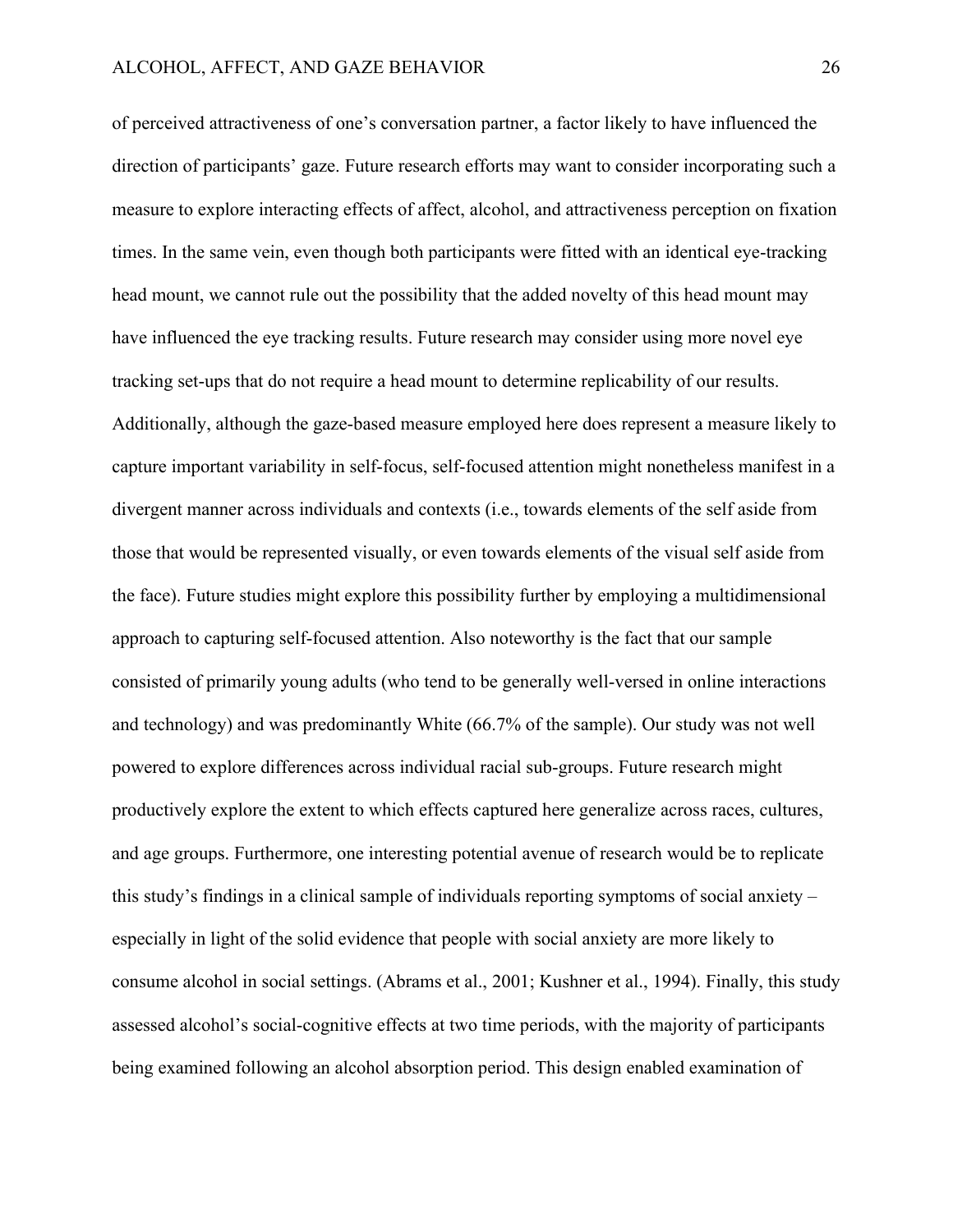alcohol's effects on social interaction across both the rising limb of the BAC curve and also following the acquisition of peak BAC. Nonetheless, future research might focus on alcohol's effects at alternative points on the BAC curve—e.g., examining a larger proportion of participants on the ascending BAC limb, during active alcohol consumption, or while BAC is descending.

In summary, this study's novel paradigm allowed for the examination of social-cognitive processes during an online exchange involving alcohol. Results inform knowledge of cognitiveaffective links in online contexts and may further carry implications for understanding drinking patterns and negative affect in our increasingly virtual world. We hope this work motivates further research using state-of-the-science attentional measures to explore the implications of the shift to online modes of social engagement.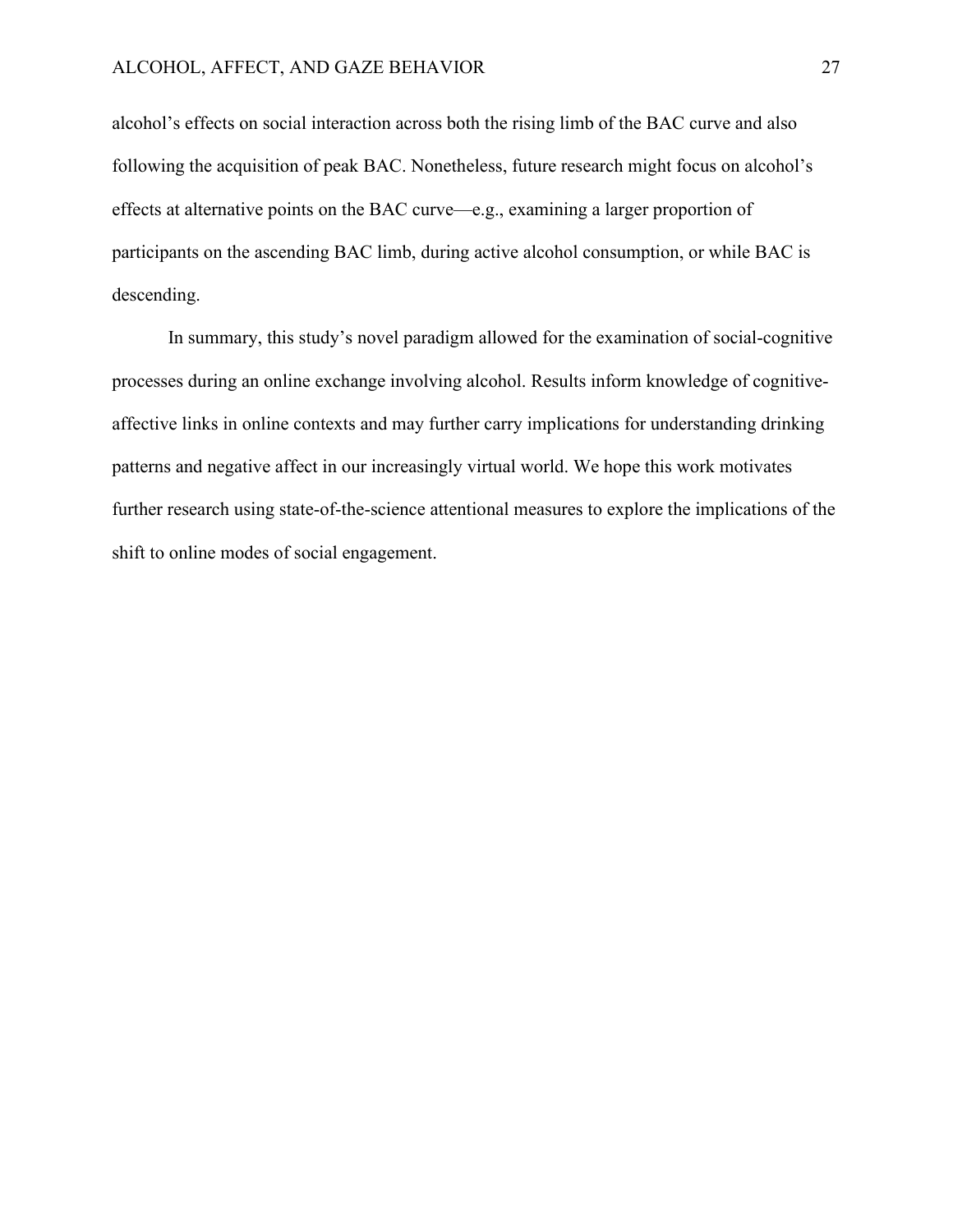#### **References**

- Abrams, K., Kushner, M., Medina, K. L., & Voight, A. (2001). The pharmacologic and expectancy effects of alcohol on social anxiety in individuals with social phobia. *Drug and Alcohol Dependence*, *64*(2), 219–231.
- Almeida, F., Santos, J. D., & Monteiro, J. A. (2020). The challenges and opportunities in the digitalization of companies in a post-COVID-19 World. *IEEE Engineering Management Review*, *48*(3), 97–103.
- Azriel, O., Lazarov, A., Segal, A., & Bar-Haim, Y. (2020). Visual attention patterns during online video-mediated interaction in socially anxious individuals. *Journal of Behavior Therapy and Experimental Psychiatry*, *69*, 101595. https://doi.org/10.1016/j.jbtep.2020.101595
- Bailenson, J. N. (2021). Nonverbal overload: A theoretical argument for the causes of Zoom fatigue. *Technology, Mind, and Behavior*, *2*(1), 1–13. https://doi.org/10.1037/tmb0000030
- Bargary, G., Bosten, J. M., Goodbourn, P. T., Lawrance-Owen, A. J., Hogg, R. E., & Mollon, J. D. (2017). Individual differences in human eye movements: An oculomotor signature? *Vision Research*, *141*, 157–169. https://doi.org/10.1016/j.visres.2017.03.001
- Berman, M. E., Bradley, T. P., Fanning, J. R., & Mccloskey, M. S. (2009). Self-focused attention reduces self-injurious behavior in alcohol-intoxicated men. *Substance Use & Misuse*, *44*(9–10), 1280–1297. https://doi.org/10.1080/10826080902961328
- Bochicchio, L. A., Drabble, L. A., Riggle, E. D. B., Munroe, C., Wootton, A. R., & Hughes, T. L. (2021). Understanding Alcohol and Marijuana Use among Sexual Minority Women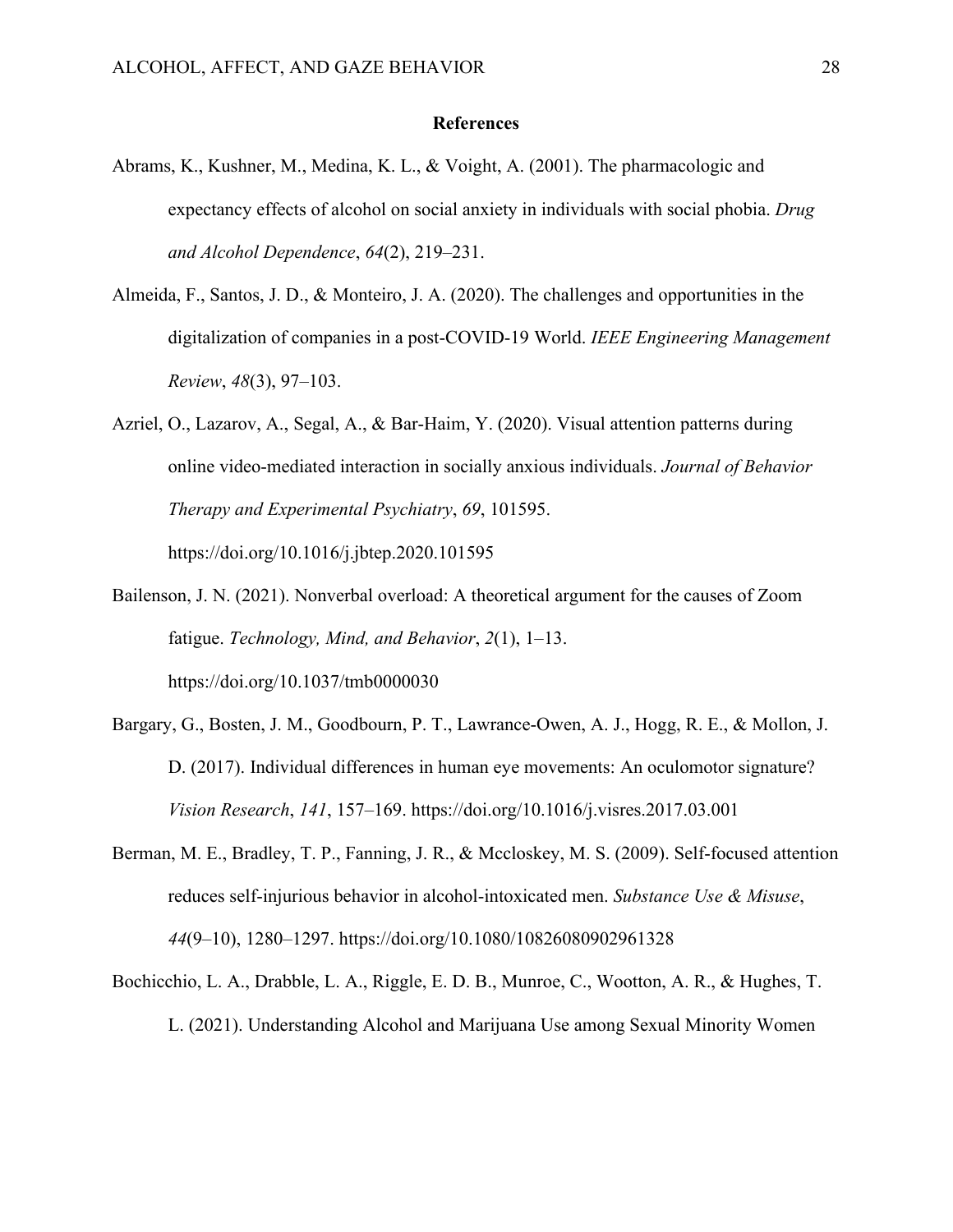during the COVID-19 Pandemic: A Descriptive Phenomenological Study. *Journal of Homosexuality*, *68*(4), 631–646. https://doi.org/10.1080/00918369.2020.1868187

Bögels, S. M., & Mansell, W. (2004). Attention processes in the maintenance and treatment of social phobia: Hypervigilance, avoidance and self-focused attention. *Clinical Psychology Review*, *24*(7), 827–856. https://doi.org/10.1016/j.cpr.2004.06.005

Boyraz, G., & Kuhl, M. L. (2015). Self-focused attention, authenticity, and well-being. *Personality and Individual Differences*, *87*, 70–75. https://doi.org/10.1016/j.paid.2015.07.029

- Brockmeyer, T., Zimmermann, J., Kulessa, D., Hautzinger, M., Bents, H., Friederich, H.-C., Herzog, W., & Backenstrass, M. (2015). Me, myself, and I: Self-referent word use as an indicator of self-focused attention in relation to depression and anxiety. *Frontiers in Psychology*, *6*, 1–10. https://doi.org/10.3389/fpsyg.2015.01564
- Brown, M. E. L., & Finn, G. M. (2021). Intra-COVID collaboration: Lessons for a post-COVID world. *Medical Education*, *55*(1), 122–124. https://doi.org/10.1111/medu.14366
- Carey, K. B. (1995). Effects of alcohol intoxication on self-focused attention. *Journal of Studies on Alcohol*, *56*(2), 248–252. https://doi.org/10.15288/jsa.1995.56.248
- Clark, D. M., & Wells, A. (1995). A cognitive model of social phobia. In: Editors. Social Phobia: Diagnosis, assessment and treatment. New York: Guilford Press; 1995. Pp. 69–93. In R. Heimberg, M. R. Liebowitz, D. A. Hope, & F. R. Schneier (Eds.), *Social Phobia: Diagnosis, assessment and treatment* (pp. 69–93). Guilford Press; https://scholar.google.com/scholar\_lookup?title=Social+Phobia:+Diagnosis,+assessment +and+treatment&author=DM+Clark&author=A+Wells&publication\_year=1995&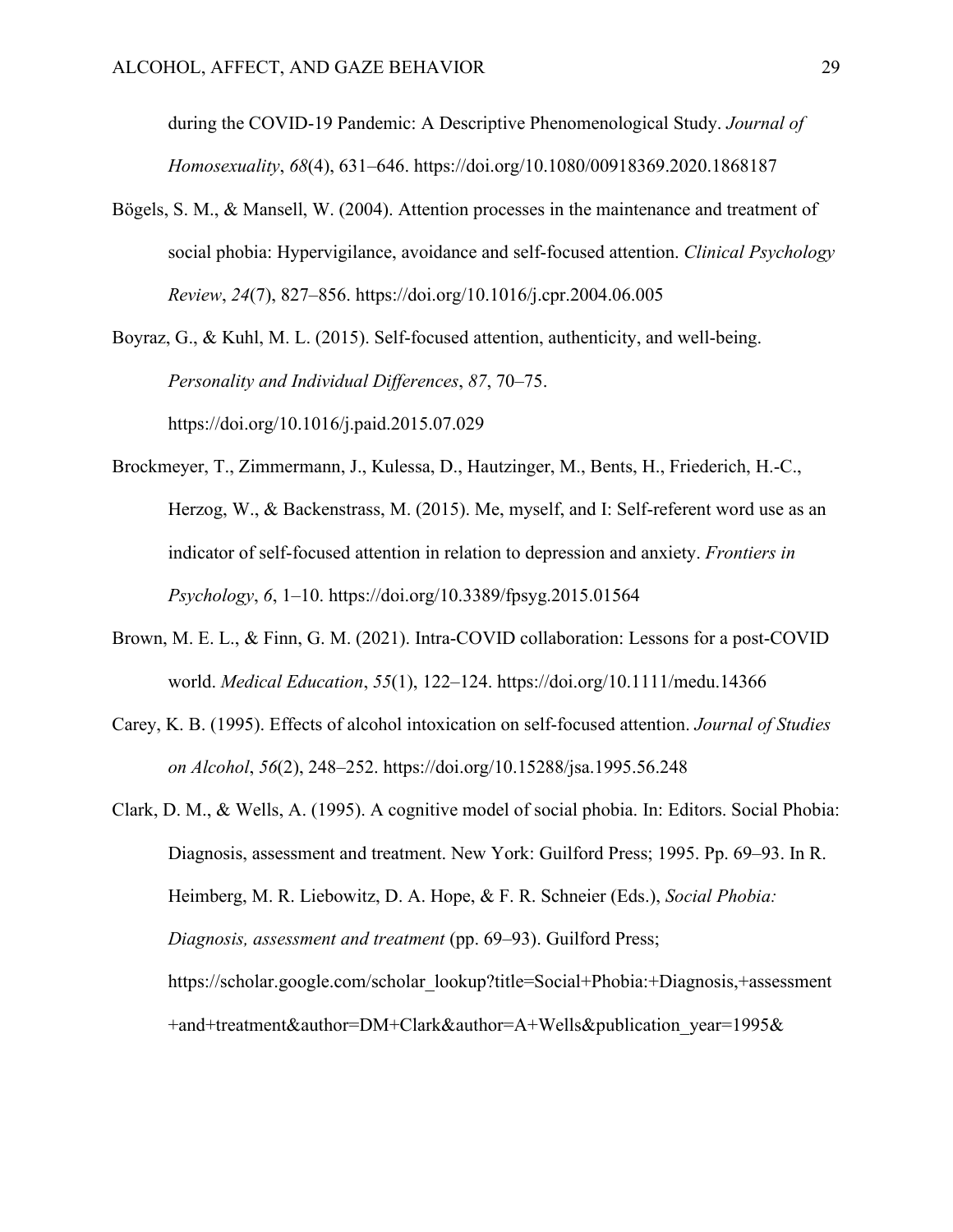- Cooper, M. L. (1994). Motivations for alcohol use among adolescents: Development and validation of a four-factor model. *Psychological Assessment*, *6*, 117–128. https://doi.org/10.1037/1040-3590.6.2.117
- Curtin, J. J., & Fairchild, B. A. (2003). Alcohol and cognitive control: Implications for regulation of behavior during response conflict. *Journal of Abnormal Psychology*, *112*(3), 424–436. https://doi.org/10.1037/0021-843X.112.3.424
- Ettinger, U., Kumari, V., Crawford, T. J., Davis, R. E., Sharma, T., & Corr, P. J. (2003). Reliability of smooth pursuit, fixation, and saccadic eye movements. *Psychophysiology*, *40*(4), 620–628. https://doi.org/10.1111/1469-8986.00063
- Fairbairn, C. E., Bresin, K., Kang, D., Rosen, I. G., Ariss, T., Luczak, S. E., Barnett, N. P., & Eckland, N. S. (2018). A multimodal investigation of contextual effects on alcohol's emotional rewards. *Journal of Abnormal Psychology*, *127*(4), 359–373. https://doi.org/10.1037/abn0000346
- Fairbairn, C. E., Kang, D., & Federmeier, K. D. (2021). Alcohol and neural dynamics: A metaanalysis of acute alcohol effects on event-related brain potentials. *Biological Psychiatry*, *89*(10), 990–1000. https://doi.org/10.1016/j.biopsych.2020.11.024
- Fairbairn, C. E., & Sayette, M. A. (2013). The effect of alcohol on emotional inertia: A test of alcohol myopia. *Journal of Abnormal Psychology*, *122*(3), 770–781. https://doi.org/10.1037/a0032980
- Fairbairn, C. E., & Sayette, M. A. (2014). A social-attributional analysis of alcohol response. *Psychological Bulletin*, *140*(5), 1361–1382. https://doi.org/10.1037/a0037563
- Fairbairn, C. E., Sayette, M. A., Aalen, O. O., & Frigessi, A. (2015). Alcohol and emotional contagion: An examination of the spreading of smiles in male and female drinking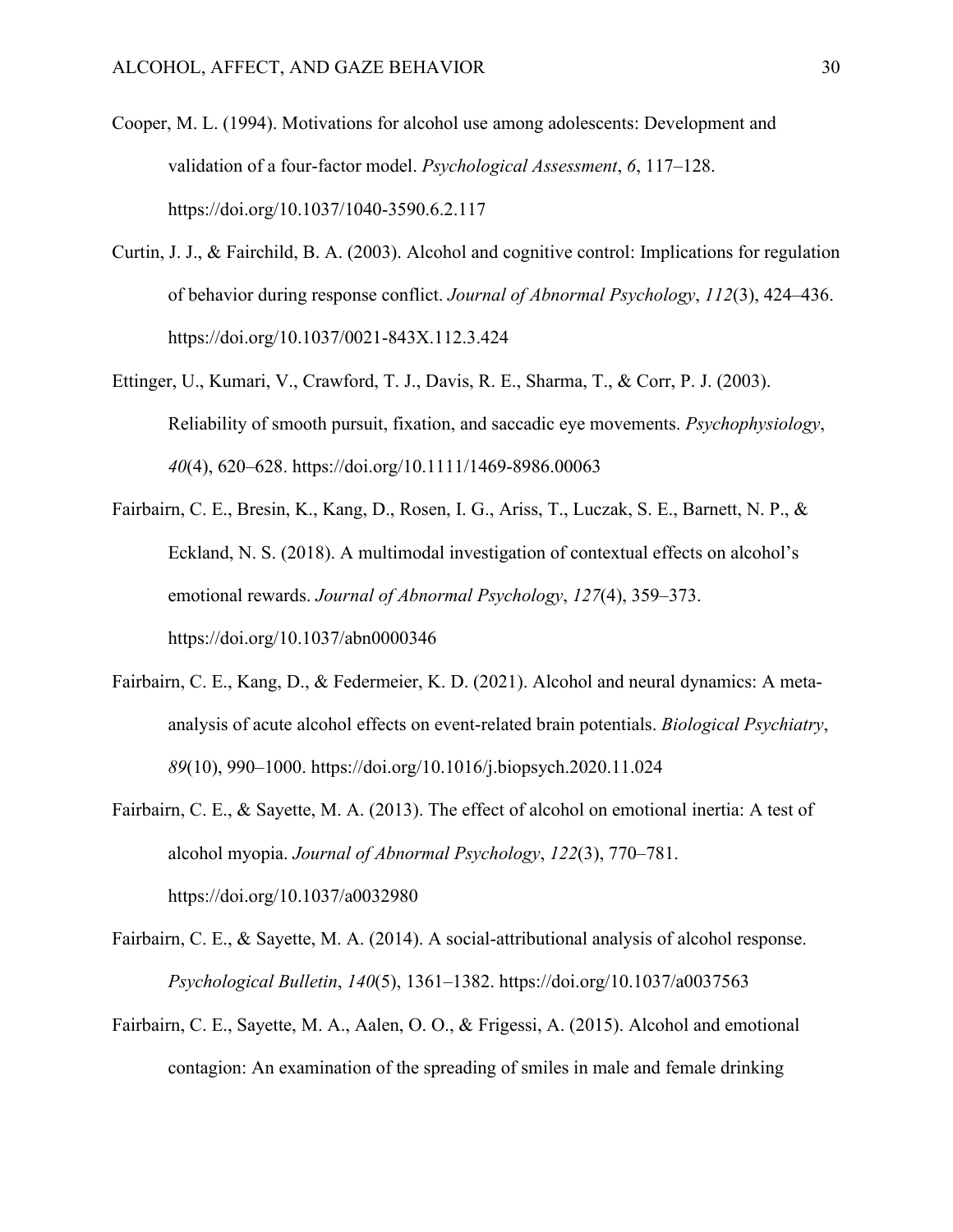groups. *Clinical Psychological Science*, *3*(5), 686–701.

https://doi.org/10.1177/2167702614548892

- Fairbairn, C. E., Sayette, M. A., Levine, J. M., Cohn, J. F., & Creswell, K. G. (2013). The effect of alcohol on the emotional displays of whites in interracial groups. *Emotion*, *13*(3), 468– 477. https://doi.org/10.1037/a0030934
- Fenigstein, A. (1979). Self-consciousness, self-attention, and social interaction. *Journal of Personality and Social Psychology*, *37*(1), 75–86. http://dx.doi.org.proxy2.library.illinois.edu/10.1037/0022-3514.37.1.75
- Fernie, G., Christiansen, P., Cole, J. C., Rose, A. K., & Field, M. (2012). Effects of 0.4g/kg alcohol on attentional bias and alcohol-seeking behaviour in heavy and moderate social drinkers. *Journal of Psychopharmacology*, *26*(7), 1017–1025. https://doi.org/10.1177/0269881111434621
- Flory, J. D., Räikkönen, K., Matthews, K. A., & Owens, J. F. (2000). Self-focused attention and mood during everyday social interactions. *Personality and Social Psychology Bulletin*, *26*(7), 875–883. https://doi.org/10.1177/0146167200269012
- Giancola, P. R. (2004). Executive functioning and alcohol-related aggression. *Journal of Abnormal Psychology*, *113*(4), 541–555. https://doi.org/10.1037/0021-843X.113.4.541
- Gurrieri, L., Fairbairn, C. E., Sayette, M. A., & Bosch, N. (2021). Alcohol narrows physical distance between strangers. *Proceedings of the National Academy of Sciences*, *118*(20), e2101937118. https://doi.org/10.1073/pnas.2101937118
- Hazem, N., George, N., Baltazar, M., & Conty, L. (2017). I know you can see me: Social attention influences bodily self-awareness. *Biological Psychology*, *124*, 21–29. https://doi.org/10.1016/j.biopsycho.2017.01.007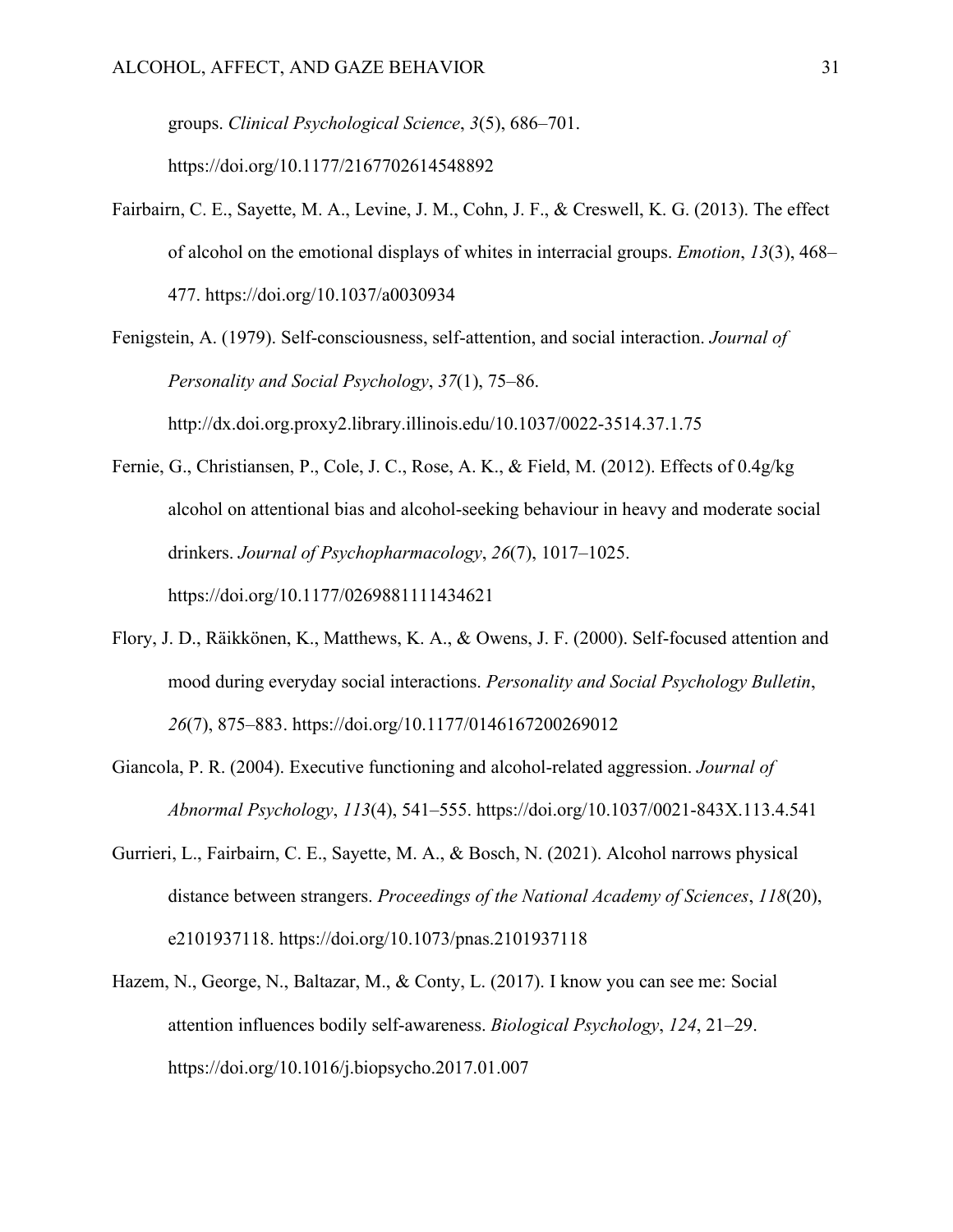- Hofmann, S. G. (2000). Self-focused attention before and after treatment of social phobia. *Behaviour Research and Therapy*, *38*(7), 717–725. https://doi.org/10.1016/S0005- 7967(99)00105-9
- Hull, J. G. (1981). A self-awareness model of the causes and effects of alcohol consumption. *Journal of Abnormal Psychology*, *90*(6), 586–600. https://doi.org/10.1037/0021- 843X.90.6.586
- Hull, J. G., Levenson, R. W., Young, R. D., & Sher, K. J. (1983). Self-awareness-reducing effects of alcohol consumption. *Journal of Personality and Social Psychology*, *44*(3), 461–473. https://doi.org/10.1037/0022-3514.44.3.461
- Hull, J. G., & Reilly, N. P. (1983). Self-awareness, self-regulation, and alcohol consumption: A reply to Wilson. *Journal of Abnormal Psychology*, *92*(4), 514–519. http://dx.doi.org.proxy2.library.illinois.edu/10.1037/0021-843X.92.4.514
- Hull, J. G., Young, R. D., & Jouriles, E. (1986). Applications of the self-awareness model of alcohol consumption: Predicting patterns of use and abuse. *Journal of Personality and Social Psychology*, *51*(4), 790–796. https://doi.org/10.1037/0022-3514.51.4.790
- Ingram, R. E. (1990). Self-focused attention in clinical disorders: Review and a conceptual model. *Psychological Bulletin*, *107*(2), 156–176.
- Ingram, R. E., Lumry, A. E., Cruet, D., & Sieber, W. (1987). Attentional processes in depressive disorders. *Cognitive Therapy and Research*, *11*(3), 351–360. https://doi.org/10.1007/BF01186286
- Kang, D., Fairbairn, C. E., Lee, Z., & Federmeier, K. D. (in press). The effect of acute alcohol intoxication on alcohol cue salience: An event-related brain potential study. *Psychology of Addictive Behaviors*.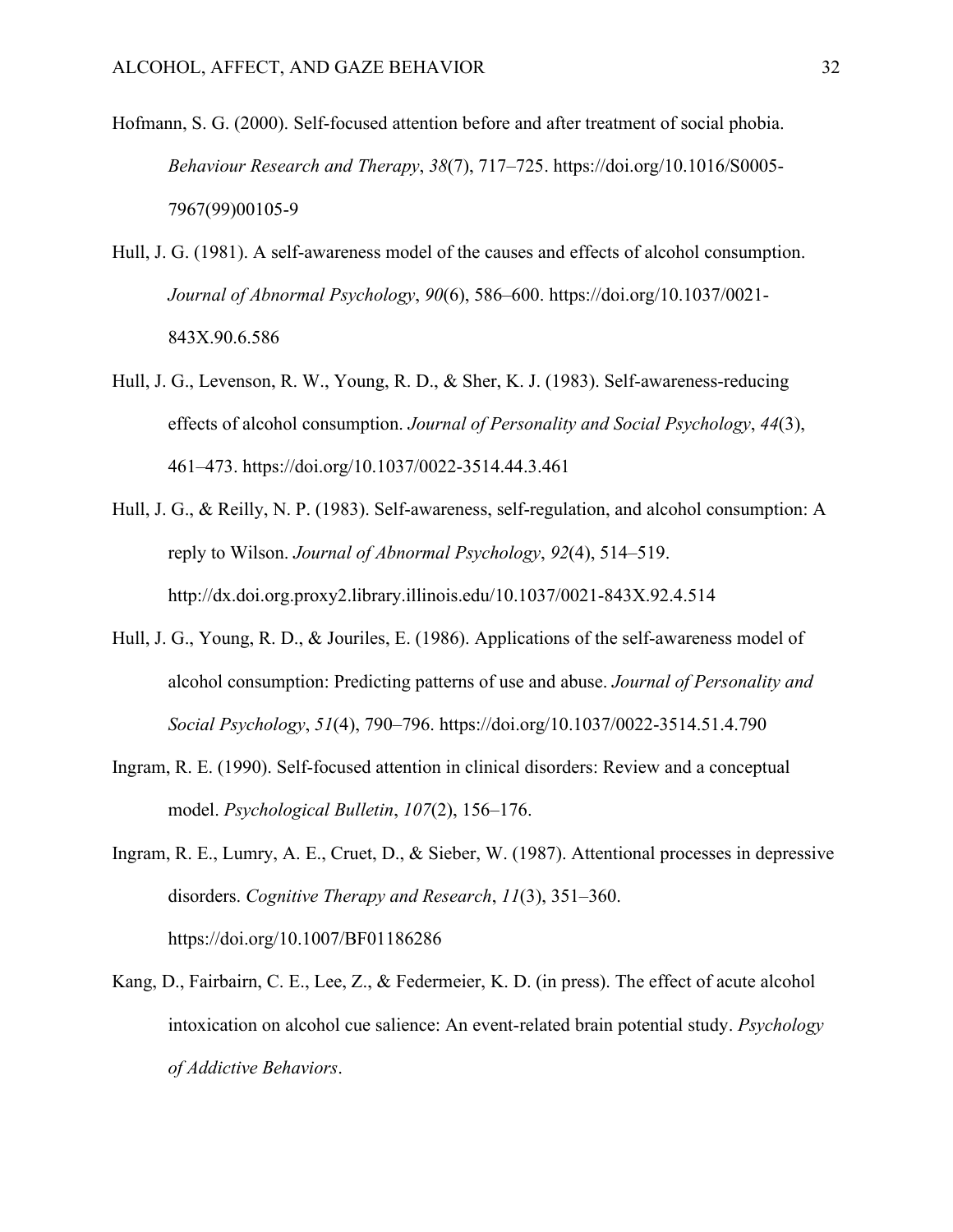- Kelly, H. (2020, March 17). *It's 'quarantini' time. People say cheers to video happy hours when they're stuck at home.* The Seattle Times. https://www.seattletimes.com/nation-world/itsquarantini-time-people-say-cheers-to-video-happy-hours-when-theyre-stuck-at-home/
- Kim, J. U., Majid, A., Judge, R., Crook, P., Nathwani, R., Selvapatt, N., Lovendoski, J., Manousou, P., Thursz, M., & Dhar, A. (2020). Effect of COVID-19 lockdown on alcohol consumption in patients with pre-existing alcohol use disorder. *The Lancet Gastroenterology & Hepatology*, *5*(10), 886–887. https://doi.org/10.1016/S2468- 1253(20)30251-X
- Klein, C., & Fischer, B. (2005). Instrumental and test–retest reliability of saccadic measures. *Biological Psychology*, *68*(3), 201–213.
- Kushner, M. G., Sher, K. J., Wood, M. D., & Wood, P. K. (1994). Anxiety and drinking behavior: Moderating effects of tension-reduction alcohol outcome expectancies. *Alcoholism: Clinical and Experimental Research*, *18*(4), 852–860.

Leary, M. R., & Kowalski, R. M. (1995). *Social Anxiety*. Guilford Press.

- Mansell, W., Clark, D. M., & Ehlers, A. (2003). Internal versus external attention in social anxiety: An investigation using a novel paradigm. *Behaviour Research and Therapy*, *41*(5), 555–572. https://doi.org/10.1016/S0005-7967(02)00029-3
- Marks, P. (2020). Virtual collaboration in the age of the coronavirus. *Communications of the ACM*, *63*(9), 21–23. https://doi.org/10.1145/3409803
- Mathews, M. A., & Green, J. D. (2010). Looking at me, appreciating you: Self-focused attention distinguishes between gratitude and indebtedness. *Cognition & Emotion*, *24*(4), 710–718. https://doi.org/10.1080/02699930802650796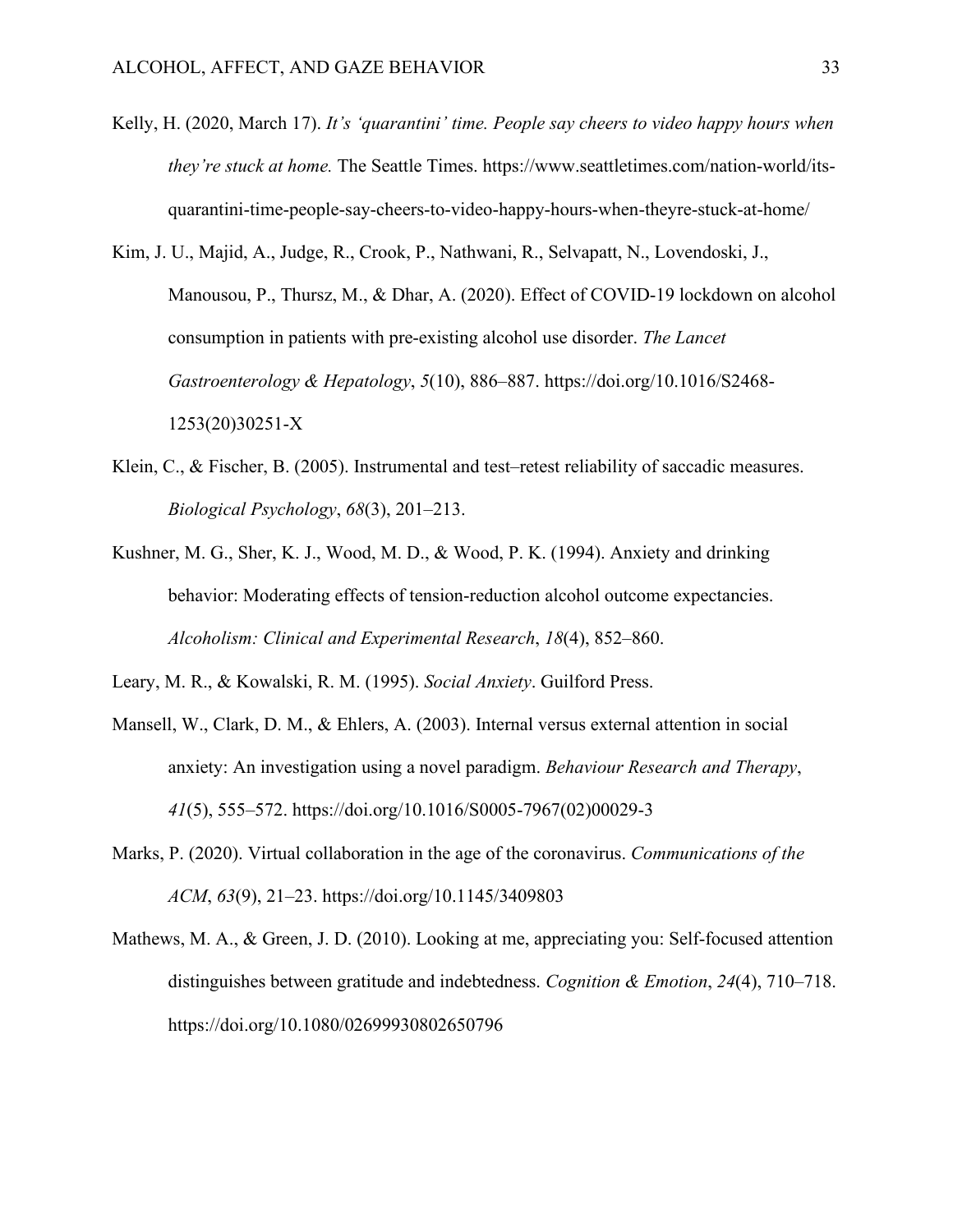- Mellings, T. M. B., & Alden, L. E. (2000). Cognitive processes in social anxiety: The effects of self-focus, rumination and anticipatory processing. *Behaviour Research and Therapy*, *38*(3), 243–257. https://doi.org/10.1016/S0005-7967(99)00040-6
- Monem, R., & Fillmore, M. T. (2019). Alcohol Administration Reduces Attentional Bias to Alcohol-related But Not Food-related Cues: Evidence for a Satiety Hypothesis. *Psychology of Addictive Behaviors : Journal of the Society of Psychologists in Addictive Behaviors*, *33*(8), 677–684. https://doi.org/10.1037/adb0000522
- Mor, N., Doane, L. D., Adam, E. K., Mineka, S., Zinbarg, R. E., Griffith, J. W., Craske, M. G., Waters, A., & Nazarian, M. (2010). Within-person variations in self-focused attention and negative affect in depression and anxiety: A diary study. *Cognition and Emotion*, *24*(1), 48–62. https://doi.org/10.1080/02699930802499715
- Mor, N., & Winquist, J. (2002). Self-focused attention and negative affect: A meta-analysis. *Psychological Bulletin*, *128*(4), 638.
- Morris, B. (2020, May 27). Why Does Zoom Exhaust You? Science Has an Answer. *Wall Street Journal*. https://www.wsj.com/articles/why-does-zoom-exhaust-you-science-has-ananswer-11590600269
- Mörtberg, E., Hoffart, A., Boecking, B., & Clark, D. M. (2015). Shifting the Focus of One's Attention Mediates Improvement in Cognitive Therapy for Social Anxiety Disorder. *Behavioural and Cognitive Psychotherapy*, *43*(1), 63–73. https://doi.org/10.1017/S1352465813000738
- National Advisory Council on Alcohol Abuse and Alcoholism. (1989). *Recommended Council Guidelines on Ethyl Alcohol Administration on Human Experimentation*.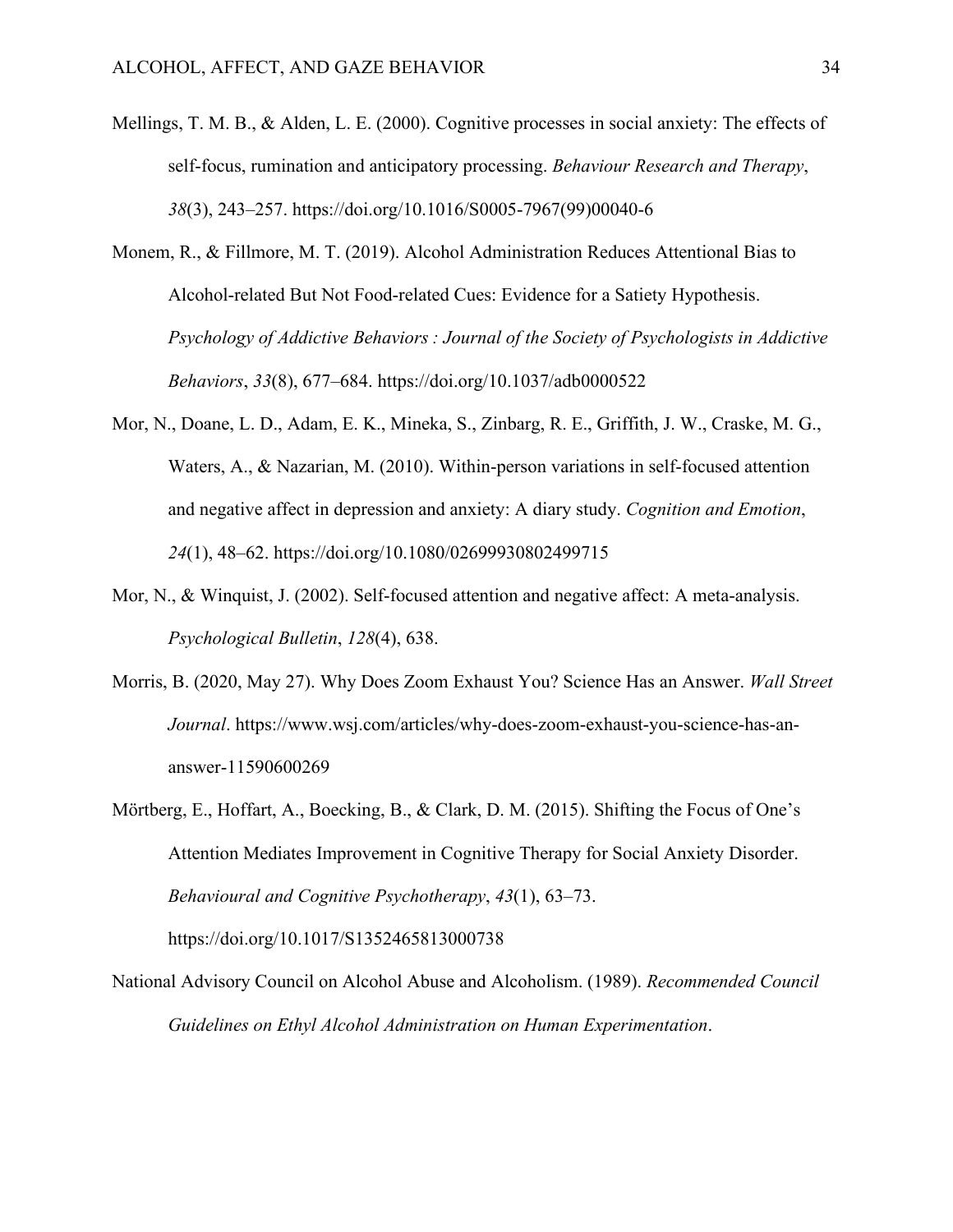- Nezlek, J. B. (2002). Day-to-day relationships between self-awareness, daily events, and anxiety. *Journal of Personality*, *70*(2), 249–276. https://doi.org/10.1111/1467-6494.05005
- Nix, G., Watson, C., Pyszczynski, T., & Greenberg, J. (1995). Reducing Depressive Affect Through External Focus of Attention. *Journal of Social and Clinical Psychology*, *14*(1), 36–52. https://doi.org/10.1521/jscp.1995.14.1.36
- Pakdaman, S., & Clapp, J. D. (2021). Zoom (Virtual) Happy Hours and Drinking During COVID-19 in the US: An Exploratory Qualitative Study. *Health Behavior and Policy Review*, *8*(1), 3–12. https://doi.org/10.14485/HBPR.8.1.1
- Palamar, J. J., & Acosta, P. (2021). Virtual raves and happy hours during COVID-19: New drug use contexts for electronic dance music partygoers. *International Journal of Drug Policy*, *93*, 102904. https://doi.org/10.1016/j.drugpo.2020.102904
- Rahal, R.-M., & Fiedler, S. (2019). Understanding cognitive and affective mechanisms in social psychology through eye-tracking. *Journal of Experimental Social Psychology*, *85*, 103842. https://doi.org/10.1016/j.jesp.2019.103842
- Raudenbush, S. W., & Bryk, A. S. (2002). *Hierarchical linear models: Applications and data analysis methods* (Vol. 2). Sage Publications.
- Russell, J. A. (2003). Core affect and the psychological construction of emotion. *Psychological Review*, *110*(1), 145–172. https://doi.org/10.1037/0033-295X.110.1.145

Sawhill, K. G. and I. V. (2020, April 6). Telecommuting will likely continue long after the pandemic. *Brookings*. https://www.brookings.edu/blog/upfront/2020/04/06/telecommuting-will-likely-continue-long-after-the-pandemic/

Sayette, M. A., Creswell, K. G., Dimoff, J. D., Fairbairn, C. E., Cohn, J. F., Heckman, B. W., Kirchner, T. R., Levine, J. M., & Moreland, R. L. (2012). Alcohol and group formation: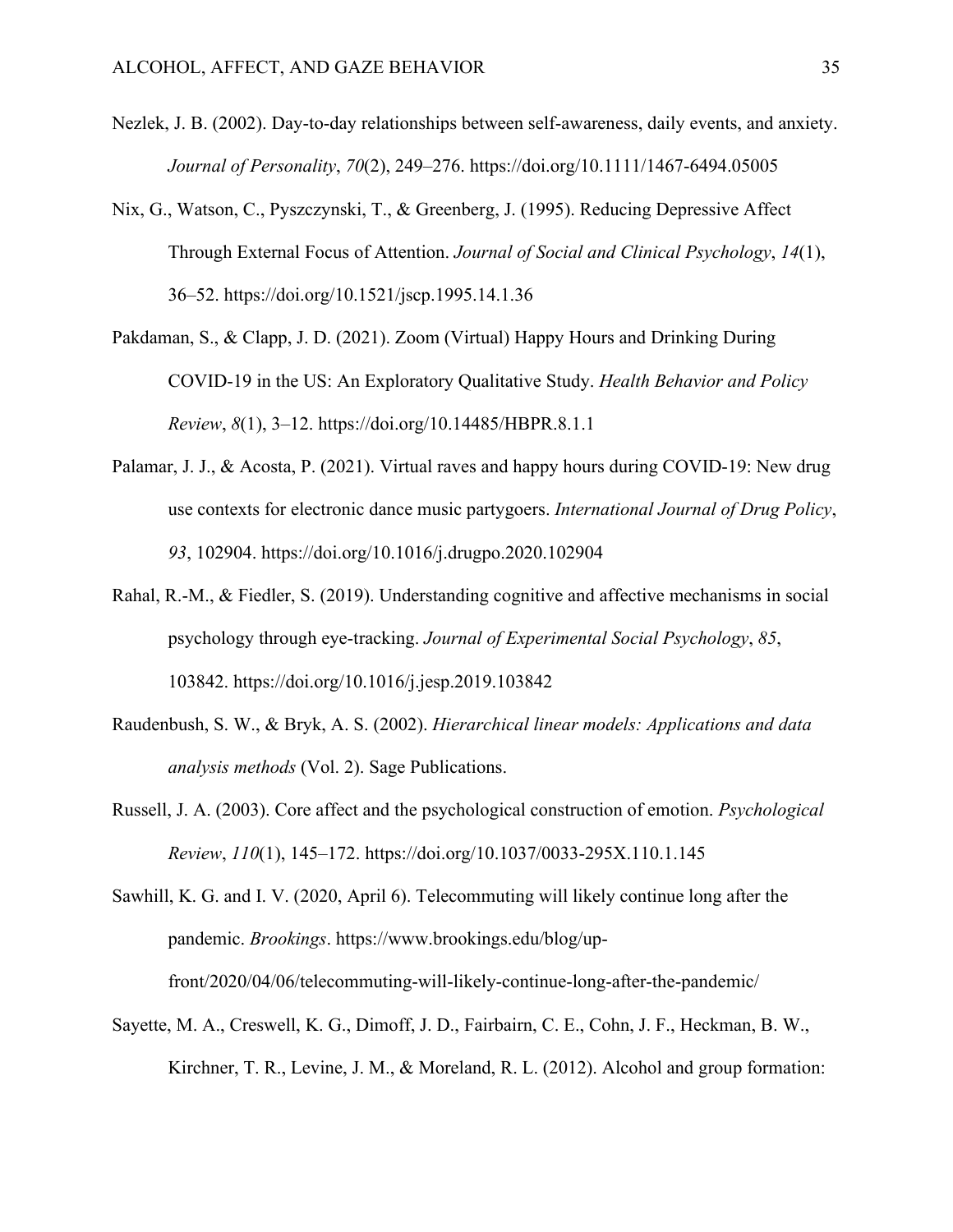A multimodal investigation of the effects of alcohol on emotion and social bonding. *Psychological Science*, *23*(8), 869–878. https://doi.org/10.1177/0956797611435134

- Sayette, M. A., Martin, C. S., Perrott, M. A., Wertz, J. M., & Hufford, M. R. (2001). A test of the appraisal-disruption model of alcohol and stress. *Journal of Studies on Alcohol*, *62*(2), 247–256. https://doi.org/10.15288/jsa.2001.62.247
- Schuckit, M. A. (1994). Low level of response to alcohol as a predictor of future alcoholism. *The American Journal of Psychiatry*, *151*(2), 184–189. https://doi.org/10.1176/ajp.151.2.184
- Sen-Crowe, B., McKenney, M., & Elkbuli, A. (2020). Social distancing during the COVID-19 pandemic: Staying home save lives. *The American Journal of Emergency Medicine*, *38*, 1515–1539. https://doi.org/10.1016/j.ajem.2020.03.063
- Silva, J. B. S., Cristino, E. D., Almeida, N. L. de, Medeiros, P. C. B. de, & Santos, N. A. dos. (2017). Effects of acute alcohol ingestion on eye movements and cognition: A doubleblind, placebo-controlled study. *PloS One*, *12*(10), e0186061.
- Smith, R. A. (2020, March 20). Happy Hour Goes Online as Coronavirus Forces Everyone Inside. *Wall Street Journal*. https://www.wsj.com/articles/happy-hour-goes-online-ascoronavirus-forces-everyone-inside-11584735297
- Standaert, W., Muylle, S., & Basu, A. (2021). Business Meetings in a Post-Pandemic World: When and How to Meet Virtually? *Business Horizons*. https://doi.org/10.1016/j.bushor.2021.02.047
- Steele, C. M., & Josephs, R. A. (1990). Alcohol myopia: Its prized and dangerous effects. *American Psychologist*, *45*(8), 921–933. https://doi.org/10.1037/0003-066X.45.8.921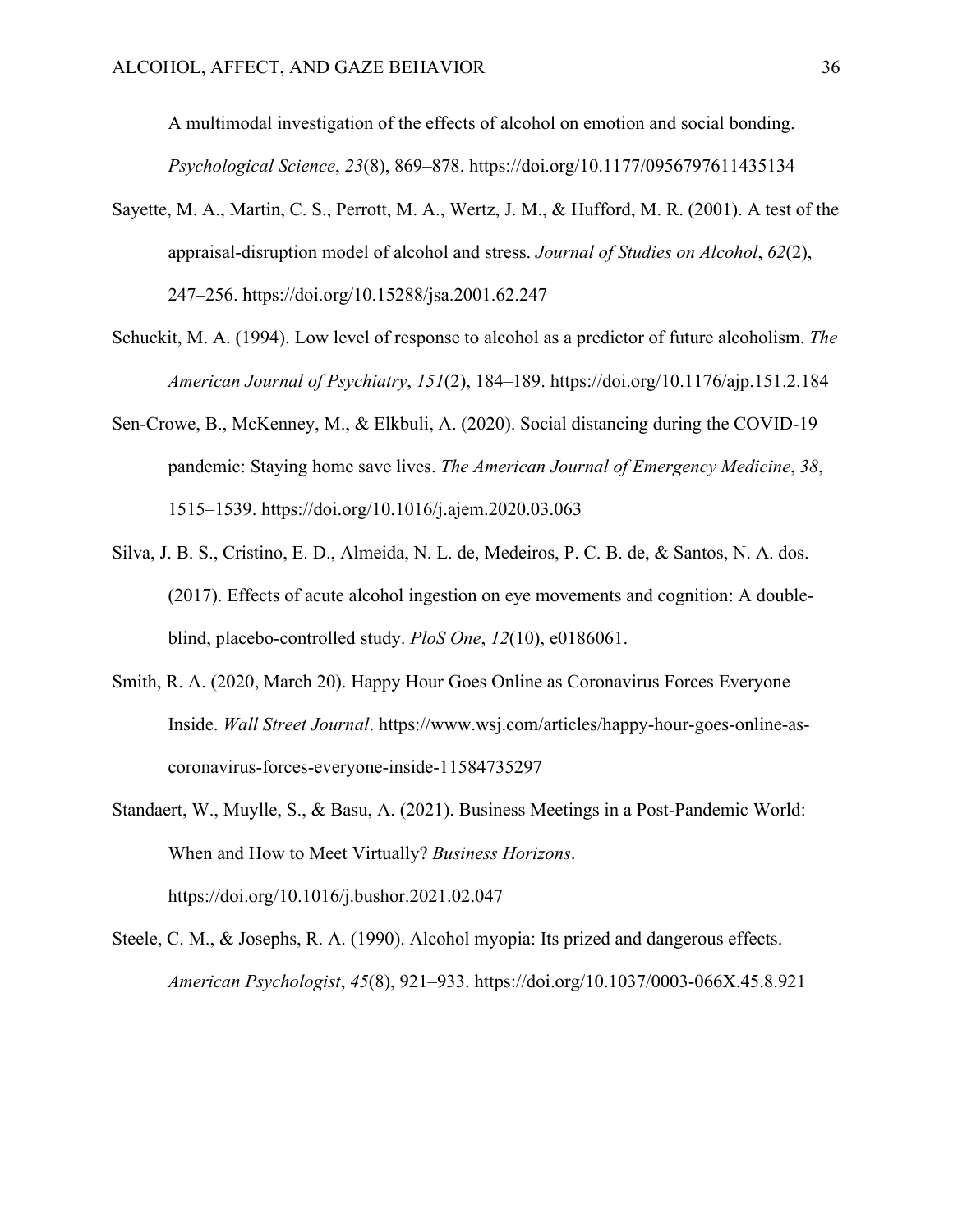- Sugarman, D. E., & Greenfield, S. F. (2021). Alcohol and COVID-19: How Do We Respond to This Growing Public Health Crisis? *Journal of General Internal Medicine*, *36*, 214–215. https://doi.org/10.1007/s11606-020-06321-z
- Testa, M., Fillmore, M. T., Norris, J., Abbey, A., Curtin, J. J., Leonard, K. E., Mariano, K. A., Thomas, M. C., Nomensen, K. J., George, W. H., VanZile-Tamsen, C., Livingston, J. A., Seanz, C., Buck, P. O., Zawacki, T., Parkhill, M. R., Jacques, A. J., & Hayman, L. W. Jr. (2006). Understanding alcohol expectancy effects: Revisiting the placebo condition. *Alcoholism: Clinical and Experimental Research*, *30*(2), 339–348. https://doi.org/10.1111/j.1530-0277.2006.00039.x
- Venerable, W. J., & Fairbairn, C. E. (2020). A multimodal, longitudinal investigation of alcohol's emotional rewards and drinking over time in young adults. *Psychology of Addictive Behaviors*, *34*(5), 601–612. https://doi.org/10.1037/adb0000567
- Vogel-Sprott, M., & Fillmore, M. T. (1999). Learning Theory and Research. In K. E. Leonard & H. T. Blane (Eds.), *Psychological Theories of Drinking and Alcoholism*. Guilford Press.
- Vriends, N., Meral, Y., Bargas-Avila, J. A., Stadler, C., & Bögels, S. M. (2017). How do I look? Self-focused attention during a video chat of women with social anxiety (disorder). *Behaviour Research and Therapy*, *92*, 77–86. https://doi.org/10.1016/j.brat.2017.02.008
- Watkins, E. D., & Teasdale, J. D. (2001). Rumination and overgeneral memory in depression: Effects of self-focus and analytic thinking. *Journal of Abnormal Psychology*, *110*(2), 353–357. https://doi.org/10.1037/0021-843X.110.2.333
- Watson, P. E., Watson, I. D., & Batt, R. D. (1981). Prediction of blood alcohol concentrations in human subjects: Updating the Widmark Equation. *Journal of Studies on Alcohol*, *42*(7), 547–556. https://doi.org/10.15288/jsa.1981.42.547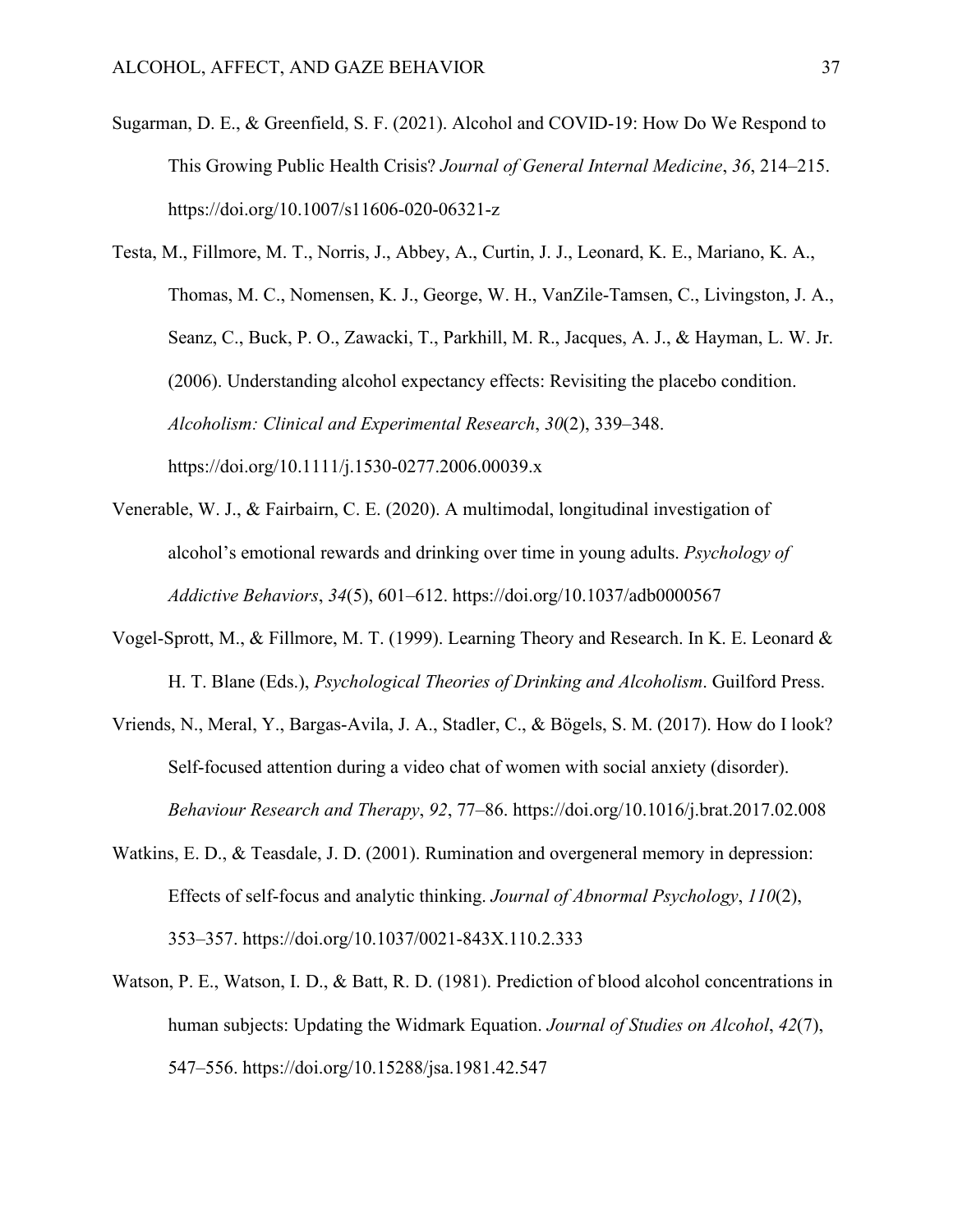- Weafer, J., & Fillmore, M. T. (2013). Acute Alcohol Effects on Attentional Bias in Heavy and Moderate Drinkers. *Psychology of Addictive Behaviors : Journal of the Society of Psychologists in Addictive Behaviors*, *27*(1), 32–41. https://doi.org/10.1037/a0028991
- Wells, A. (1990). Panic disorder in association with relaxation induced anxiety: An attentional training approach to treatment. *Behavior Therapy*, *21*(3), 273–280. https://doi.org/10.1016/S0005-7894(05)80330-2
- Wells, A., & Papageorgiou, C. (1998). Social phobia: Effects of external attention on anxiety, negative beliefs, and perspective taking. *Behavior Therapy*, *29*(3), 357–370. https://doi.org/10.1016/S0005-7894(98)80037-3
- Wiederhold, B. K. (2020). Connecting Through Technology During the Coronavirus Disease 2019 Pandemic: Avoiding "Zoom Fatigue." *Cyberpsychology, Behavior and Social Networking*, *23*(7), 437–438. https://doi.org/10.1089/cyber.2020.29188.bkw
- Wood, J. V., Saltzberg, J. A., & Goldsamt, L. A. (1990). Does affect induce self-focused attention? *Journal of Personality and Social Psychology*, *58*(5), 899–908. http://dx.doi.org.proxy2.library.illinois.edu/10.1037/0022-3514.58.5.899
- Wood, J. V., Saltzberg, J. A., Neale, J. M., Stone, A. A., & Rachmiel, T. B. (1990). Self-focused attention, coping responses, and distressed mood in everyday life. *Journal of Personality and Social Psychology*, *58*(6), 1027–1036. https://doi.org/10.1037/0022-3514.58.6.1027
- Woody, S. R. (1996). Effects of focus of attention on anxiety levels and social performance of individuals with social phobia. *Journal of Abnormal Psychology*, *105*(1), 61–69. https://doi.org/10.1037/0021-843X.105.1.61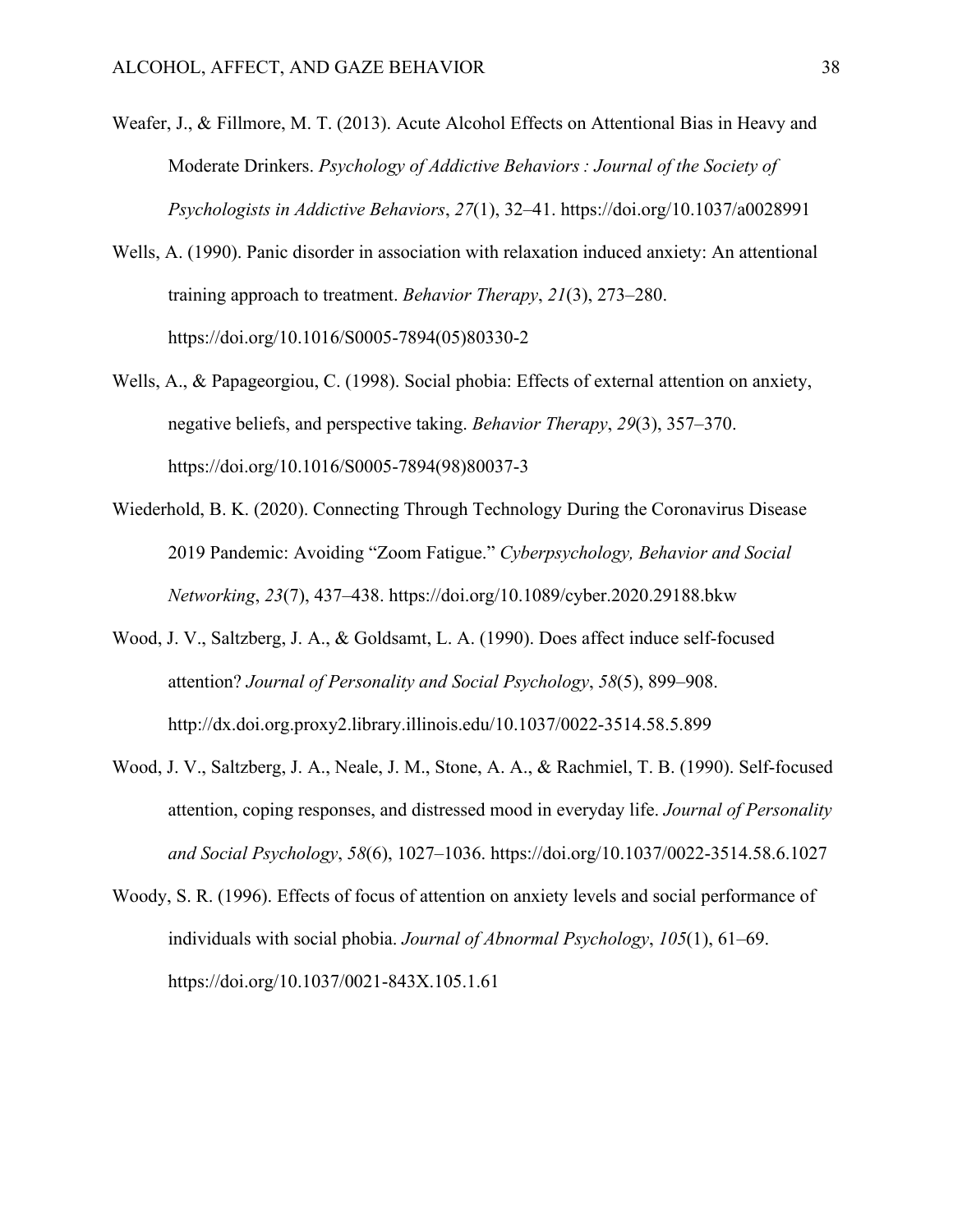- Woody, S. R., Chambless, D. L., & Glass, C. R. (1997). Self-focused attention in the treatment of social phobia. *Behaviour Research and Therapy*, *35*(2), 117–129. https://doi.org/10.1016/S0005-7967(96)00084-8
- Yazdi, K., Fuchs-Leitner, I., Rosenleitner, J., & Gerstgrasser, N. W. (2020). Impact of the COVID-19 Pandemic on Patients With Alcohol Use Disorder and Associated Risk Factors for Relapse. *Frontiers in Psychiatry*, *11*, 620612. https://doi.org/10.3389/fpsyt.2020.620612
- Zou, J. B., Hudson, J. L., & Rapee, R. M. (2007). The effect of attentional focus on social anxiety. *Behaviour Research and Therapy*, *45*(10), 2326–2333. https://doi.org/10.1016/j.brat.2007.03.014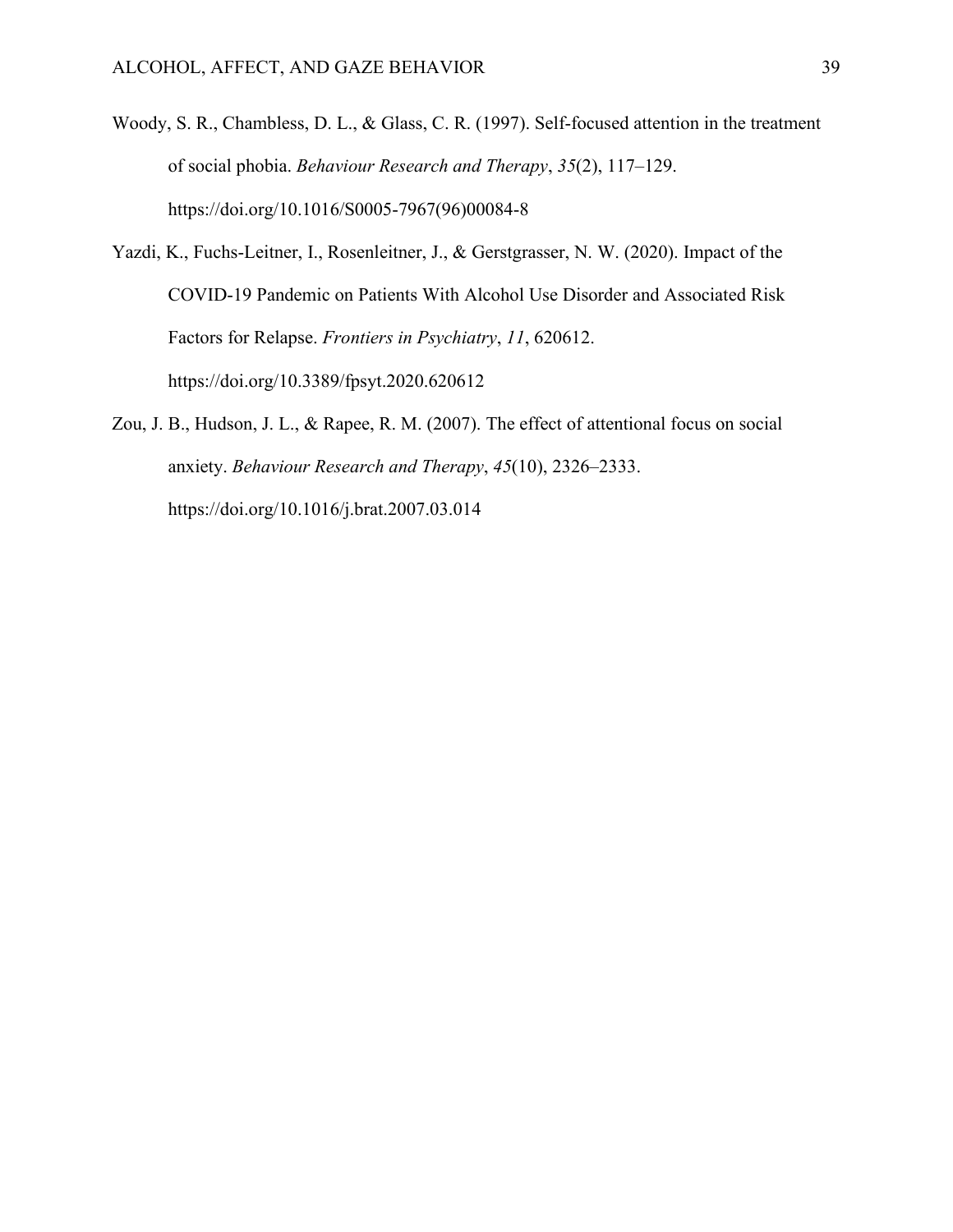### **Author Contributions**

T. Ariss and Dr. C. E. Fairbairn both made substantial contributions to the conception, design, analysis and interpretation of data and contributed to the writing and intellectual content of the article. Dr. S. Brown-Schmidt contributed to the conceptualization and execution of the eye tracking procedures and supervised the processing and analysis of the eye tracking data. T. Ariss directly oversaw the research and carried out the data analysis, with supervision from Dr. C. E. Fairbairn. Dr. M. A. Sayette helped with the interpretation of data and contributed to the writing of the introduction and discussion. B. Velia aided in running participants and provided revisions on the manuscript. Dr. H. Berenbaum aided in the conceptualization and interpretation of affect-related findings in this project. All authors have approved the final manuscript.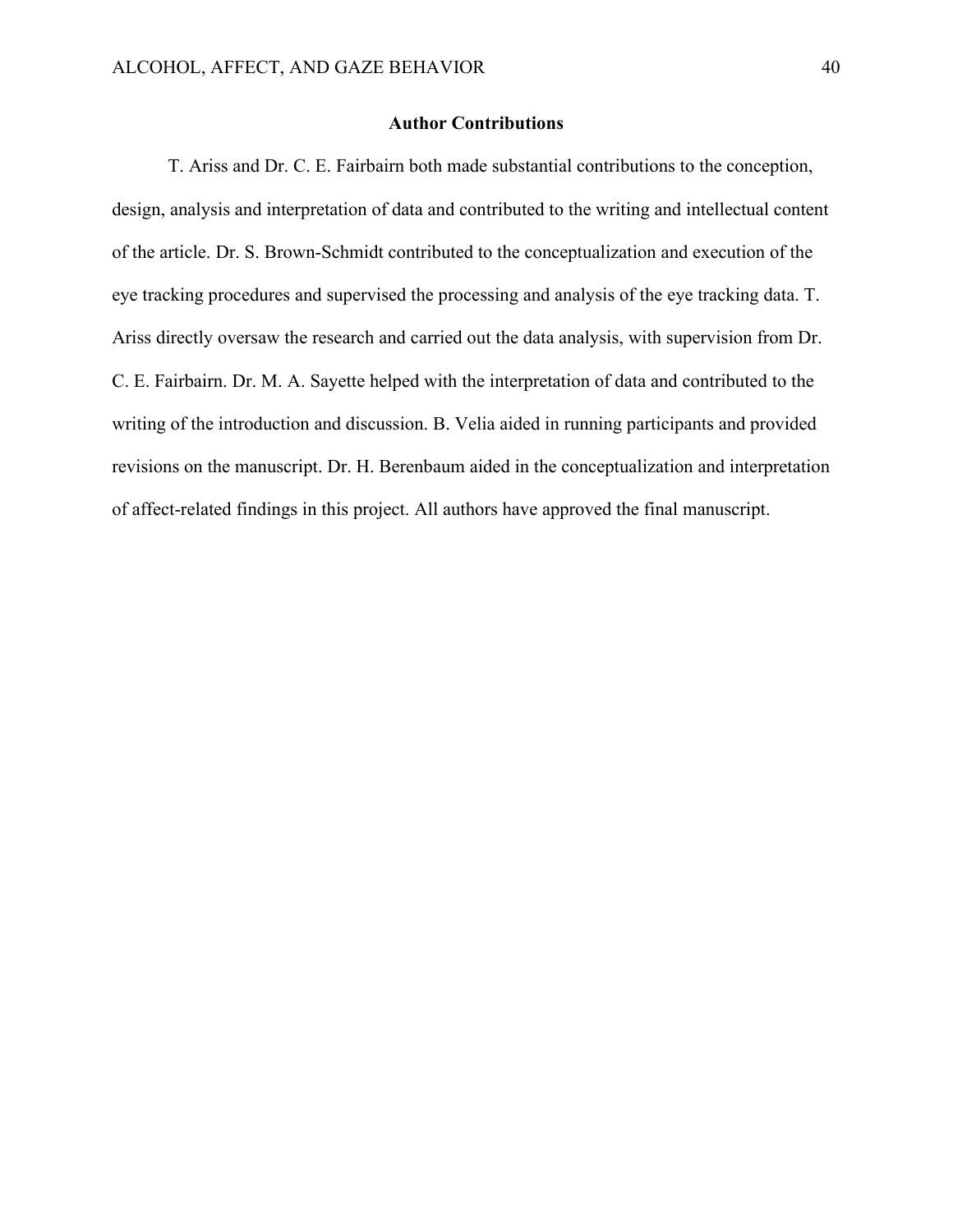### **Supplementary Materials**

#### **8-item affect measure (8AM)**

This scale consists of a number of words that describe different feelings and emotions. Read each item and then mark the appropriate answer in the space next to that word. Indicate to what extent you feel this way at the present moment.

|              | Not at all |   |   | Extremely |
|--------------|------------|---|---|-----------|
|              |            |   |   |           |
| Cheerful     | П          |   | □ |           |
| Annoyed      |            |   | ப |           |
| Upbeat       |            | □ | □ |           |
| Sad          |            |   | □ |           |
| Irritated    |            |   | □ |           |
| Happy        | П          | п | □ |           |
| <b>Bored</b> |            |   | П |           |
| Content      |            |   |   |           |

#### **Measures and Procedures**

This experimental design is part of a large-scale, multi-year data collection effort involving many components and measures. The current study represents among the first reports to emerge from this large-scale study, focusing on one core secondary task—the eye-tracking procedure and accompanying virtual interaction. Data collection for this larger parent study is still ongoing (NCT03449095), although data collection for specific secondary tasks, including the eye-tracking task as well as the previously integrated EEG task (Kang et al., in press), concluded in March 2020 with the onset of the COVID-19 pandemic. An analysis of all measures and tasks involved in this large-scale, multi-year data collection effort is outside the scope of the current study. However, for the sake of completeness, we list in this document all measures collected and tasks carried out as of December 2018-March 2020 (the period of time during which data for the current study was collected).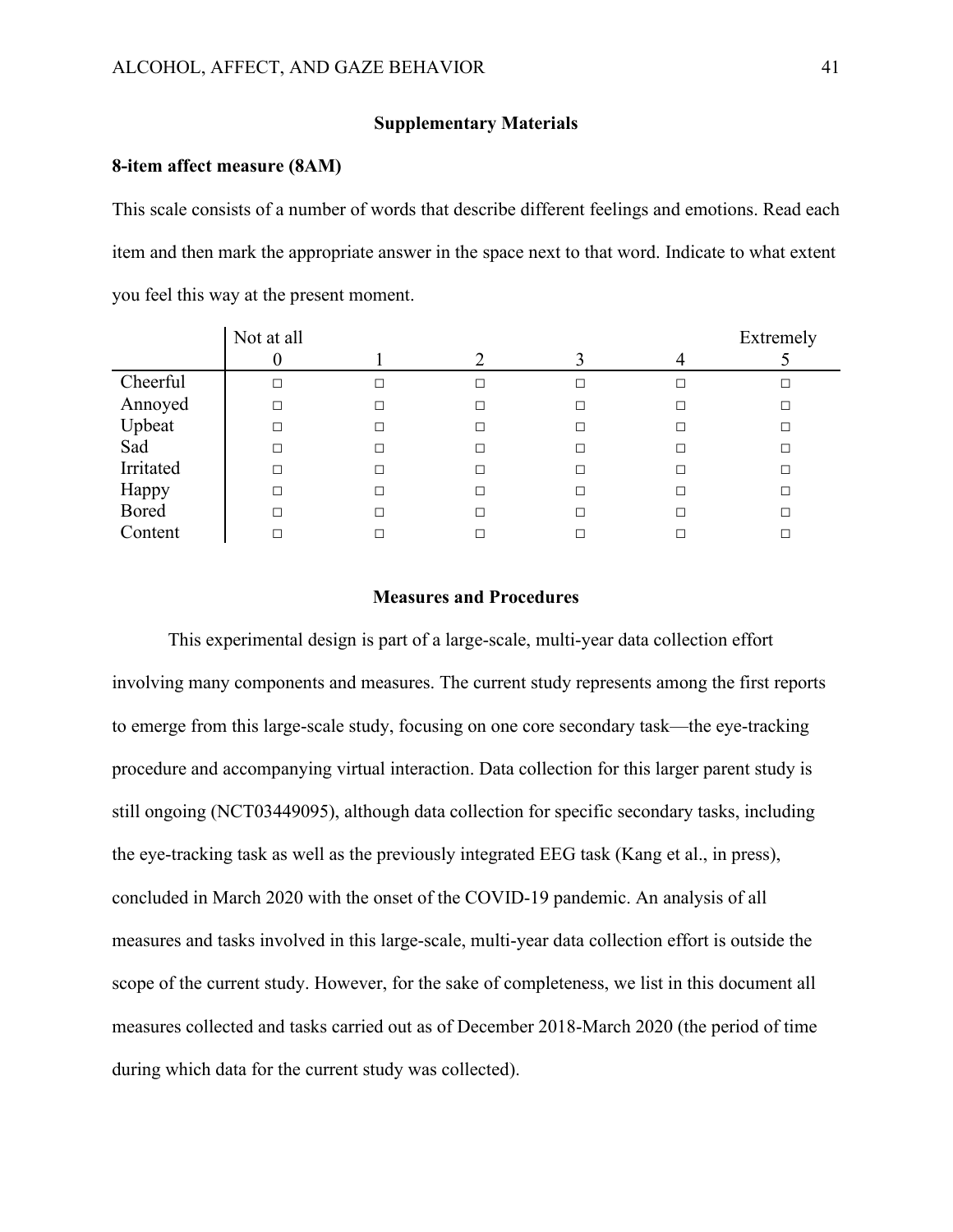### **Study Visit Structure**

### **Baseline Questionnaires**

Upon arrival at the lab, participants were invited to complete a battery of baseline questionnaires assessing their personality, attitudes, quality of friendship, and drinking behaviors. Measures included the following: demographics, NIAAA 5-question set for assessing alcohol consumption (2018), DrInC (Miller et al., 1995), CAST-6 (Hodgins et al., 1993), DMQ-R (Cooper, 1994), a one-item closeness measure, PAM (Starzyk et al., 2006), URCS (Dibble et al., 2012), an 8-item relationship closeness and satisfaction measure, a one-item measure of selfconfidence in the relationship, ECR-RS (Fraley, 2005) , NEO-FFI (Costa & McCrae, 1989), UPPS-P (Lynam et al., 2006), NPI-16 (Ames et al., 2006), SDO (Pratto et al., 1994), IUS (Freeston et al., 1994), SIAS (Mattick & Clarke, 1998), NTBS (Leary et al., 2013), SCS–R (Scheier & Carver, 1985), PANAS (Watson et al., 1988), STAI (Heimberg et al., 1992), and BAES (Martin et al., 1993). Participants also completed the IAT (Greenwald et al., 1998) and a feeling thermometer questionnaire during that time (Zavala-Rojas, 2014). See also Sayette et al (2012) for a similar baseline questionnaire battery. As affect and alcohol were the focus of our study aims, we do not include analyses of baseline measures in the current report.

#### **Alcohol administration**

Then, and depending on the beverage and familiarity conditions, participants were escorted with a stranger or a friend to the group drinking room where they were given an alcoholic or a non-alcoholic beverage. Over the course of 36 minutes, each pair drank their beverage dose (separated into three equal parts) and engaged in an unscripted social interaction (see main manuscript and also Gurrieri et al., 2021 for more information).

#### **Post-Drinking questionnaires**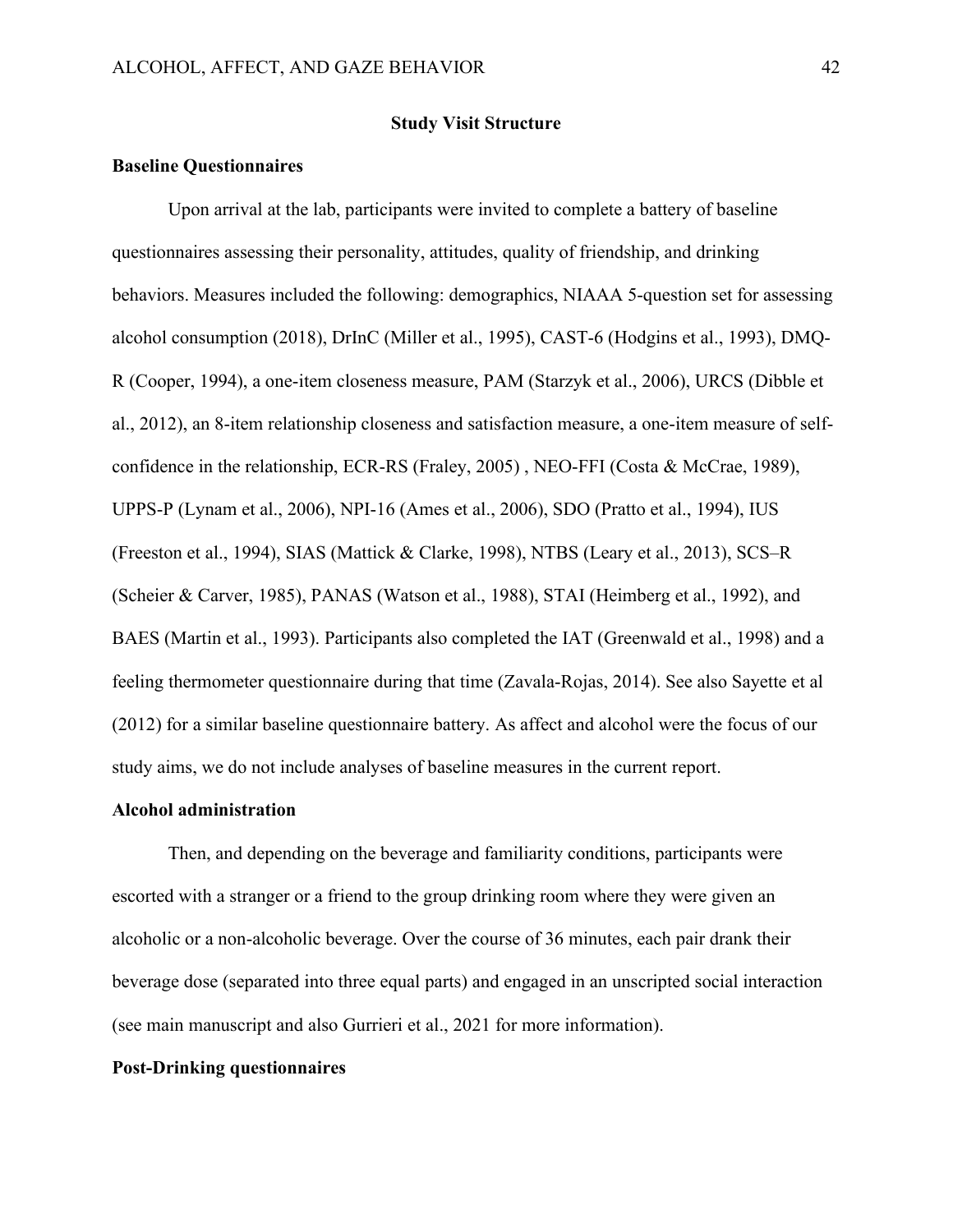After the group drink procedure, participants completed post-drinking questionnaires. Measures included the following: 8AM (Fairbairn et al., 2015; Fairbairn & Sayette, 2013), BAES, STAI, PGRS (Kirchner et al., 2006), a one-item closeness measure, IOS (Aron et al., 1992), and BAC levels. They then engaged in either the eye-tracking experiment or an electroencephalogram (EEG) experiment (and this depended on the length of the absorption period)—see also main manuscript for description of absorption period and delay condition assignment. In the delayed condition, participants completed the EEG experiment first then the eye-tracking experiment, whereas for those in the immediate condition, this sequence was flipped. Of note, the EEG experiment was the only major study task completed by participants prior to the eye-tracking experiment.

### **EEG experiment**

During the EEG experiment, participants completed two oddball tasks involving viewing images of beverage cues as well as images of faces. In the idle time during EEG setup, participants engaged in a brief vigilance task (approx. 5 minutes) designed to test the speed with which participants respond to visual stimuli. Participants' BAC levels were measured during and after the EEG experiment was completed. At the end of the EEG experiment, participants completed a set of questionnaires which included 8AM, BAES, STAI. A full description of EEG procedures can be found in Kang et al. (in press).

### **Eye tracking Experiment**

For more details on the eye tracking tasks, please refer to the main study manuscript. After the completion of the eye tracking task, participants watched a short (3-minute) video aimed at providing a distraction, reported their memory for the virtual conversation, provided a BAC measurement, and completed brief self-report questionnaires: 8AM, BAES, and STAI.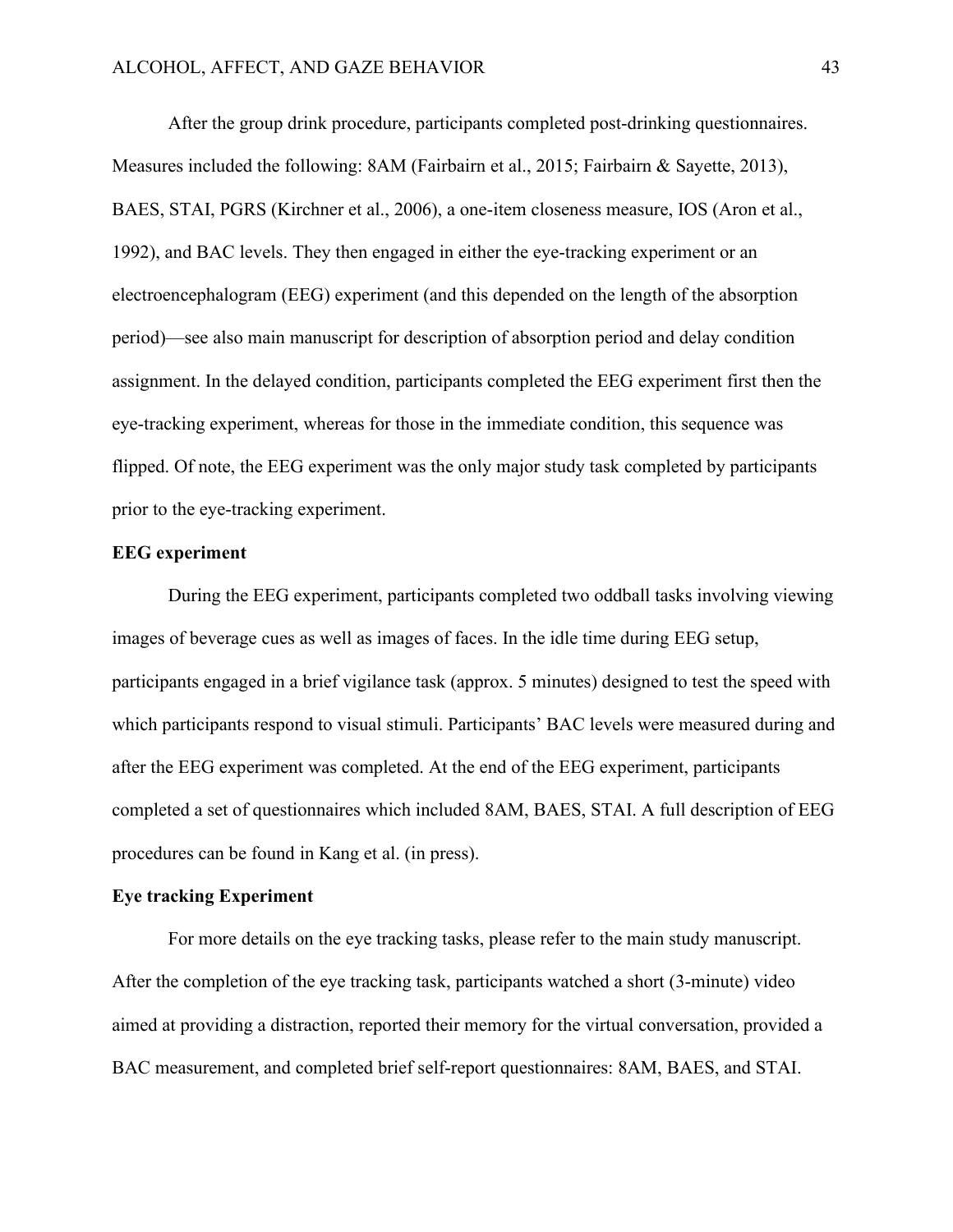# **Eyewitness and Stroop Experiments**

Next, participants took part in an eyewitness task and a Stroop task completed in a group format. Lastly, participants' BACs were assessed again and they completed one final set of questionnaires: 8AM, BAES, STAI, closeness measure, and IOS Scale.

# **Study Conclusion**

At the end of the study visit, participants were debriefed and were given compensation as well as a list of local mental health resources. Their BAC levels were monitored until they were at levels deemed safe to leave the laboratory.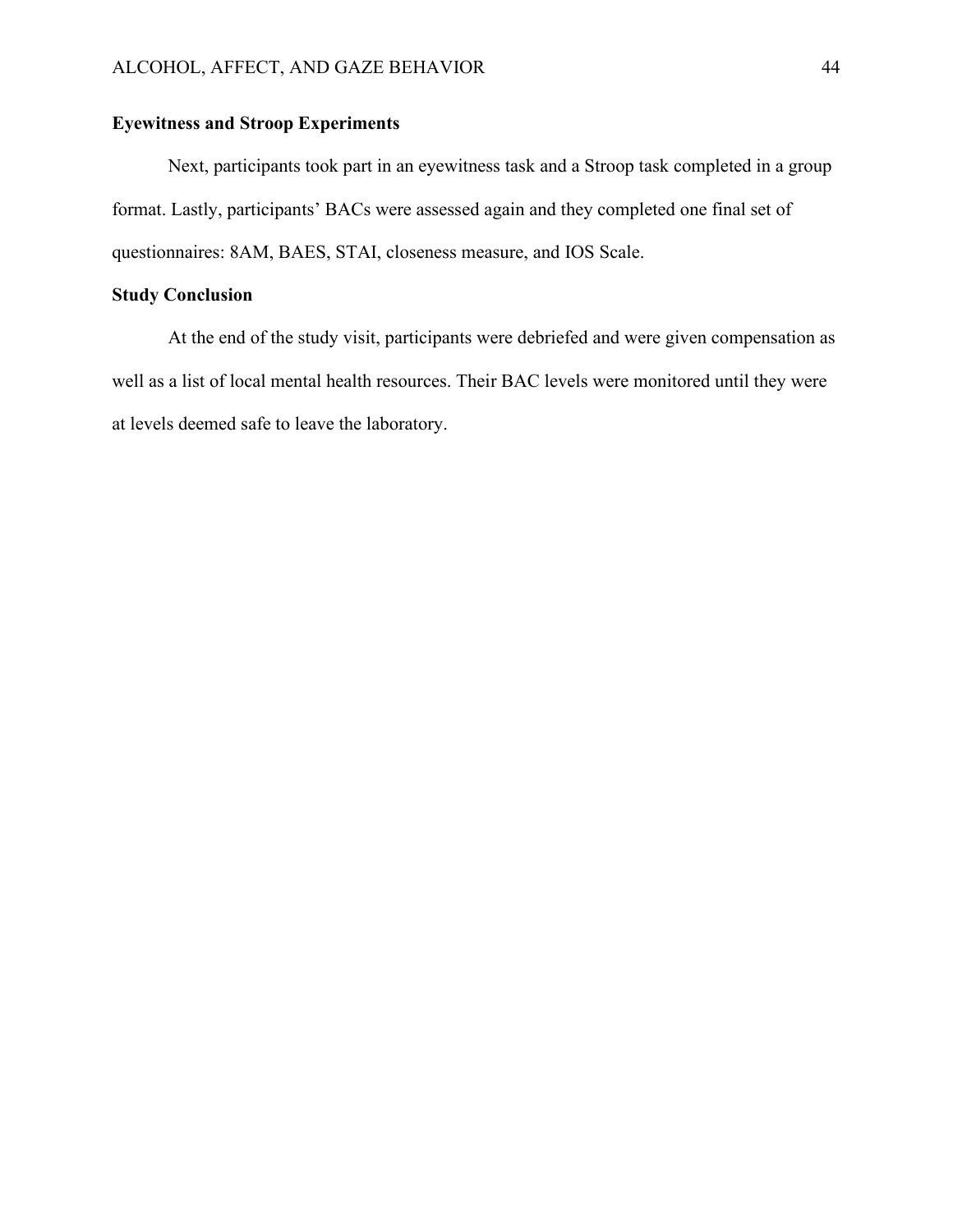### **References**

- Ames, D. R., Rose, P., & Anderson, C. P. (2006). The NPI-16 as a short measure of narcissism. *Journal of Research in Personality*, *40*(4), 440–450. https://doi.org/10.1016/j.jrp.2005.03.002
- Aron, A., Aron, E. N., & Smollan, D. (1992). Inclusion of other in the self scale and the structure of interpersonal closeness. *Journal of Personality and Social Psychology*, *63*(4), 596– 612. https://doi.org/10.1037/0022-3514.63.4.596
- Cooper, M. L. (1994). Motivations for alcohol use among adolescents: Development and validation of a four-factor model. *Psychological Assessment*, *6*, 117–128. https://doi.org/10.1037/1040-3590.6.2.117
- Costa, P. T., & McCrae, R. R. (1989). *The NEO PI/FFI Manual Supplement*. Psychological Assessment Resources.
- Dibble, J. L., Levine, T. R., & Park, H. S. (2012). The Unidimensional Relationship Closeness Scale (URCS): Reliability and validity evidence for a new measure of relationship closeness. *Psychological Assessment*, *24*(3), 565–572. https://doi.org/10.1037/a0026265
- Fairbairn, C. E., & Sayette, M. A. (2013). The effect of alcohol on emotional inertia: A test of alcohol myopia. *Journal of Abnormal Psychology*, *122*(3), 770–781. https://doi.org/10.1037/a0032980
- Fairbairn, C. E., Sayette, M. A., Aalen, O. O., & Frigessi, A. (2015). Alcohol and emotional contagion: An examination of the spreading of smiles in male and female drinking groups. *Clinical Psychological Science*, *3*(5), 686–701. https://doi.org/10.1177/2167702614548892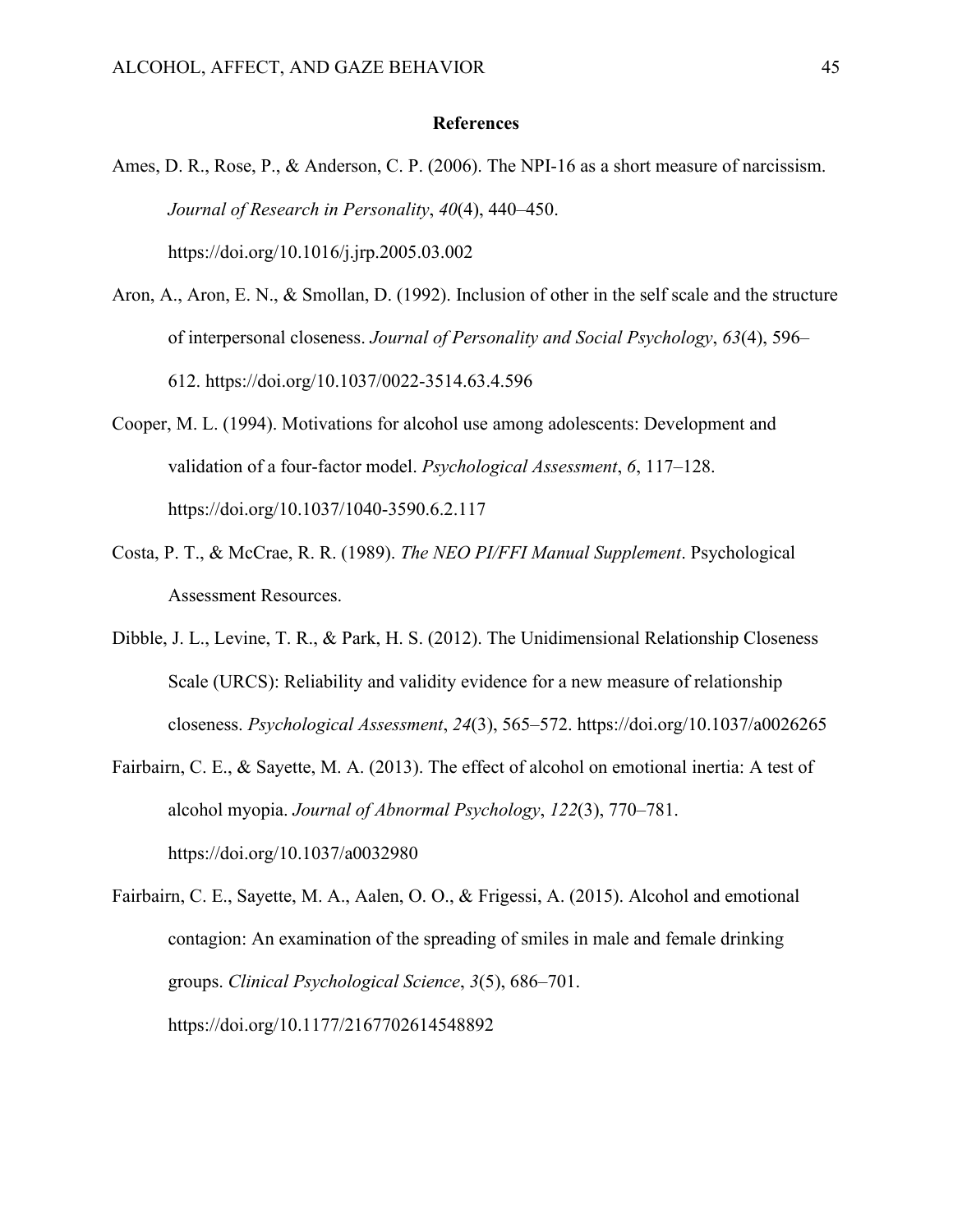- Fraley, R. C. (2005). *Information on the experiences in close relationships-revised (ECR-R) Adult attachment questionnaire.* from http://internal.psychology.illinois. edu/\*rcfraley/measures/ecrr.htm
- Freeston, M. H., Rhéaume, J., Letarte, H., Dugas, M. J., & Ladouceur, R. (1994). Why do people worry? *Personality and Individual Differences*, *17*(6), 791–802. https://doi.org/10.1016/0191-8869(94)90048-5
- Greenwald, A. G., McGhee, D. E., & Schwartz, J. L. (1998). Measuring individual differences in implicit cognition: The implicit association test. *Journal of Personality and Social Psychology*, *74*, 1464–1480. https://doi.org/10.1037/0022-3514.74.6.1464
- Gurrieri, L., Fairbairn, C. E., Sayette, M. A., & Bosch, N. (2021). Alcohol narrows physical distance between strangers. *Proceedings of the National Academy of Sciences*, *118*(20), e2101937118. https://doi.org/10.1073/pnas.2101937118
- Heimberg, R. G., Mueller, G. P., Holt, C. S., Hope, D. A., & Liebowitz, M. R. (1992). Assessment of anxiety in social interaction and being observed by others: The Social Interaction Anxiety Scale and the Social Phobia Scale. *Behavior Therapy*, *23*(1), 53–73. https://doi.org/10.1016/S0005-7894(05)80308-9
- Hodgins, D. C., Maticka-Tyndale, E., El-Guebaly, N., & West, M. (1993). The CAST-6: Development of a short-form of the Children of Alcoholics Screening Test. *Addictive Behaviors*, *18*(3), 337–345. https://doi.org/10.1016/0306-4603(93)90035-8
- Kang, D., Fairbairn, C. E., Lee, Z., & Federmeier, K. D. (in press). The effect of acute alcohol intoxication on alcohol cue salience: An event-related brain potential study. *Psychology of Addictive Behaviors*.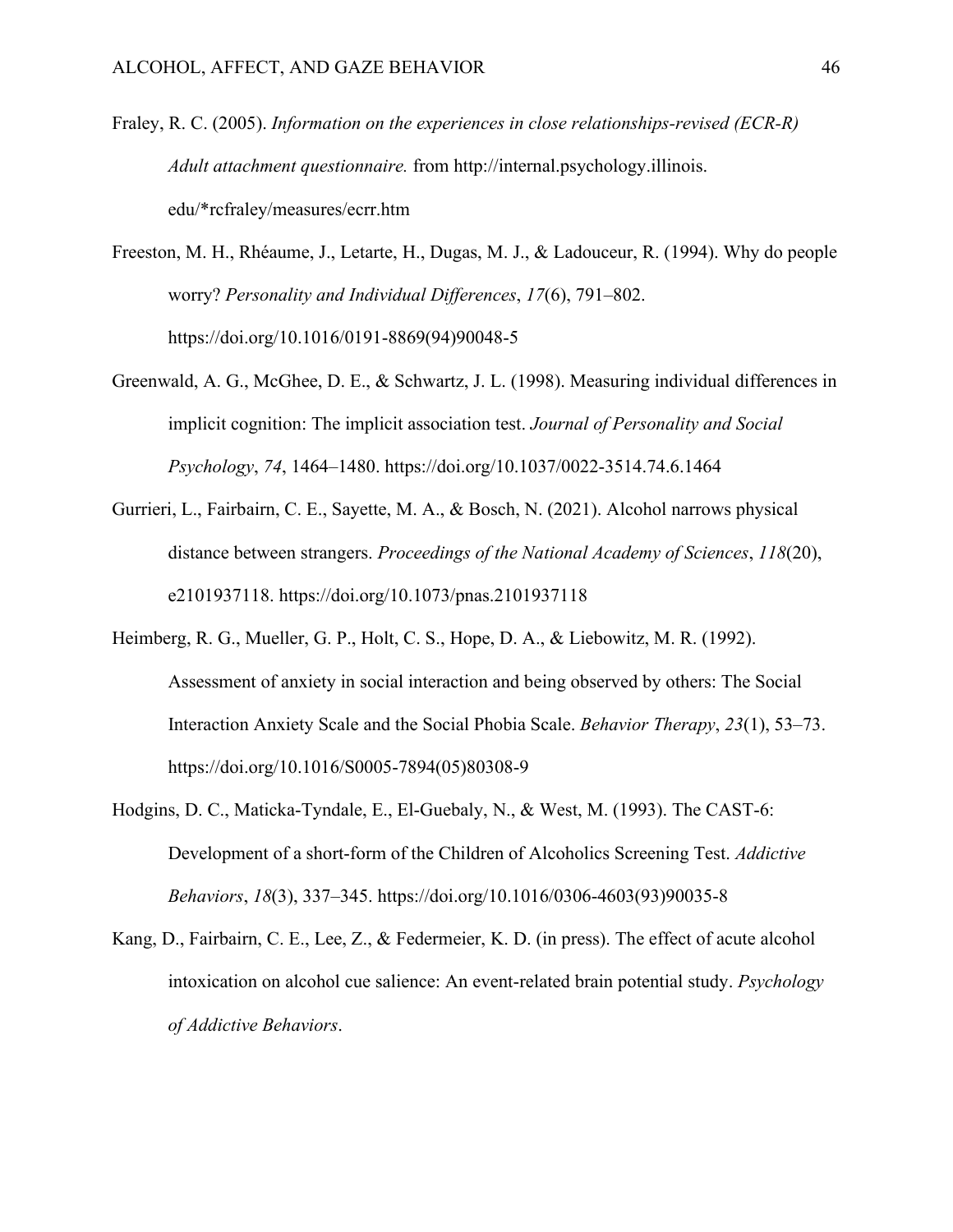- Kirchner, T. R., Sayette, M. A., Cohn, J. F., Moreland, R. L., & Levine, J. M. (2006). Effects of alcohol on group formation among male social drinkers. *Journal of Studies on Alcohol*, *67*(5), 785–793. https://doi.org/10.15288/jsa.2006.67.785
- Leary, M. R., Kelly, K. M., Cottrell, C. A., & Schreindorfer, L. S. (2013). Construct validity of the need to belong scale: Mapping the nomological network. *Journal of Personality Assessment*, *95*(6), 610–624.
- Lynam, D. R., Smith, G. T., Whiteside, S. P., & Cyders, M. A. (2006). The UPPS-P: Assessing five personality pathways to impulsive behavior. *West Lafayette, IN: Purdue University*.
- Martin, C. S., Earleywine, M., Musty, R. E., Perrine, M. W., & Swift, R. M. (1993). Development and validation of the biphasic alcohol effects scale. *Alcoholism: Clinical and Experimental Research*, *17*(1), 140–146. https://doi.org/10.1111/j.1530- 0277.1993.tb00739.x
- Mattick, R. P., & Clarke, J. C. (1998). Development and validation of measures of social phobia scrutiny fear and social interaction anxiety. *Behaviour Research and Therapy*, *36*(4), 455–470. https://doi.org/10.1016/S0005-7967(97)10031-6
- Miller, W. R., Tonigan, J. S., & Longabaugh, R. (1995). *The Drinker Inventory of Consequences (DrInC): An instrument for assessing adverse consequences of alcohol abuse: Test manual*. NIAAA.
- National Institute on Alcohol Abuse and Alcoholism. (2018). *Recommended Alcohol Questions*. https://www.niaaa.nih.gov/research/guidelines-and-resources/recommended-alcoholquestions